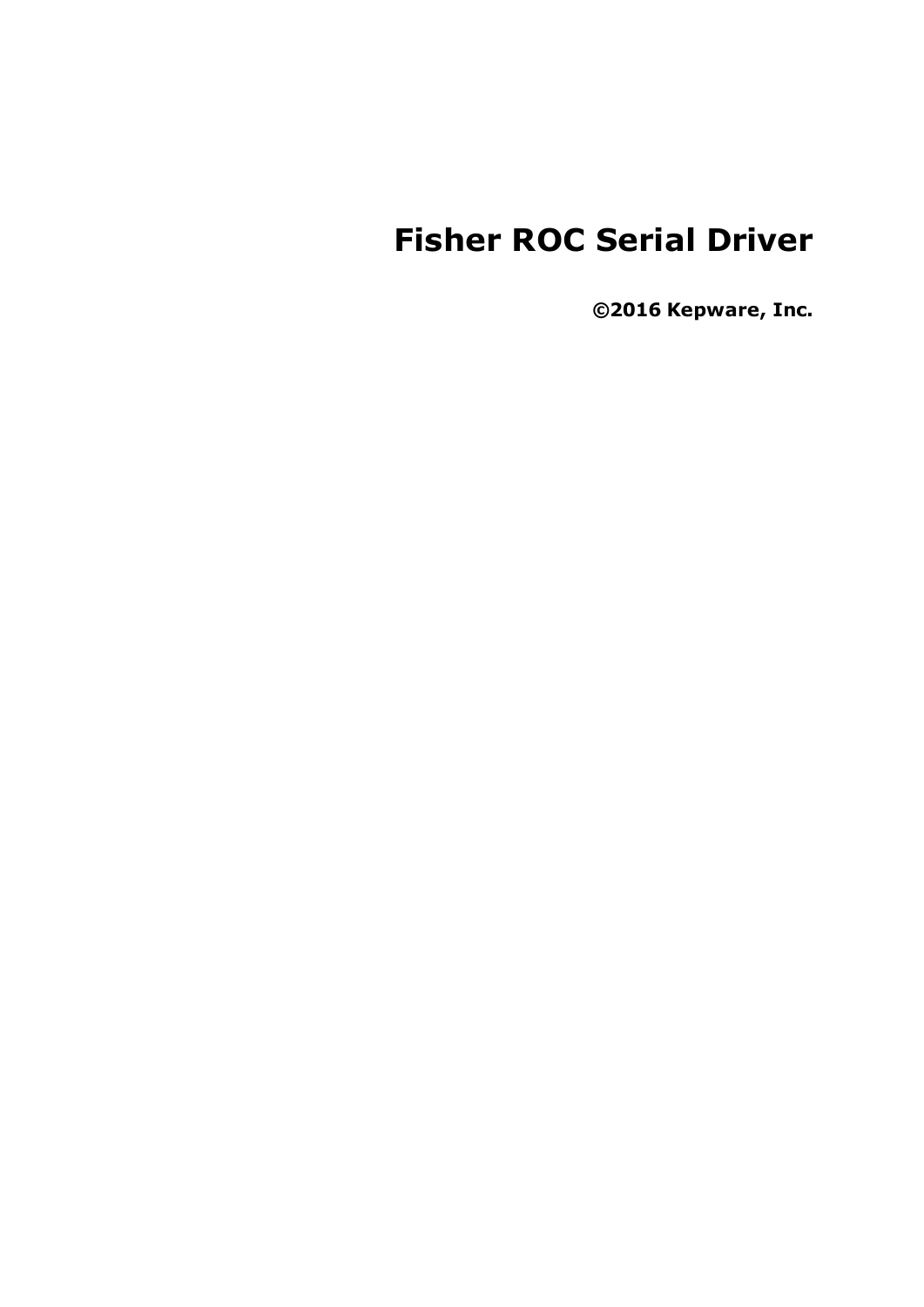# <span id="page-1-0"></span>**Table of Contents**

| Device address <address> is not supported by model <model name="">. 35</model></address>                        |  |
|-----------------------------------------------------------------------------------------------------------------|--|
|                                                                                                                 |  |
|                                                                                                                 |  |
|                                                                                                                 |  |
| Error importing CSV tag record <record number="">: Address <address> is out of range for the</address></record> |  |
| Unable to generate a tag database for device <device>. Reason: <error reason="">.  36</error></device>          |  |
| Unable to generate a tag database for device < device>. Reason: Auto tag generation failed. Device is           |  |
| Unable to generate a tag database for device < device >. Reason: Error while reading from import file. 36       |  |
| Unable to generate a tag database for device < device>. Reason: Error while reading from ROC system             |  |
| Unable to generate a tag database for device < device>. Reason: Failed to open record set. 37                   |  |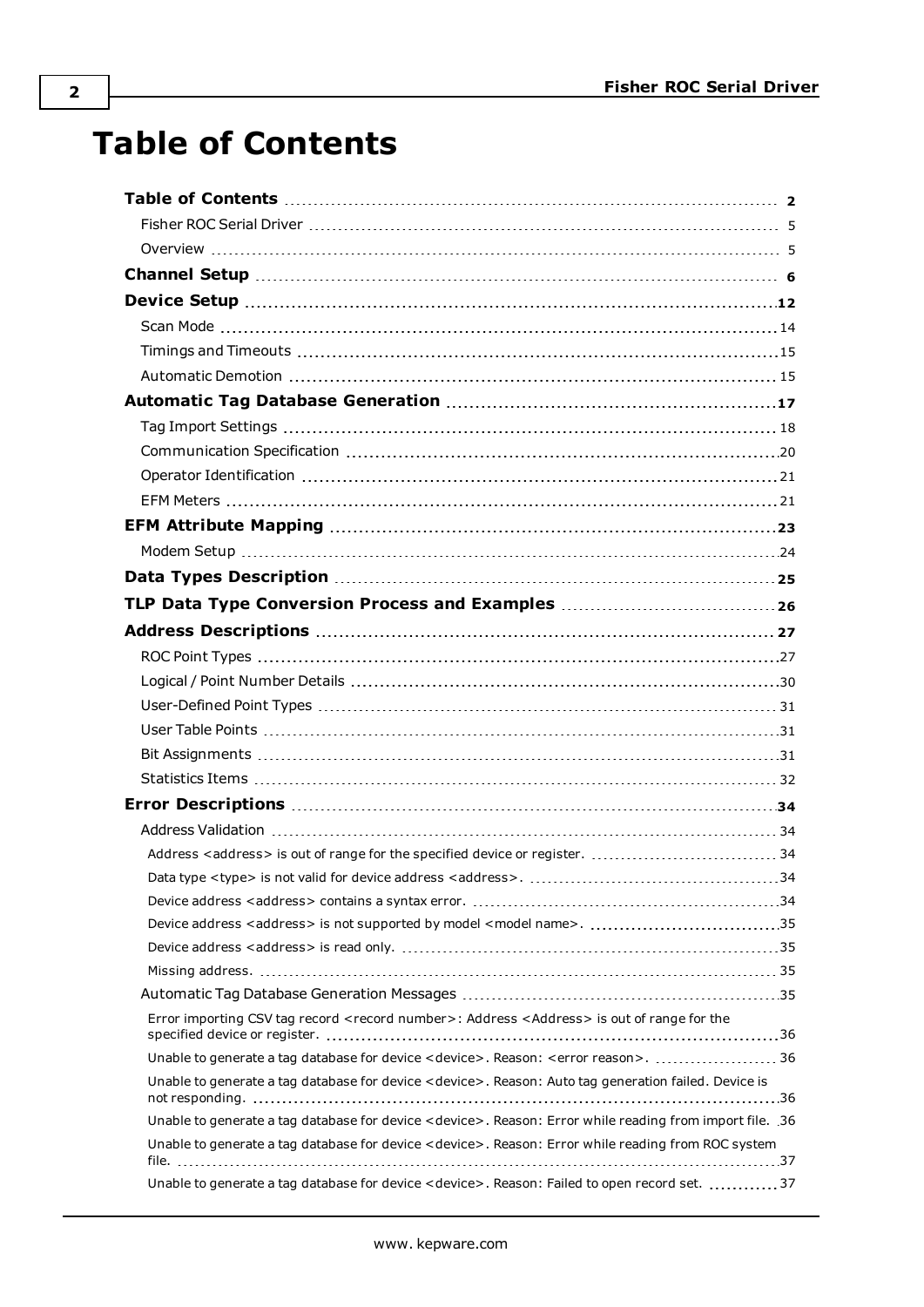| Unable to generate a tag database for device < device>. Reason: Import file < file name> not found. 37                                                                                                                                        |
|-----------------------------------------------------------------------------------------------------------------------------------------------------------------------------------------------------------------------------------------------|
| Unable to generate a tag database for device < device>. Reason: Input file is corrupt. 37                                                                                                                                                     |
| Unable to generate a tag database for device < device>. Reason: Input file not found. 38                                                                                                                                                      |
| Unable to generate a tag database for device < device>. Reason: Low memory resources. 38                                                                                                                                                      |
| Unable to generate a tag database for device < device>. Reason: ROC system file < file name> not                                                                                                                                              |
| Unable to generate a tag database for device < device >. Reason: System DB file < file name > not                                                                                                                                             |
|                                                                                                                                                                                                                                               |
|                                                                                                                                                                                                                                               |
|                                                                                                                                                                                                                                               |
| Block read for point type <point type="">, logical address <logical address="">, parameter range <start<br>parameter - end parameter &gt; of device &lt; device name &gt; failed. &lt; Error reason &gt;. 40</start<br></logical></point>     |
| Device <device> responded with error. (Tag <tag address="">)-Details: <error code="">. 40</error></tag></device>                                                                                                                              |
| Failed to obtain data block for point type = < point type>, logical address = <address>, Starting<br/>Parameter = <starting parameter="">, ending parameter <ending parameter=""> for device <device>.</device></ending></starting></address> |
| Failed to write data for point type = <point type="">, logical address = <address>, parameter =</address></point>                                                                                                                             |
| Operator identification failed for device <device name="">. <error reason="">. 41</error></device>                                                                                                                                            |
| Read for point type <point type="">, logical address <logical address="">, parameter number <parameter< td=""></parameter<></logical></point>                                                                                                 |
|                                                                                                                                                                                                                                               |
|                                                                                                                                                                                                                                               |
| Serialization of EFM data to temporary file <file name=""> failed. Reason: <file error="" i="" o="">.  42</file></file>                                                                                                                       |
|                                                                                                                                                                                                                                               |
|                                                                                                                                                                                                                                               |
|                                                                                                                                                                                                                                               |
| Write for the following tags of device < device name> failed: < tag list>. < Error reason>.  43                                                                                                                                               |
| Write request rejected on read only item reference <channel name=""> <device name=""> <address>. 43</address></device></channel>                                                                                                              |
|                                                                                                                                                                                                                                               |
|                                                                                                                                                                                                                                               |
|                                                                                                                                                                                                                                               |
|                                                                                                                                                                                                                                               |
|                                                                                                                                                                                                                                               |
|                                                                                                                                                                                                                                               |
|                                                                                                                                                                                                                                               |
|                                                                                                                                                                                                                                               |
|                                                                                                                                                                                                                                               |
|                                                                                                                                                                                                                                               |
|                                                                                                                                                                                                                                               |
| Block read for user table <table number="">, location range <start location=""> - <end location=""> of device</end></start></table>                                                                                                           |
| Block read for user table <table number="">, location range <start location=""> - <end location=""> of device</end></start></table>                                                                                                           |
| Block read for user table <table number="">, location range <start location=""> - <end location=""> of device</end></start></table>                                                                                                           |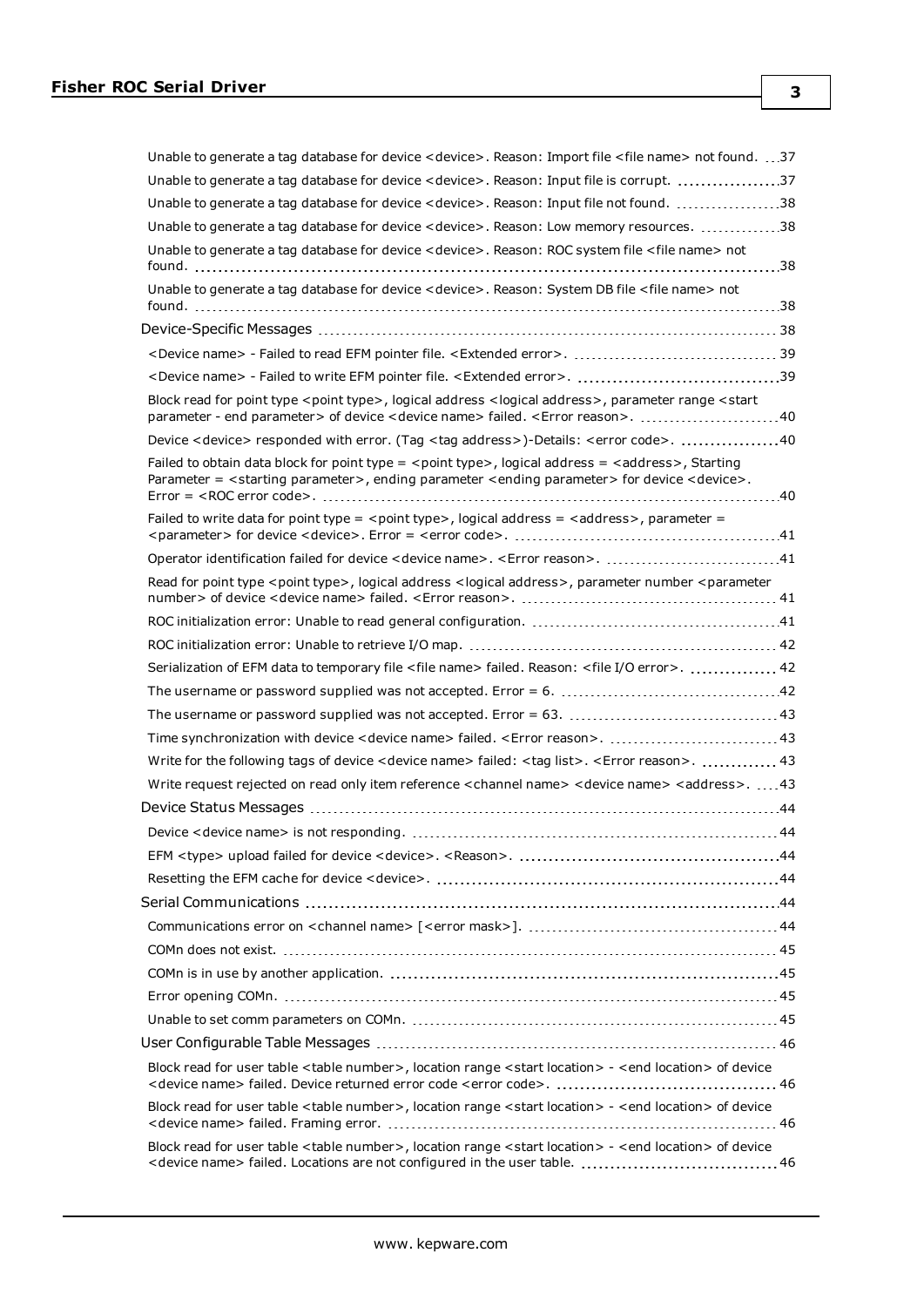| Error parsing user table configuration on device <device name="">. User table <table number=""> contains<br/>an invalid user-defined point type, location, or parameter in table location &lt; location address&gt;.  47</table></device>                |
|----------------------------------------------------------------------------------------------------------------------------------------------------------------------------------------------------------------------------------------------------------|
| Error parsing user table configuration on device <device name="">. User table <table number=""> contains</table></device>                                                                                                                                |
| Read for user table <table number="">, location <location address=""> of device <device name=""> failed.</device></location></table>                                                                                                                     |
| Read for user table <table number="">, location <location address=""> of device <device name=""> failed.</device></location></table>                                                                                                                     |
| Read for user table <table number="">, location <location address=""> of device <device name=""> failed.</device></location></table>                                                                                                                     |
| User table configuration upload on device <device name=""> failed. Device not responding. 48</device>                                                                                                                                                    |
| User table configuration upload on device <device name=""> failed. Device responded with error code</device>                                                                                                                                             |
| User table configuration upload on device <device name=""> failed. Framing error. 48</device>                                                                                                                                                            |
|                                                                                                                                                                                                                                                          |
|                                                                                                                                                                                                                                                          |
| Block read for point type <point type="">, logical address <logical address="">, parameter range <start<br>parameter - end parameter&gt; of device &lt; device name&gt; failed. Parameters are not in the loaded UDP</start<br></logical></point>        |
| Read for point type <point type="">, logical address <logical address="">, parameter number<br/><parameter> of device <device name=""> failed. Parameter is not in the loaded UDP configuration. 49</device></parameter></logical></point>               |
| Unable to load user-defined point configuration for point type <point type="">, logical address <logical<br>address&gt;, parameter number <parameter> of device <device name="">. The number of parameters for</device></parameter></logical<br></point> |
| Unable to parse the user-defined point configuration information for point type < point type> on                                                                                                                                                         |
| User-defined point configuration upload for point type <point type="">, logical address <logical<br>address&gt;, parameter number <parameter> of device <device name=""> failed. <error reason="">. 50</error></device></parameter></logical<br></point> |
|                                                                                                                                                                                                                                                          |
|                                                                                                                                                                                                                                                          |
|                                                                                                                                                                                                                                                          |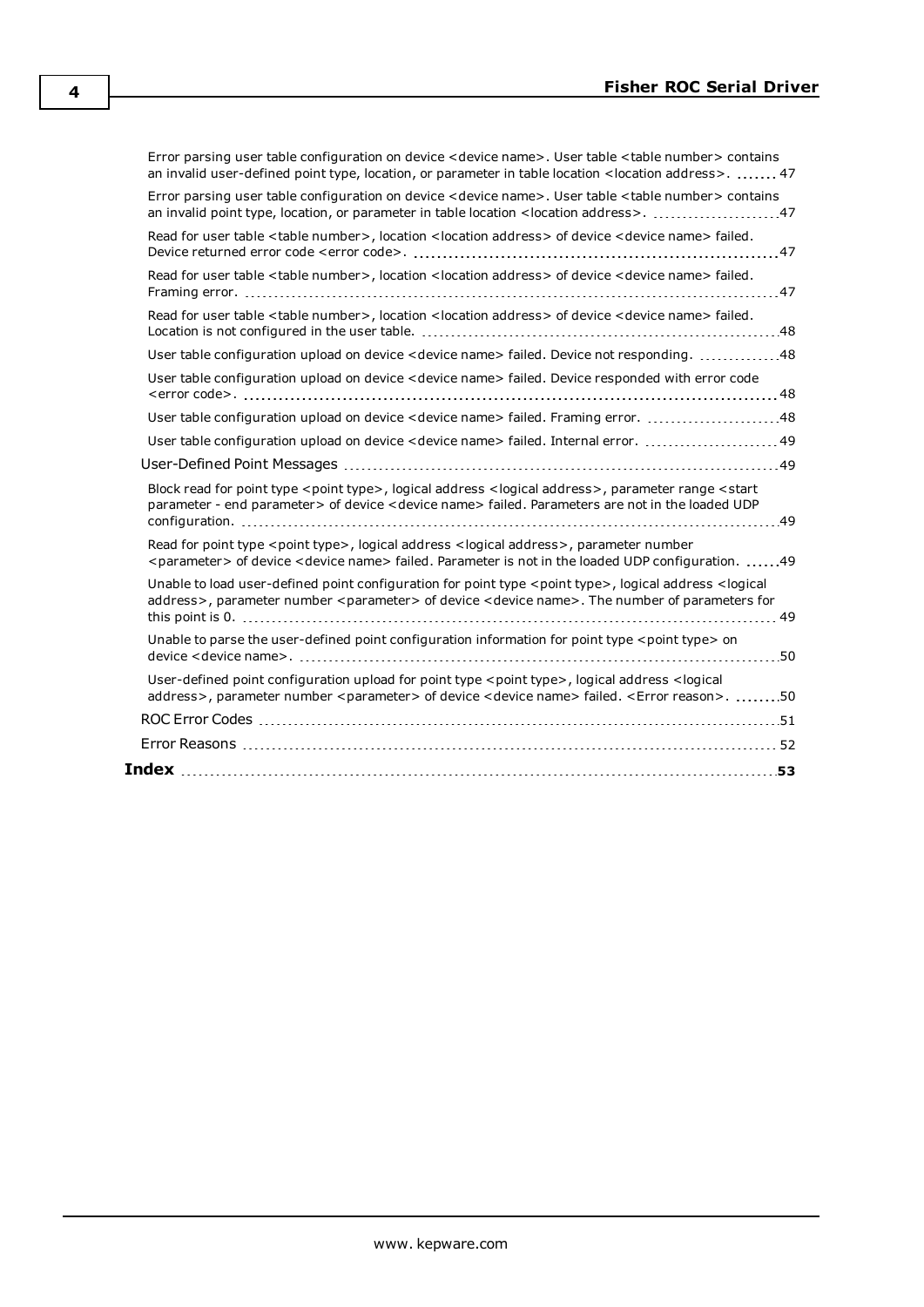#### <span id="page-4-0"></span>**Fisher ROC Serial Driver**

Help version 1.075

#### **CONTENTS**

**[Overview](#page-4-1)** What is the Fisher ROC Serial Driver?

**[Channel](#page-5-0) Setup** How do I configure channels for use with this driver?

**[Device](#page-11-0) Setup** How do I configure a device for use with this driver?

**Data Types [Description](#page-24-0)** What data types does this driver support?

**Automatic Tag Database [Generation](#page-16-0)** How can tags be automatically created for this driver?

#### **Address [Descriptions](#page-26-0)**

How do I address a data location on a Fisher ROC Serial device?

#### **Error [Descriptions](#page-33-0)**

What error messages does the Fisher ROC Serial Driver produce?

### <span id="page-4-1"></span>**Overview**

The Fisher ROC Serial Driver provides a reliable way to connect Fisher ROC Serial controllers to OPC client applications, including HMI, SCADA, Historian, MES, ERP, and countless custom applications.

**Note:** For more information on available Opcodes, Point Types, Parameters, and Opcode 255 Error Codes, refer to the ROC Protocol User Manual.

**Important:** EFM functionality is not available in all server versions. To determine whether support is available, refer to the "Server Summary Information" topic located in the server help file.

#### **Supported Devices**

FloBoss 100 Series FloBoss 407 FloBoss 500 Series ROC 300 Series-ROCPAC ROC 300 Series-FlashPAC RegFlo

#### **Supported Protocol**

Remote Operation Controllers (ROC)

#### **Maximum Number of Channels and Devices**

The maximum number of supported channels is 1024. The maximum number of devices supported per channel is 255.

#### **Ethernet Encapsulation**

This driver supports Ethernet Encapsulation, which allows communications with serial devices attached to an Ethernet network using a Serial-to-Ethernet server. It may be enabled through the Communications tab in Channel Properties. For more information, refer to "Channel Properties - Ethernet Encapsulation" in the server's help documentation.

**Important:** Some FloBoss 100 Series devices (such as FloBoss 107) fail to respond to TCP requests that use Explicit Congestion Notification (ECN). To communicate with these devices, the global TCP/IP ECN parameter must be disabled.

**Note:** This driver does not support Report by Exception.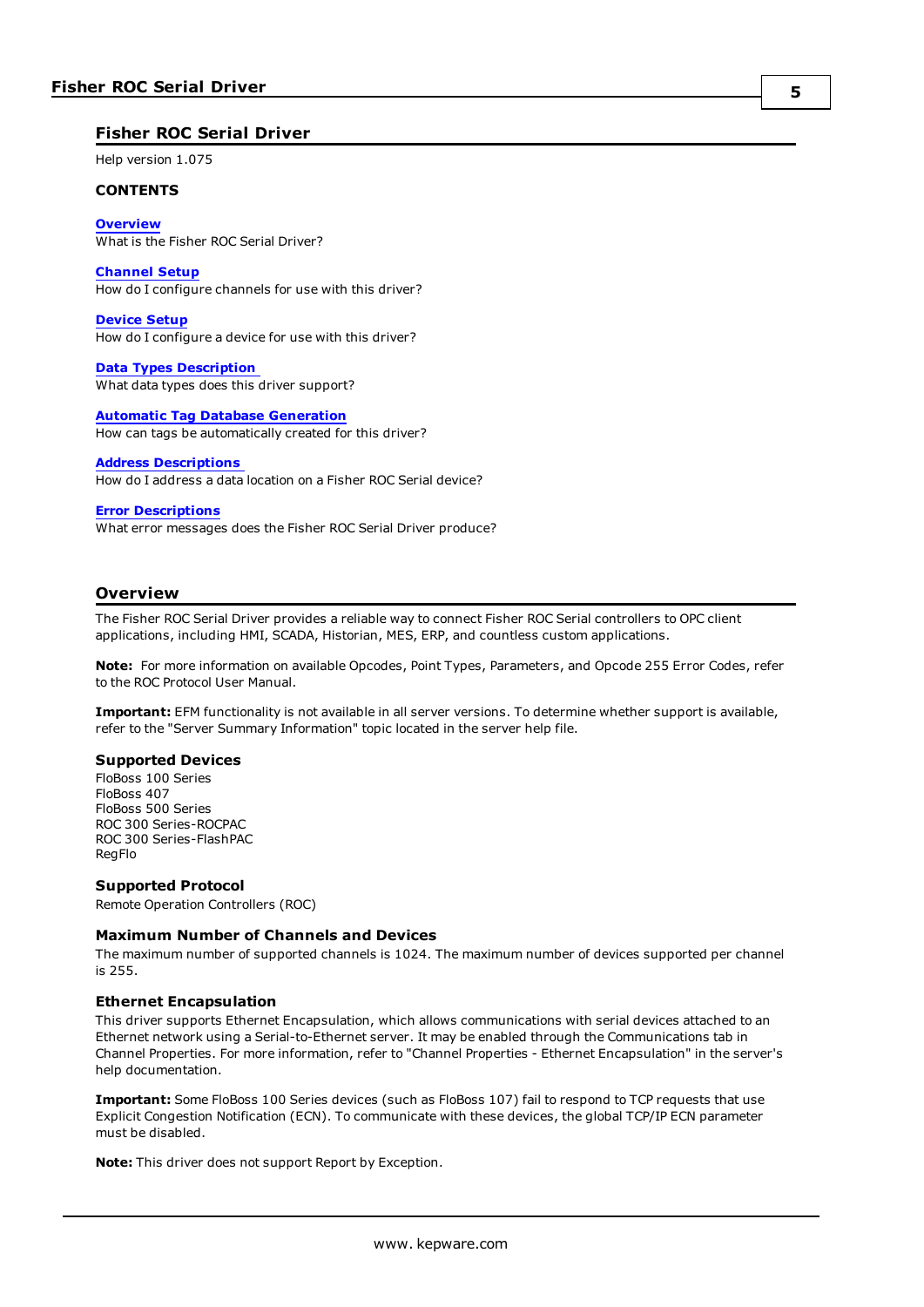#### <span id="page-5-0"></span>**Channel Setup**

The Fisher ROC Serial Driver supports Communication Serialization, which specifies whether data transmissions should be limited to one channel at a time. For more information, refer to "Channel Properties - Advanced" in the server help file. The maximum number of supported channels is 1024.

To create a new channel:

1. In the Project View, right-click and choose **New Channel**.



2. Accept the default channel name or enter a name for the new channel.

| New Channel - Identification |                                                                                                                                                  | 23          |
|------------------------------|--------------------------------------------------------------------------------------------------------------------------------------------------|-------------|
| 9                            | A channel name can be from 1 to 256<br>characters in length.<br>Names can not contain periods, double<br>quotations or start with an underscore. |             |
|                              | Channel name:<br>Fisher_ROC_1                                                                                                                    |             |
|                              | Cancel<br>$<$ Back<br>Next                                                                                                                       | <b>Help</b> |

- 3. Click **Next >**.
- 4. From the Device Driver drop-down, select Fisher ROC Serial.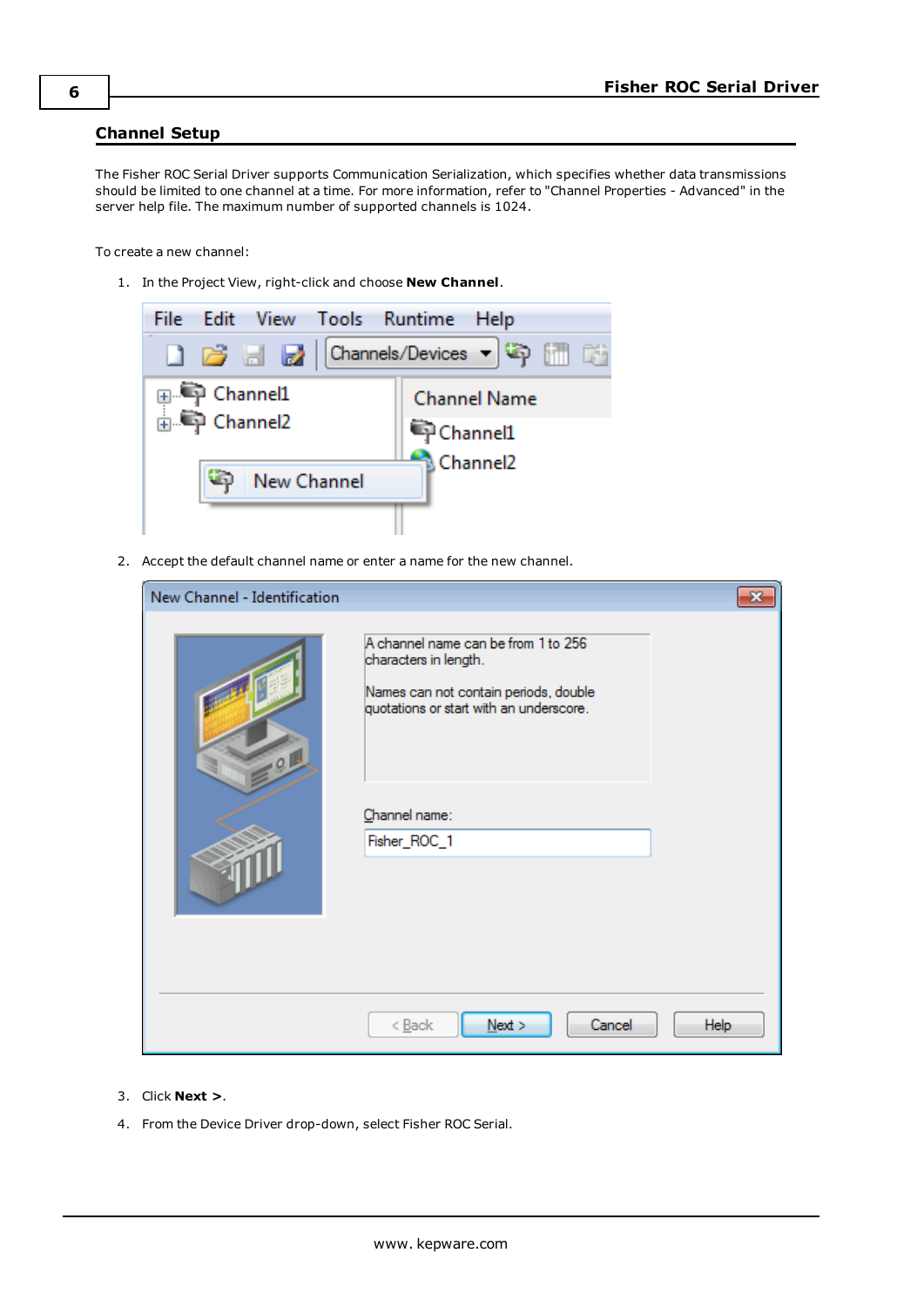| New Channel - Device Driver | x                                                                                                                                                                      |
|-----------------------------|------------------------------------------------------------------------------------------------------------------------------------------------------------------------|
| οI                          | Select the device driver you want to assign to<br>the channel.<br>The drop-down list below contains the names of<br>all the drivers that are installed on your system. |
|                             | Device driver:<br>Fisher ROC Serial<br>Enable diagnostics                                                                                                              |
|                             | Cancel<br>$<$ Back<br>Help<br>Next                                                                                                                                     |

- 5. Click **Next >**.
- 6. In the New Channel Communication Serialization wizard step, configure the channel.

| New Channel - Communication Serialization |                                                                                                                                                         |                                   |             |
|-------------------------------------------|---------------------------------------------------------------------------------------------------------------------------------------------------------|-----------------------------------|-------------|
|                                           | <b>Channel-Level Settings</b><br>$\mathord{\text{--}}$<br>Virtual Network<br>Transactions per cycle<br><b>Global Settings</b><br>$\Box$<br>Network Mode | None<br>1<br><b>Load Balanced</b> |             |
|                                           | <b>Channel-Level Settings</b><br>Communication Serialization settings applied to this<br>channel only.                                                  |                                   |             |
|                                           | $Back$<br>Next                                                                                                                                          | Cancel                            | <b>Help</b> |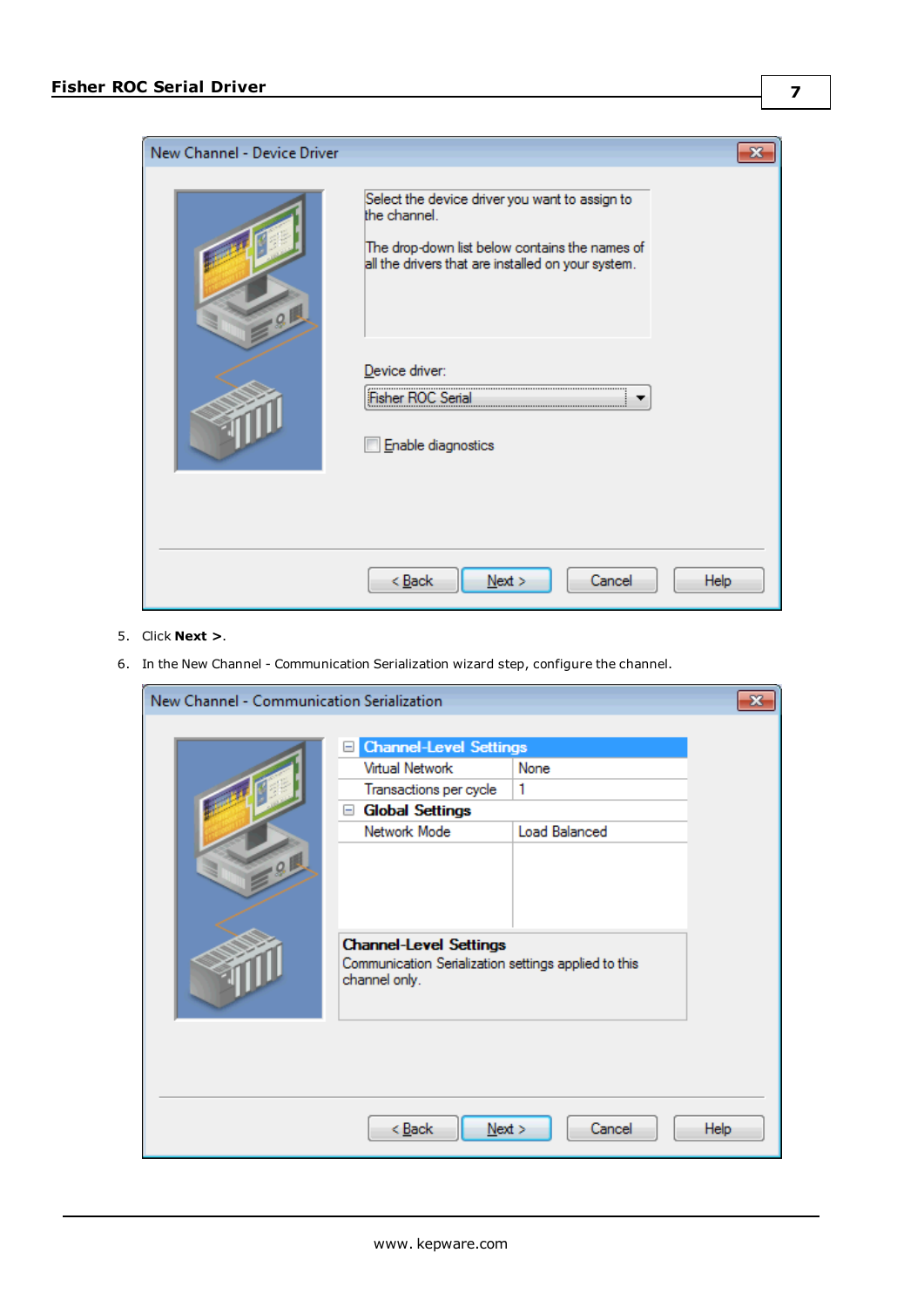**Virtual Network** - Select the network name or the default, None **Transactions per cycle** - Enter the target number or accept 1 (default). **Network Mode** -Select Priority or Load Balanced (default).

- 7. Click **Next >**.
- 8. In the New Channel Communications wizard step, select **None**, **COM Port**,or **Ethernet Encapsulation**.

| New Channel - Communications       |                                                                                                         |                                                                                                                                                                              |                 | 23          |
|------------------------------------|---------------------------------------------------------------------------------------------------------|------------------------------------------------------------------------------------------------------------------------------------------------------------------------------|-----------------|-------------|
|                                    | <b>Connection type</b><br>$-$<br>Physical medium<br>$=$<br>Read processing<br>Physical medium<br>< Back | <b>None</b><br>Operation with no communications<br>Ignore<br>Select the hardware device type to use for data<br>communications or "None" for an inactive connection.<br>Next | ×<br>Cancel     | <b>Help</b> |
| <b>Connection type</b><br>$\equiv$ |                                                                                                         |                                                                                                                                                                              |                 |             |
| Physical medium                    | <b>COM Port</b><br>۰                                                                                    | Connection type                                                                                                                                                              |                 |             |
| □ Serial Port Settings             |                                                                                                         | Physical medium                                                                                                                                                              | Ethernet Encap. |             |
| COM ID                             | 3                                                                                                       | <b>E</b> Ethernet Settings                                                                                                                                                   |                 |             |
| <b>Baud</b> rate                   | 9600                                                                                                    | Network adapter                                                                                                                                                              | Default         |             |
| Data bits                          | 8                                                                                                       | Device address                                                                                                                                                               |                 |             |
| Parity                             | None                                                                                                    | Port                                                                                                                                                                         | 2101            |             |
| Stop bits                          | 1                                                                                                       | Protocol                                                                                                                                                                     | TCP/IP          |             |

9. Configure communication based on the environment and click **Next >**.

None

Flow control

10. In the New Channel - Connection Behavior wizard step, select **Close connection when idle** to reduce traffic and specify the number of seconds before the connection is terminated.

Connect timeout (sec)

 $\vert$ 3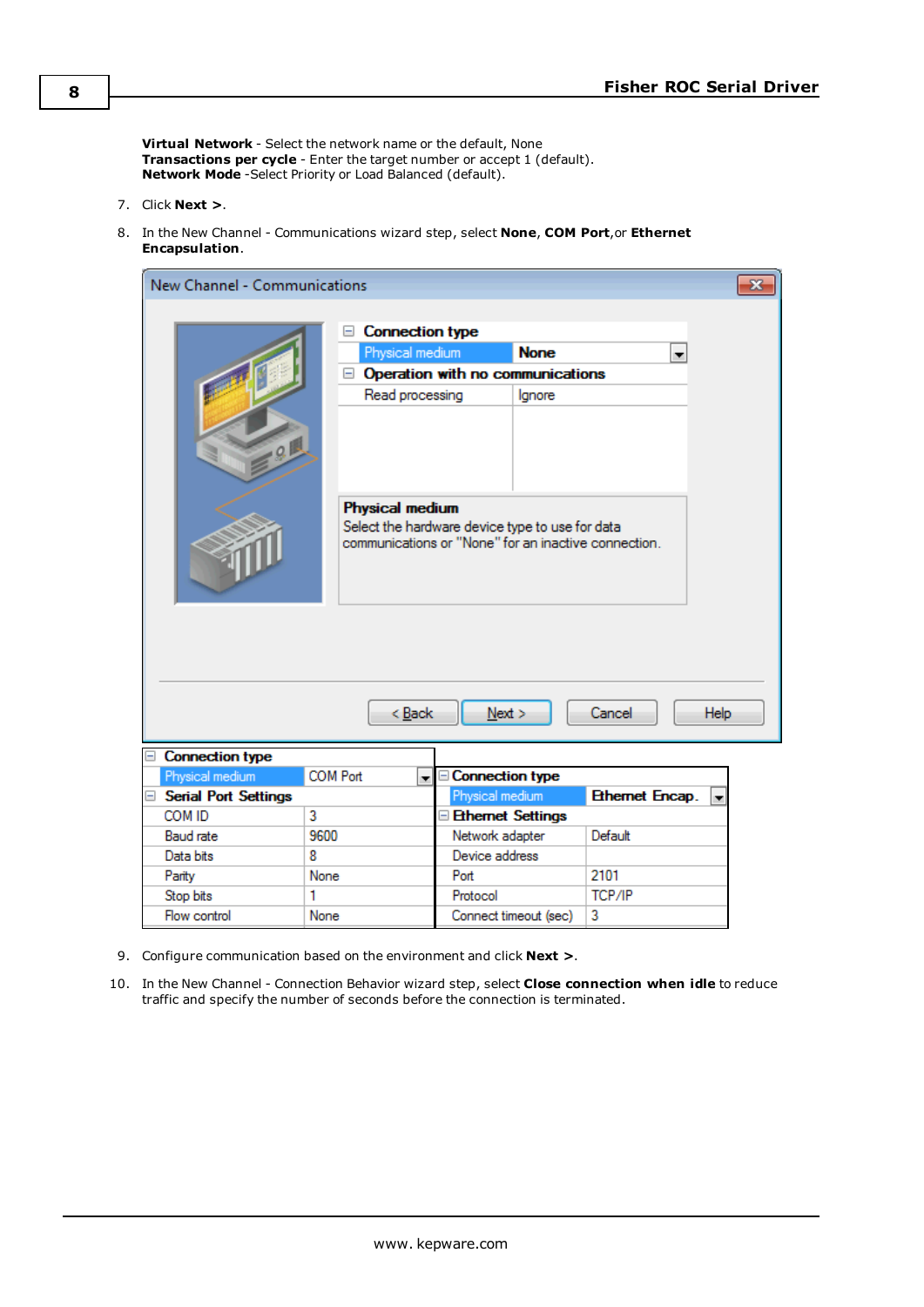| New Channel - Connection Behavior |                                                                                                                                                                                                                                                                          | x |
|-----------------------------------|--------------------------------------------------------------------------------------------------------------------------------------------------------------------------------------------------------------------------------------------------------------------------|---|
| Q, B                              | Check "Report communications errors" to have any port<br>level errors posted to the event log.<br>Check "Close connection when idle" to force the serial<br>connection to close when not in use. The idle interval in<br>seconds can be specified in the edit box below. |   |
|                                   | Report communications errors<br>Close connection when idle<br>15<br>seconds of idle time<br>after                                                                                                                                                                        |   |
|                                   | Cancel<br>$<$ Back<br>Next<br><b>Help</b>                                                                                                                                                                                                                                |   |

- 11. Click **Next >**.
- 12. In the New Channel Write Optimizations wizard step, configure channel writes.

| New Channel - Write Optimizations |                                                                                                                                                                                                                                                                                                                                                                                                                                                         |  |
|-----------------------------------|---------------------------------------------------------------------------------------------------------------------------------------------------------------------------------------------------------------------------------------------------------------------------------------------------------------------------------------------------------------------------------------------------------------------------------------------------------|--|
| Q                                 | You can control how the server processes writes on<br>this channel. Set the optimization method and<br>write-to-read duty cycle below.<br>Note: Writing only the latest value can affect batch<br>processing or the equivalent.<br><b>Optimization Method</b><br>Write all values for all tags<br>Write only latest value for non-boolean tags<br>O Write only latest value for all tags<br>Duty Cycle<br>10<br>÷<br>writes for every 1 read<br>Perform |  |
|                                   | Cancel<br>< <u>B</u> ack<br>Next<br><b>Help</b>                                                                                                                                                                                                                                                                                                                                                                                                         |  |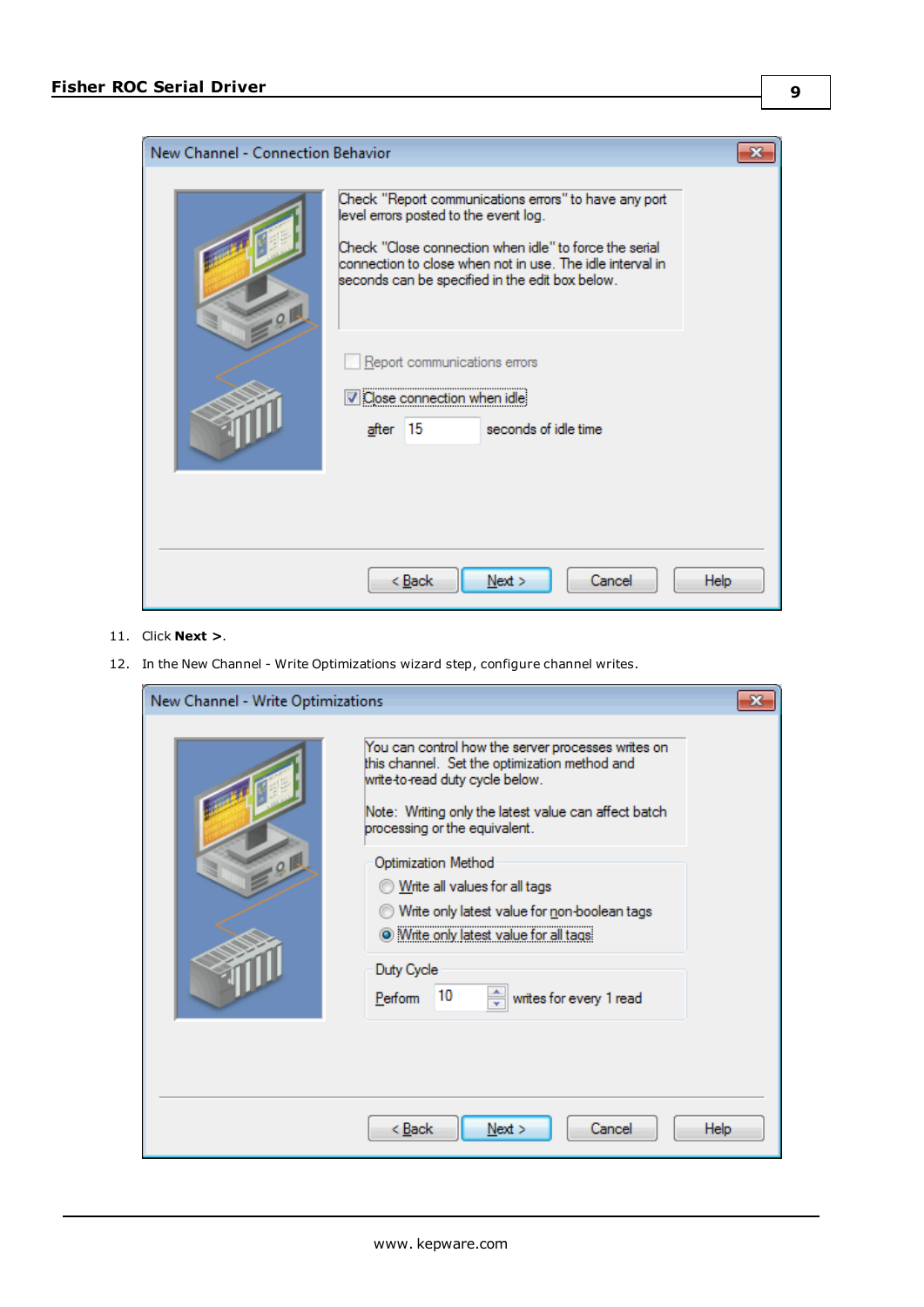**Optimization Method** - Accept the default or change the selection by clicking in a radio button.

- Write all values for all tags (most data, most network traffic)
- Write only the latest value for non-Boolean tags (least data, least network traffic)
- Write only the latest value for all tags (key data, moderate network traffic)

**Duty Cycle** - Accept 10 (default) writes for every 1 read or adjust using the up/down arrows. The range is 1-10.

- 13. Click **Next >**.
- 14. In the New Channel Non-Normalized Float Handling wizard step, configure how non-normalized values will be handled.

| New Channel - Non-Normalized Float Handling |                                                                                                                                                                                                                                      |  |
|---------------------------------------------|--------------------------------------------------------------------------------------------------------------------------------------------------------------------------------------------------------------------------------------|--|
|                                             | Choose how this driver handles non-normalized floating<br>boint values.<br>Selecting 'Unmodified' handling delivers the<br>non-normalized value, while 'Replaced with zero' changes<br>non-normalized floating point values to zero. |  |
| Q                                           | Non-normalized values<br>Replaced with zero<br>should be:<br>Replaced with zero<br>Unmodified                                                                                                                                        |  |
|                                             | $<$ Back<br>Next<br>Cancel<br><b>Help</b>                                                                                                                                                                                            |  |

**Replaced with zero** recognizes invalid outliers and eliminates them by replacing the value with integer zero (default).

**Unmodified** allows values that are potentially invalid outliers into the data stream.

- 15. Click **Next >**.
- 16. In the New Channel Inter-Device Delay wizard step, configure the time, in milliseconds, between requests to devices.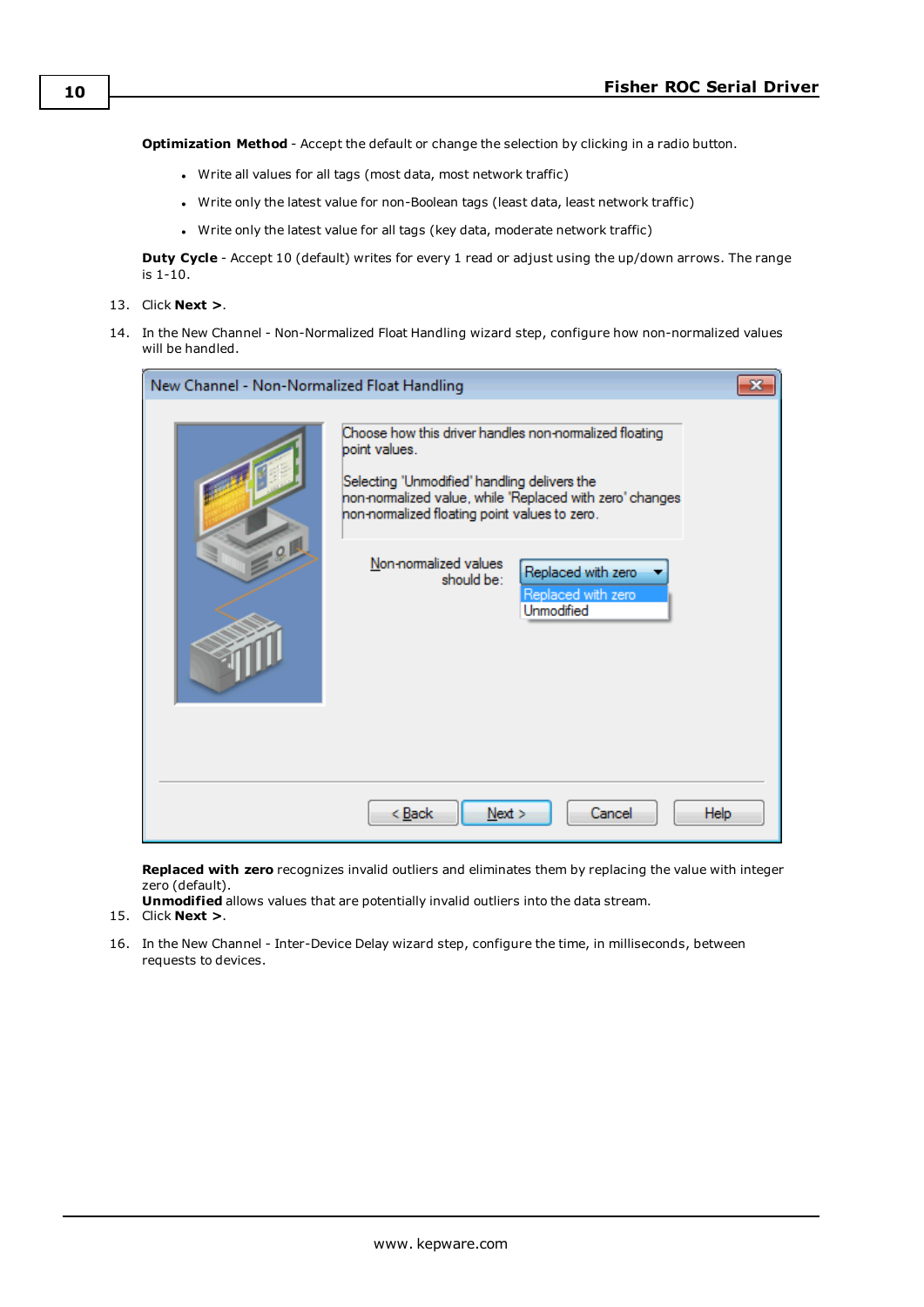| New Channel - Inter-Device Delay |                                            |                                                                                                                 | ж           |
|----------------------------------|--------------------------------------------|-----------------------------------------------------------------------------------------------------------------|-------------|
|                                  | receiving a response from the last device. | Control the amount of time in milliseconds the channel<br>delays sending a new request to the next device after |             |
| οB                               | Delay (ms):                                | þ<br>÷                                                                                                          |             |
|                                  |                                            |                                                                                                                 |             |
|                                  |                                            |                                                                                                                 |             |
|                                  | $<$ Back                                   | Cancel<br>Next                                                                                                  | <b>Help</b> |

**Delay** Accept 0 milliseconds (default) or adjust using the up/down arrows. The range is 0-60000 ms.

- 17. Click **Next >**.
- 18. Review the configuration in the Summary wizard step.
- 19. If necessary, use the **< Back** button to return to previous steps to make changes.

#### 20. Click **Finish >**.

*["Modem](#page-23-0) Setup " on page 24*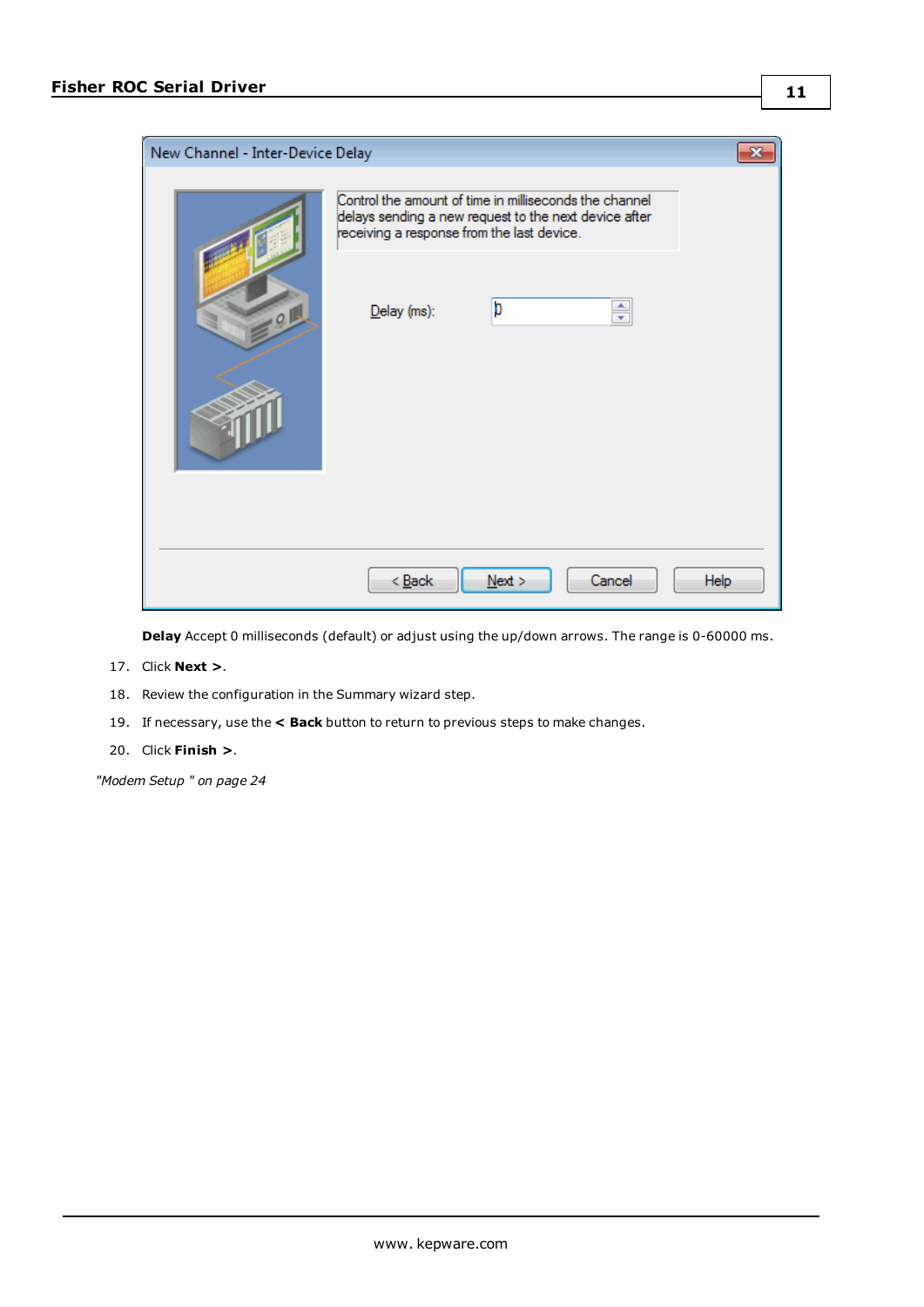### <span id="page-11-0"></span>**Device Setup**

Once at least one channel is [configured,](#page-5-0) devices using the Remote Operation Controllers (ROC) protocol can be added for data collection and monitoring. The maximum number of devices supported on any one channel is 255. Devices should be added to channels organized based on the channel configuration.

#### **Adding a Device**

To add a new device to a channel:

- 1. In the Project View, select the channel to contain the new device.
- 2. Select **Click to add a device** or right-click and choose **New Device**.



3. In the New Device - Name wizard step, accept the default channel name or enter a name for the new device.

| New Device - Name |                                                                                                                                                                                 | $\overline{\mathbf{x}}$ |
|-------------------|---------------------------------------------------------------------------------------------------------------------------------------------------------------------------------|-------------------------|
| $-9$              | A device name can be from 1 to 256 characters<br>in length.<br>Names can not contain periods, double<br>quotations or start with an underscore.<br>Device name:<br>FROC_Device1 |                         |
|                   | Next<br>Cancel<br>$<$ Back                                                                                                                                                      | Help                    |

- 4. Click **Next >**.
- 5. From the Device Model drop-down, select the correct model for the device.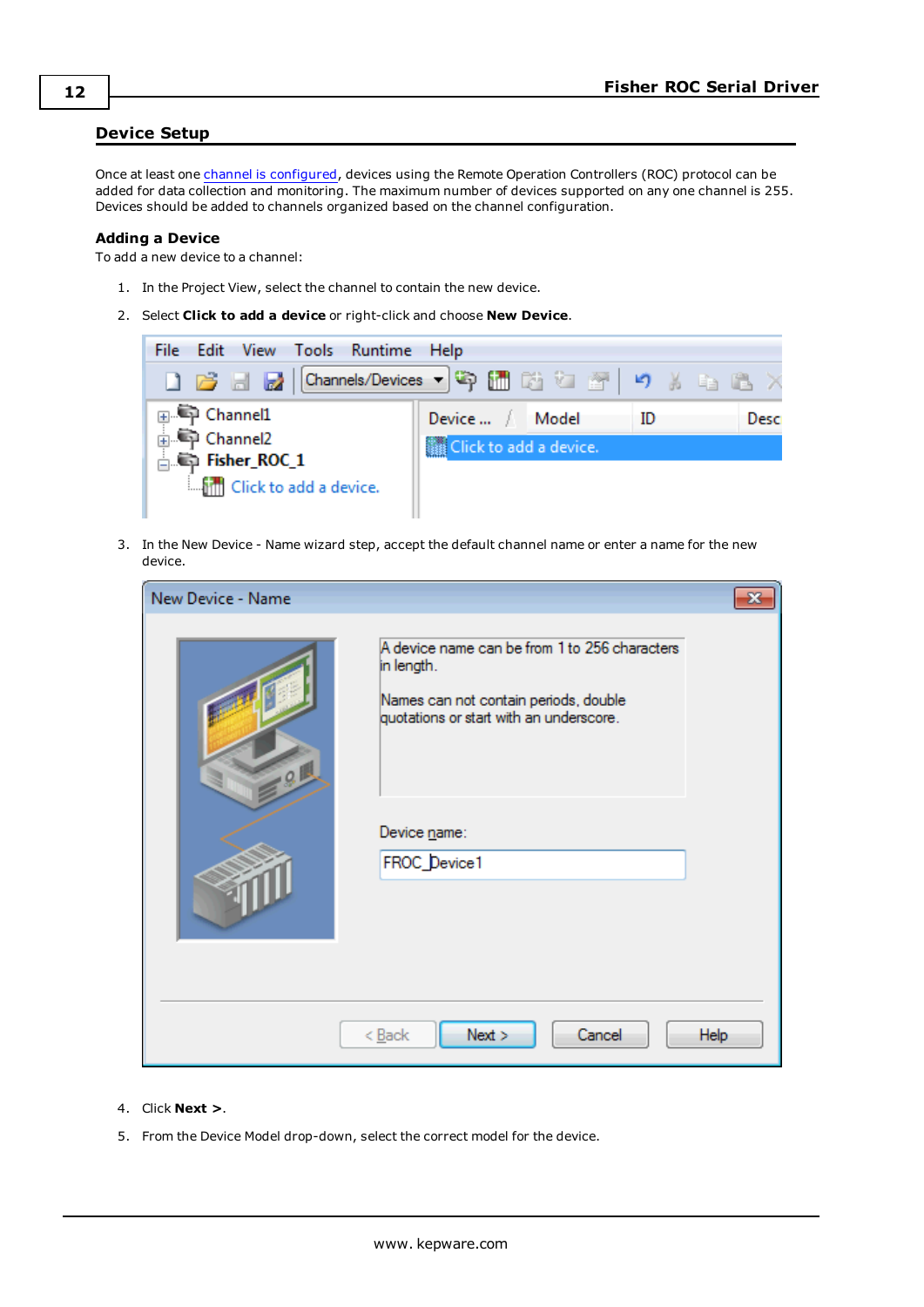

- 6. Click **Next >**.
- 7. In the New Device Scan Mode wizard step, configure the Scan [Mode](#page-13-0).
- 8. Click **Next >**.
- 9. In the New Device Timing wizard step, configure the [Timeouts](#page-14-0) and Timing.
- 10. Click **Next >**.
- 11. In the New Device [Auto-Demotion](#page-14-1) wizard step, configure how communication failure is handled.
- 12. Click **Next >**.
- 13. In the New Device Database Creation wizard step, configure Automatic Tag Database [Generation](#page-16-0).
- 14. Click **Next >**.
- 15. In the New Device Time Synchronization wizard step, configure timezone, DST, and synchronization *(see server help)*.
- 16. Click **Next >**.
- 17. In the New Device Tag Import Settings wizard step, identify and locate existing files to be included *(see Tag Import [Settings](#page-17-0))*
- 18. Click **Next >**.
- 19. In the New Device Communication Specification wizard step, identify the source and destination addresses *(see [Communication](#page-19-0) Specification)*.
- 20. Click **Next >**.
- 21. In the New Device Operator Identification wizard step, configure the authorized user *(see [Operator](#page-20-0) [Identification](#page-20-0))*.
- 22. Click **Next >**.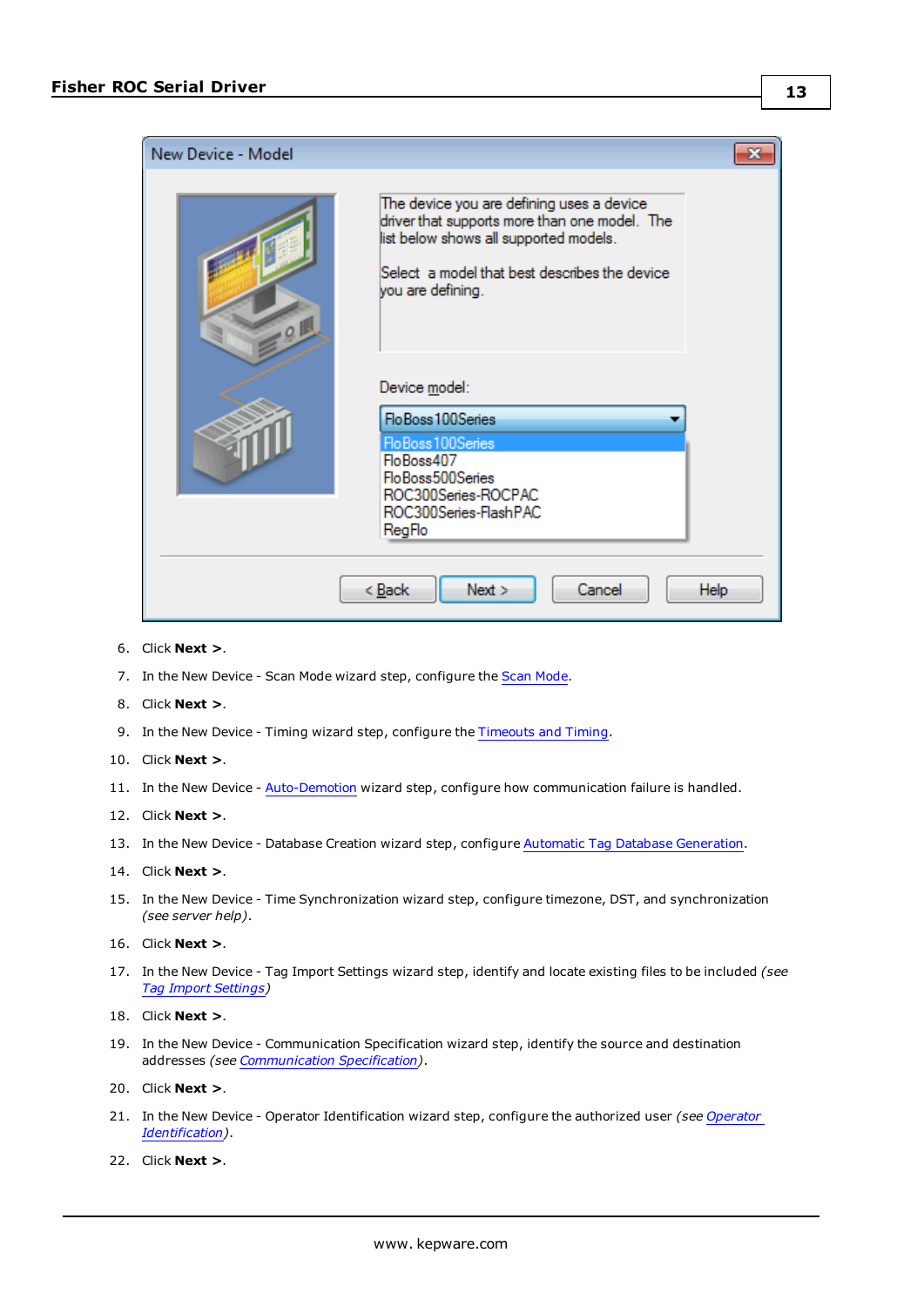- 23. In the New Device EFM Meters wizard step, add or update the meters for this device *(see EFM [Meters](#page-20-1))*.
- 24. Click **Next >**.
- 25. In the New Device Summary wizard step, review the configuration.
- 26. If necessary, use the **< Back** button to return to previous steps to make changes.
- 27. Click **Finish >**.

#### <span id="page-13-0"></span>**Scan Mode**

Scan Mode settings are defined as a device is added and configured through the New Device wizard and can also be modified after the device has been added. To define the Scan Mode settings for a new device, follow the steps for **[Adding](#page-11-0) a Device**. To modify settings on a defined device; select the device, right-click, select **Properties**, and select the **Scan Mode** tab.

Choose the first (default) option to use the scan rate requested by the client.

Set a lower limit on the requested rate by choosing the second option.

Force all tags to scan at the same rate by choosing the third option.

Disable active scanning by choosing the last option. Select if clients are expected to poll this device for data.

Scan Mode: Respect client specified scan rate Respect client specified scan rate Request data no faster than ... Request all data at ... Do not scan, demand poll only

Descriptions of the parameters are as follows:

- <sup>l</sup> **Respect client specified scan rate** uses the polling frequency of the client requesting data (default).
- <sup>l</sup> **Request data no faster than...** sets a time, in milliseconds, to be the maximum frequency of polling.
- <sup>l</sup> **Request all data at...** sets an interval, in millisecond, when all tag information is collected.
- <sup>l</sup> **Do not scan, demand poll only...** allows a device to be polled by another process.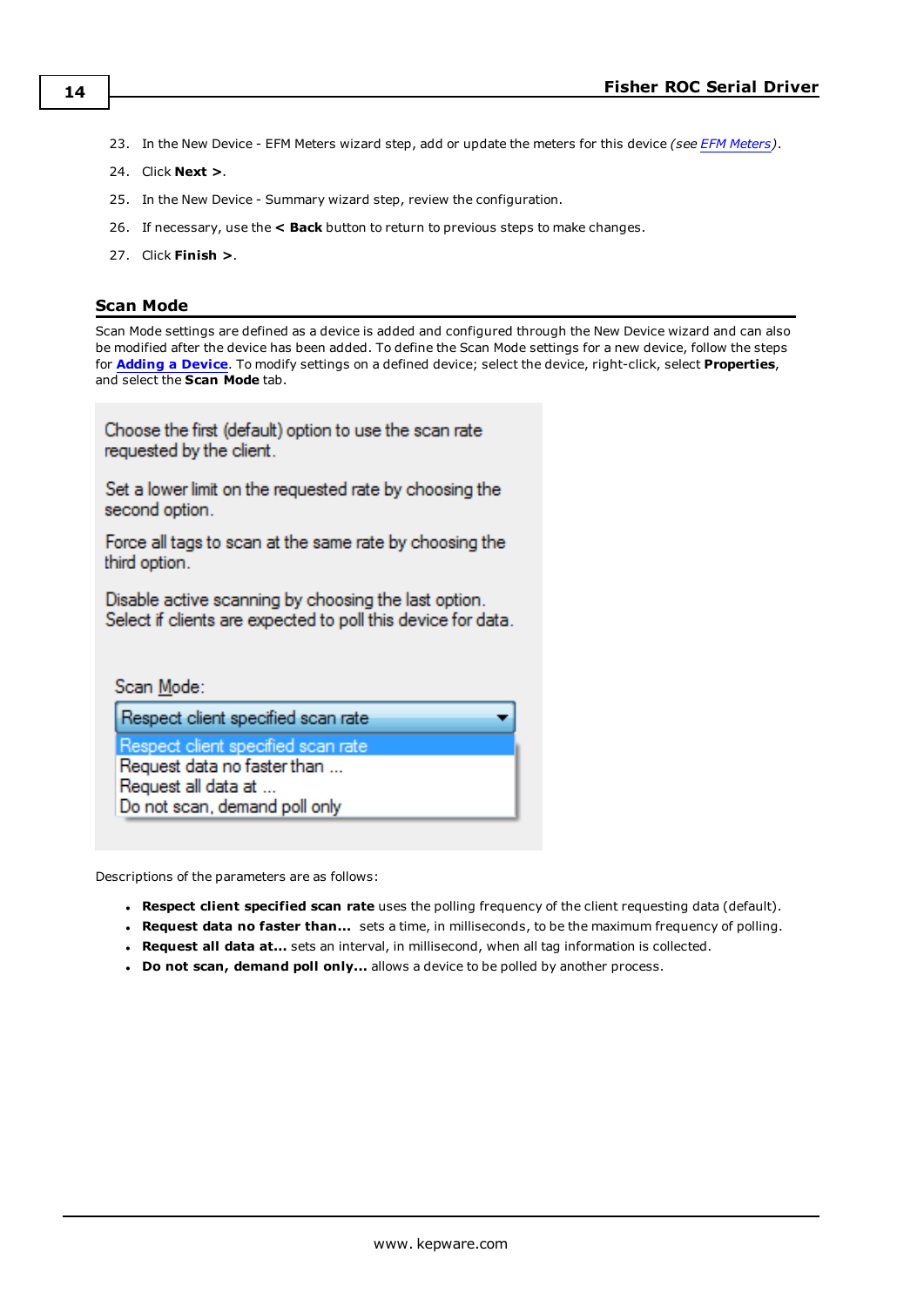#### <span id="page-14-0"></span>**Timings and Timeouts**

Timings and Timeouts settings are defined as a device is added and configured through the New Device wizard and can also be modified after the device has been added. To define the Timings and Timeout settings for a new device, follow the steps for **[Adding](#page-11-0) a Device**. To modify settings on a defined device; select the device, rightclick, select **Properties**, and select the **Timing** tab.

| Connect timeout: 3    | seconds             |
|-----------------------|---------------------|
| Request timeout: 3000 | milliseconds        |
| $Final$ after $3$     | successive timeouts |
| Inter-request delay:  | milliseconds        |

Descriptions of the parameters are as follows:

- <sup>l</sup> **Connect timeout** specifies the number of seconds before the server determines the connection has failed. The default is 3 seconds.
- <sup>l</sup> **Request timeout** specifies the number of milliseconds before the server determines the a single poll failed. The default is 3000 milliseconds.
- **Fail after** specifies the number of consecutive attempts are considered a failed connection. The default is 3 successive timeouts.
- <sup>l</sup> **Inter-request delay** specifies the number of milliseconds between poll attempts. The default is 0 milliseconds.

## <span id="page-14-1"></span>**Automatic Demotion**

Automatic Demotion settings are defined as a device is added and configured through the New Device wizard and can also be modified after the device has been added. To define the Scan Mode for a new device, follow the steps for **[Adding](#page-11-0) a Device**. To modify settings on a defined device; select the device, right-click, select **Properties** and select the **Auto-Demotion** tab.

| You can demote a device for a specific period upon<br>communications failures. During this time no read request<br>(writes if applicable) will be sent to the device. Demoting a<br>failed device will prevent stalling communications with other<br>devices on the channel. |       |                     |  |
|------------------------------------------------------------------------------------------------------------------------------------------------------------------------------------------------------------------------------------------------------------------------------|-------|---------------------|--|
| V Enable auto device demotion on communication failures!                                                                                                                                                                                                                     |       |                     |  |
| Demote after                                                                                                                                                                                                                                                                 | 3     | successive failures |  |
| Demote for                                                                                                                                                                                                                                                                   | 10000 | milliseconds        |  |
| Discard write requests during the demotion period                                                                                                                                                                                                                            |       |                     |  |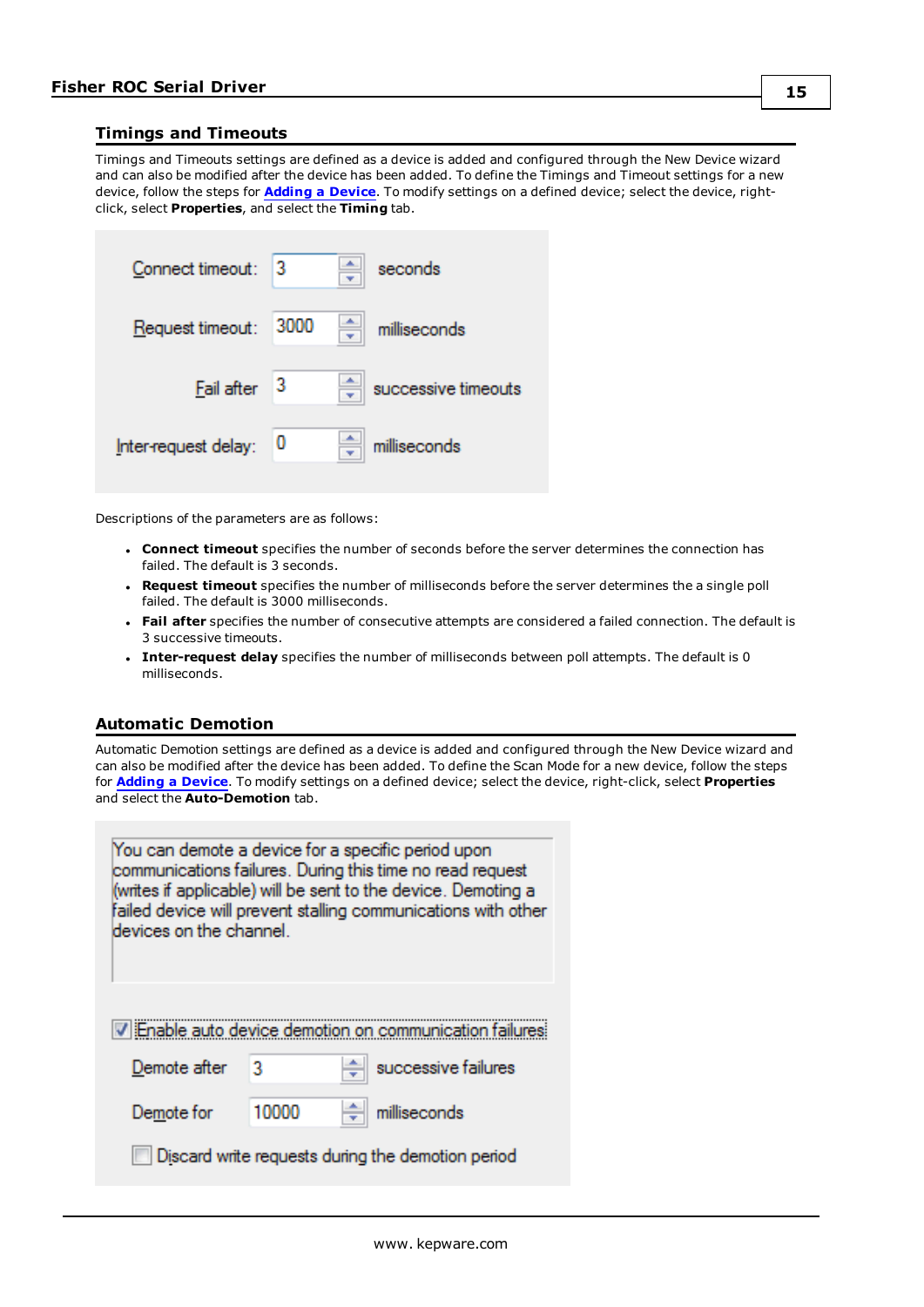Descriptions of the parameters are as follows:

- <sup>l</sup> **Enable auto device demotion on communication failure** Allows communication to bypass a nonresponsive device and attempt data collection from other devices.
- <sup>l</sup> **Demote after (n) successive failures** Defines the number of failed attempts at communication before a device is bypassed. The default is 3.
- <sup>l</sup> **Demote for (n) milliseconds** Configures the time, in milliseconds, the demoted device is bypassed to allow other communication to occur. Once the delay expires, attempts to communicate with the device resume. The default is 10000 milliseconds.
- <sup>l</sup> **Discard write requests during the demotion period** Allows requests to be removed, rather than queued, while the device is non-responsive and demoted.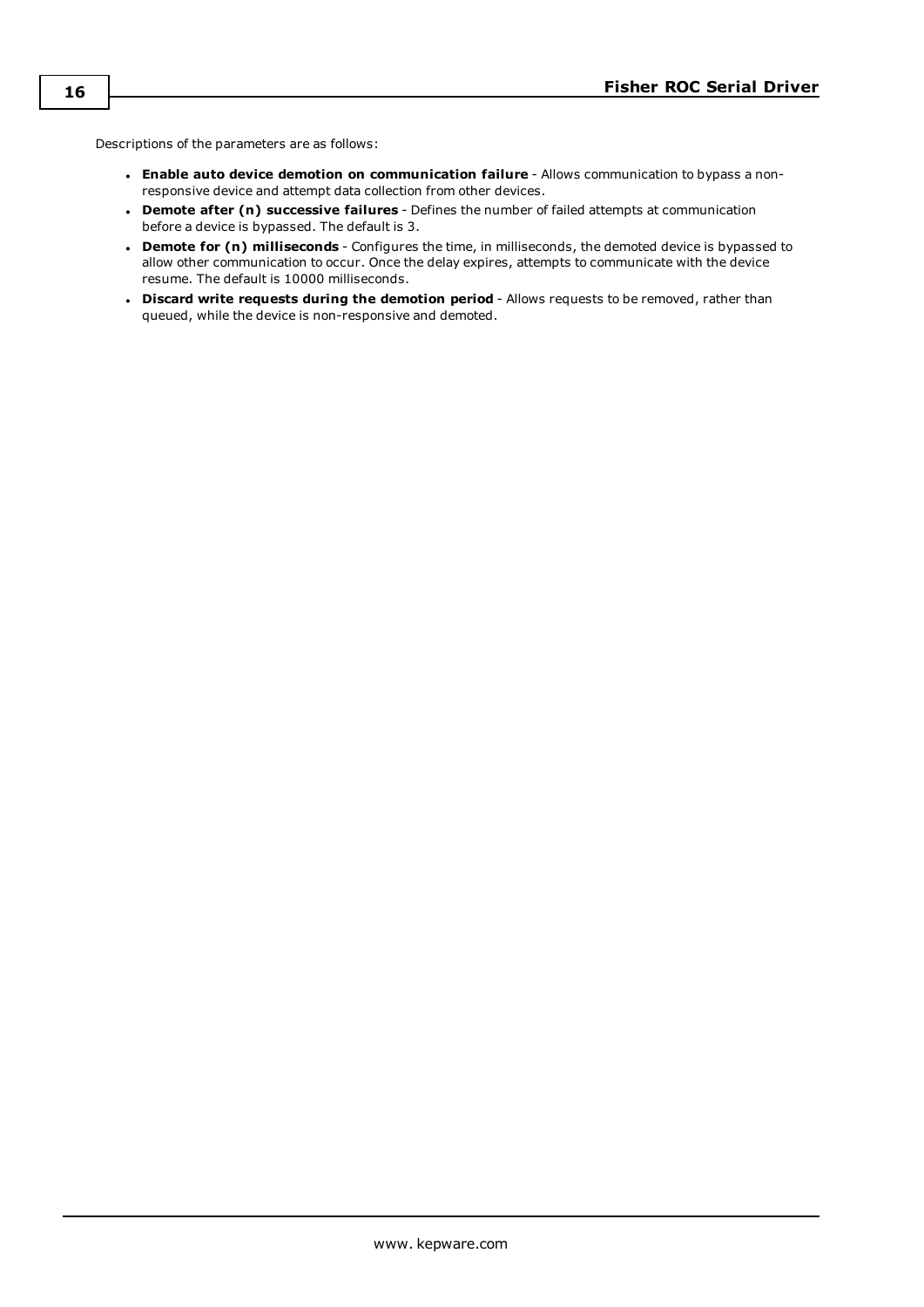### <span id="page-16-0"></span>**Automatic Tag Database Generation**

This driver supports the server's Automatic Tag Database Generation feature. When enabled, a list of tags is built within the server that correspond to the device's data points. Extra tags may be generated that affect the quality of other generated tags. To configure Automatic Tag Database Generation settings, locate the Database Creation tab in device properties.

| x<br><b>Device Properties</b>                                                                                                                                                                                                  |  |  |
|--------------------------------------------------------------------------------------------------------------------------------------------------------------------------------------------------------------------------------|--|--|
| Redundancy<br><b>Tag Import Settings</b><br>Address Specification   Operator Identification   Time Synchronization<br>Database Creation<br>General   Scan Mode   Timing   Auto-Demotion                                        |  |  |
| Settings<br>Automatic tag database generation on device startup:<br>Do not generate on startup<br>Perform the following action on previously generated tags:<br>Delete on create<br>Add generated tags to the following group: |  |  |
| Mow automatically generated subgroups<br>Auto Create<br>ОΚ<br>Cancel<br>Help<br>Apply                                                                                                                                          |  |  |

**Note:** For information on importing tags from a ROCLINK project, refer to **Tag Import [Settings](#page-17-0)**.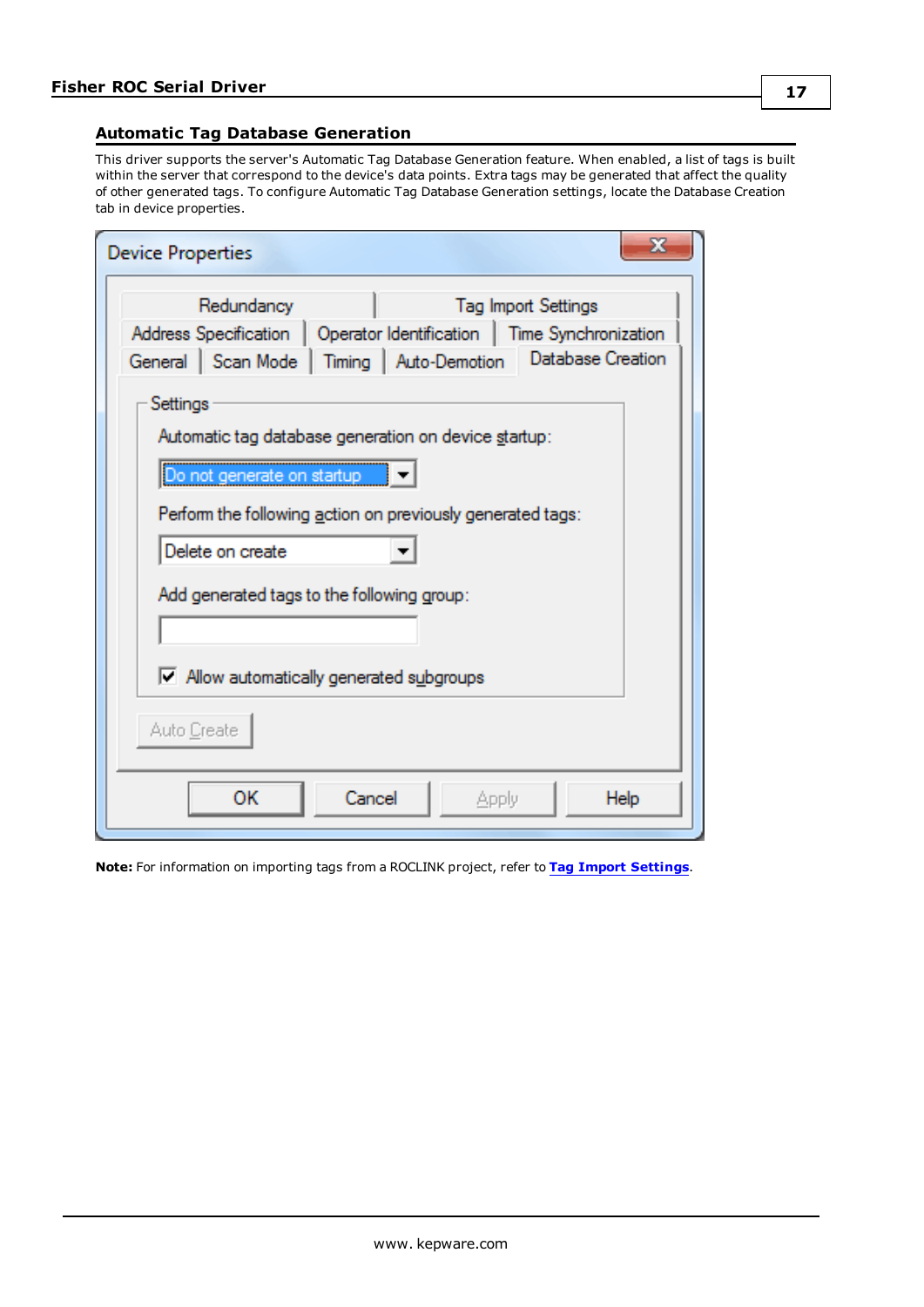#### <span id="page-17-0"></span>**Tag Import Settings**

Users can create a tag database based on either the device's configuration file or a ROCLINK 800 project file. To view or change the Tag Import settings after the device has been added, right-click on the device and select **Properties** | **Tag Import Settings**.

| Online - from Device<br>Import method: |   |  |
|----------------------------------------|---|--|
| V Use legacy tag names                 |   |  |
| <b>Offline Settings</b>                |   |  |
| Tag import file:                       | . |  |
| ROC system file:                       |   |  |
| System DB file:                        |   |  |
| Display descriptions                   |   |  |

Descriptions of the parameters are as follows:

- <sup>l</sup> **Import method:** This parameter specifies the import method. Options include Online from Device and Offline - from Import File. The default setting is Online - from Device. Descriptions of the options are as follows:
	- <sup>l</sup> **Online - From Device:** This method automatically creates tags by polling the device for its configuration and I/O data.
	- <sup>l</sup> **Offline - From Import File:** This method automatically creates tags from a project file created in ROCLINK 800.
- <sup>l</sup> **Use legacy tag names:** When checked, Automatic Tag Database Generation creates tags with names consistent with the tags created in prior versions of the server. When unchecked, Automatic Tag Database Generation creates tags with names consistent with the current version of the server. The default setting is checked.

**Note:** For more information, refer to "Legacy vs. Non-Legacy Tag Names" below.

- <sup>l</sup> **Tag import file:** When pressed, this button invokes a dialog for locating the \*.800 file that was created using the ROCLINK800 software.
- <sup>l</sup> **ROC system file:** When pressed, this button invokes a dialog for locating the \*.mdb file. This file is usually named "ROC.mdb," and resides in the same folder where the ROCLINK 800 software is installed.
- **.** System DB file: When pressed, this button invokes a dialog for locating the \*.mdw file. This file is usually named "ROCLINK.mdw," and resides in the same folder where the ROCLINK 800 software is installed.
- **.** Display descriptions: When checked, this option includes the tag descriptions from the ROCLINK 800 master database.

#### **Legacy vs. Non-Legacy Tag Names**

For information on how legacy and non-legacy tag names are automatically generated based on the "Use legacy tag names" option, refer to the table below.

| Tag Type                 | Mode       | <b>Tag Name</b>                | <b>Tag Address</b> |
|--------------------------|------------|--------------------------------|--------------------|
| Non-Boolean              | Legacy     | IPAddress 12 0                 | $12 - 0.1$         |
|                          | Non-Legacy | IP Address-12 (T12,L0,P1)      | $12 - 0.1$         |
| Boolean (.Bit)<br>Legacy |            | HighAlarm 3 0                  | $3 - 0.16:2$       |
|                          | Non-Legacy | High Alarm-3 (T3,L0,P16) Bit 2 | $3 - 0.16:2$       |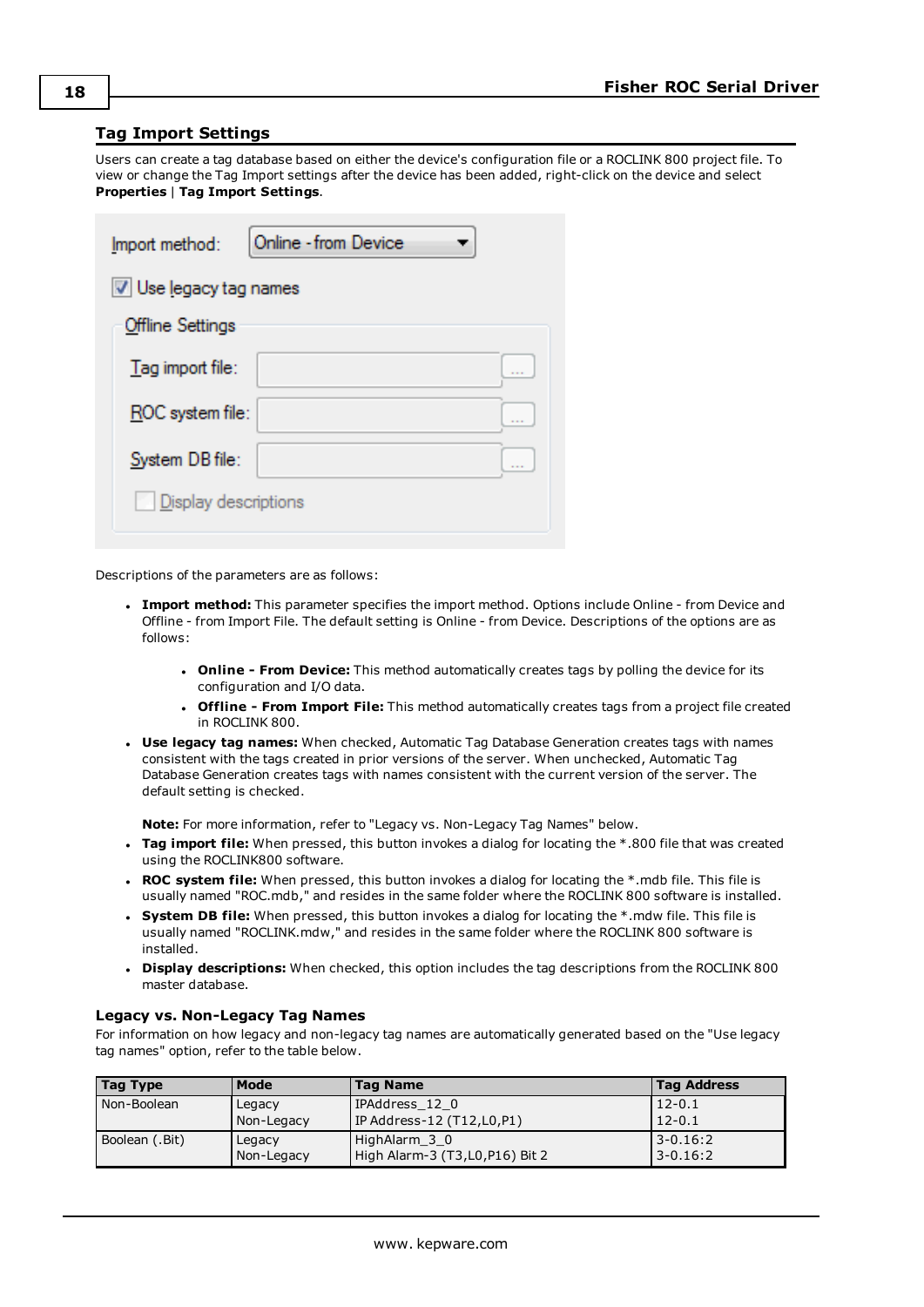**See Also: Automatic Tag Database [Generation](#page-16-0)**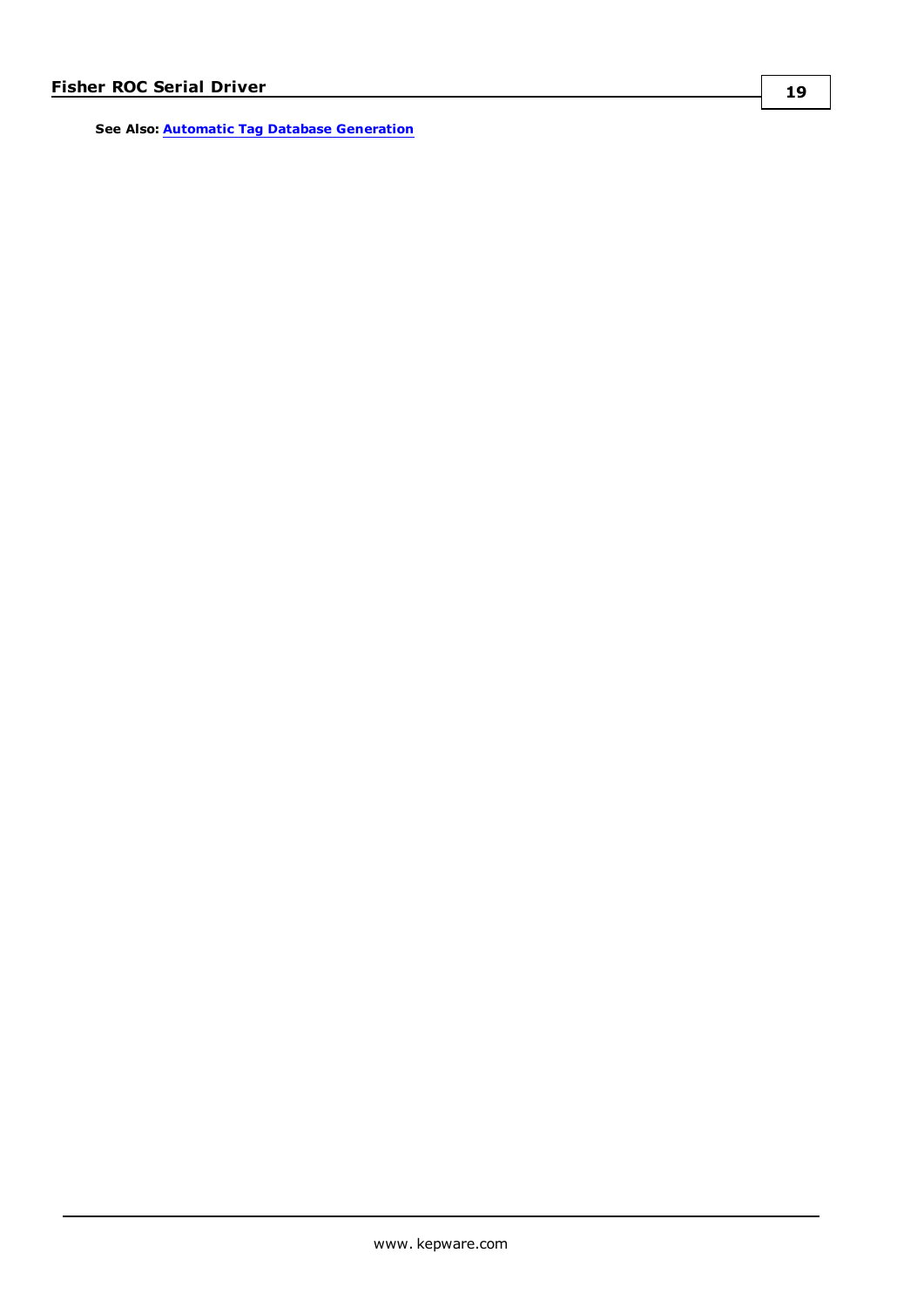## <span id="page-19-0"></span>**Communication Specification**

Communication Specification settings are defined as a device is added and configured through the New Device wizard and can also be modified after the device has been added. To define the Communication Specification settings for a new device, follow the steps for **[Adding](#page-11-0) a Device**. To modify settings on a defined device; select the device, right-click, select **Properties**, and select the **Communication Specification** tab.

| Destination                                           |     |  |
|-------------------------------------------------------|-----|--|
| Device address:                                       | 240 |  |
| Device group:                                         | 240 |  |
|                                                       |     |  |
| Source                                                |     |  |
| Host address:                                         | 1   |  |
| Host group:                                           | 1   |  |
| Read Optimization<br>Use OpCode 180 for read requests |     |  |

Descriptions of the parameters are as follows:

- **.** Device address: This parameter specifies the device number of the remote ROC device. The valid range is 1 to 255. The default setting is 240.
- **Device group:** This parameter specifies the group number of the remote ROC device. The valid range is 1 to 255. The default setting is 240.
- **Host address:** This parameter specifies the ROC unit number of the server. The valid range is 1 to 255. The default setting is 1.
- **Host group:** This parameter specifies the ROC group number of the server. The valid range is 1 to 255. The default setting is 1.
- **· Use Opcode 180 for read requests:** This option should be used if few parameters from each point type and logical address are typically used, as it yields more efficient communication. If unchecked, the driver uses Opcode 167 to read entire point type logical addresses in one transaction. The default is unchecked.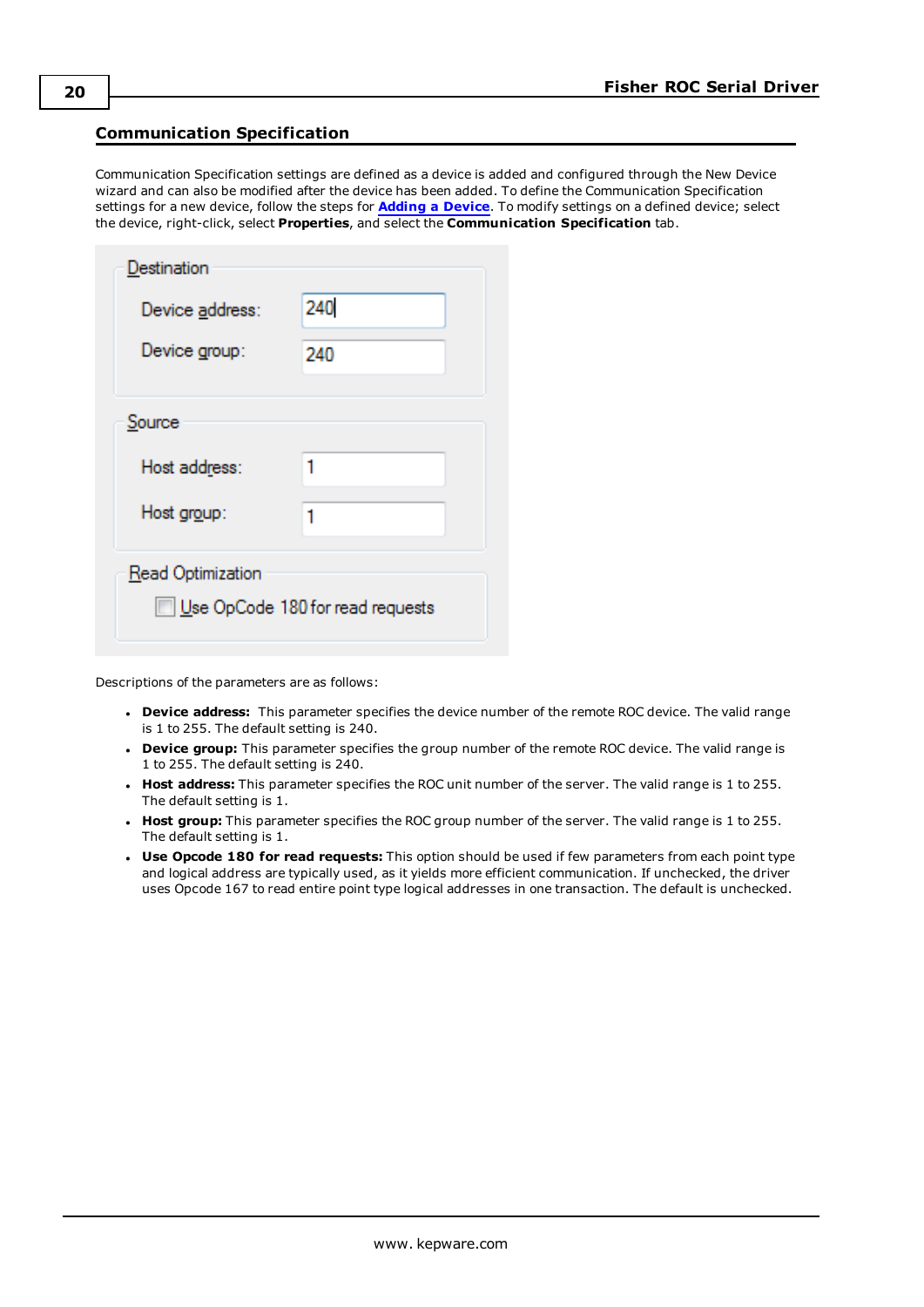## <span id="page-20-0"></span>**Operator Identification**

This dialog is used to specify the operator identification values used when logging into the ROC device during initialization. To view or change these settings after the device has been added, right-click on the device and select **Properties** | **Operator Identification**.

| Device Login |     |
|--------------|-----|
| Usemame      | LOI |
| V Password   |     |
| Access Level |     |
|              |     |

Descriptions of the parameters are as follows:

- **· Username:** This parameter specifies the authorized account identity. Three characters (as set in the device) are required.
- **Password:** When checked, this option specifies that the ROC device has a password defined for the operator ID. Four numeric characters can be entered. The valid range is 0000 to 9999. The default setting is checked.
- **Access Level:** When checked, this option specifies that the ROC device has defined access levels. The valid range is 0 to 5. The default setting is unchecked.

#### <span id="page-20-1"></span>**EFM Meters**

EFM Meter settings are defined when a device is added and configured through the New Device wizard and can also be modified at any time. To define the EFM Meter settings for a new device, follow the steps for **[Adding](#page-11-0) a [Device](#page-11-0)**. To modify settings on a defined device; select the device, right-click, select **Properties**, and select the **EFM Meters** tab.

#### **Important:**

The meter order in the EFM Meter List should match the order of the meters in ROCLINK 800. Only Hourly and Daily History data may be uploaded from the FloBoss 100 Series and RegFlo devices. Extended History data is not supported for those devices.

| The meter order in the meter list should correspond to<br>the order of meters in ROCLINK 800. |                    |                  |           |  |
|-----------------------------------------------------------------------------------------------|--------------------|------------------|-----------|--|
| Non-Meter Events<br><b>Broadcast</b>                                                          |                    |                  |           |  |
| Meter Count: 2<br>Clear cache on next upload                                                  |                    |                  |           |  |
| #                                                                                             | Name               | Non-Meter Events | Add       |  |
|                                                                                               | Meter <sub>1</sub> | Yes              | Remove    |  |
| 2                                                                                             | Meter <sub>2</sub> | Yes<br>Modify    |           |  |
|                                                                                               |                    |                  | Move Up   |  |
|                                                                                               |                    |                  | Move Down |  |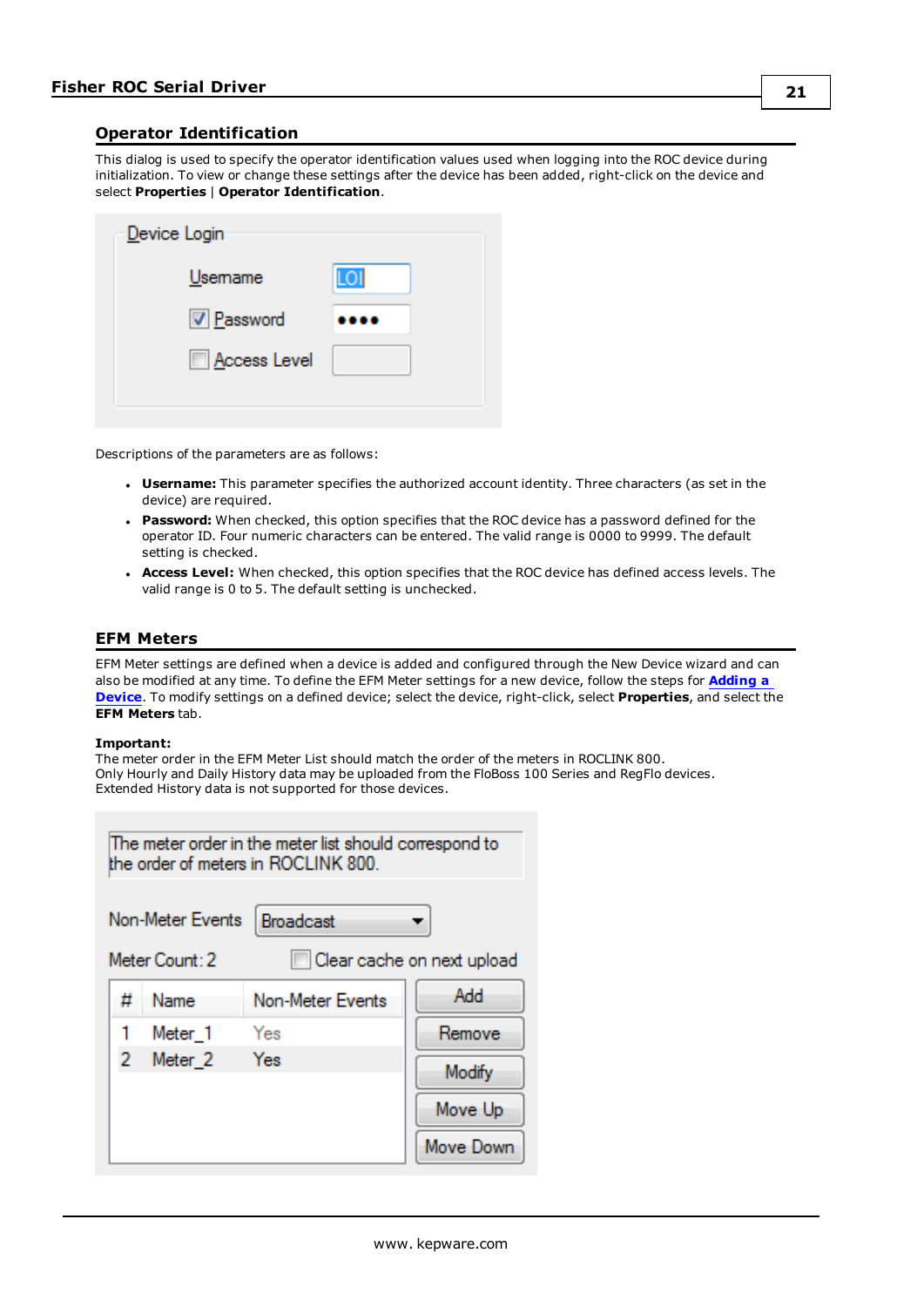Descriptions of the parameters are as follows:

- <sup>l</sup> **Non-Meter Events:** This parameter specifies how non-meter EFM events are provided to EFM Exporters. Options include Ignore, Broadcast, and Selected Meters. The default setting is Broadcast. Descriptions of the options are as follows:
	- **Ignore:** This option does not send non-meter events for any meters.
	- **Broadcast:** This option sends non-meter events for all meters.
	- **.** Selected Meters: This option only sends non-meter events for enabled meters.
- **Meter Count:** This parameter displays the number of meters that have been added to the device.
- <sup>l</sup> **EFM Meter List:** This list view displays the meters that are currently supported by the device, including the meter name and Non-Meter Event configuration.

**Note:** The # column displays the actual meter number of each configured meter. This is the one-based meter number that corresponds to the meter numbers the ROCLINK 800 configuration software used to configure ROC devices.

- **Add:** When clicked, this button opens the Meter Configuration dialog for adding a new meter to the device.
- **Remove:** When clicked, this button deletes the selected meter from the EFM Meter List.
- **Modify:** When clicked, this button opens the Meter Configuration dialog for updating the selected meter in the EFM Meter List.
- **Move Up:** When clicked, this button changes the order, moving the selected meter up in the EFM Meter List.
- **Move Down:** When clicked, this button changes the order, moving the selected meter down in the EFM Meter List.

#### **Clear Cache on Next Upload**

Users have the option to clear any cached EFM data from the device during the next upload. This feature also removes pointer files, which are used to track EFM uploads to prevent uploading the same records twice. All EFM data is re-uploaded. Once the cache is cleared, this parameter is automatically disabled. To enable this option, open **Device Properties** | **EFM Meters** and click **Clear cache on next upload**. The default setting is unchecked.

#### **Meter Configuration**



Descriptions of the parameters are as follows:

- **Meter Name:** This parameter specifies the meter name. Each meter must be assigned a unique name. The default setting is Meter\_1.
- <sup>l</sup> **Receive Non-Meter Events:** When checked, this option enables the meter to receive non-meter events.

**Note:** This option is only available when the Non-Meter Events parameter is set to Selected Meters.

#### **See Also: EFM [Attribute](#page-22-0) Mapping**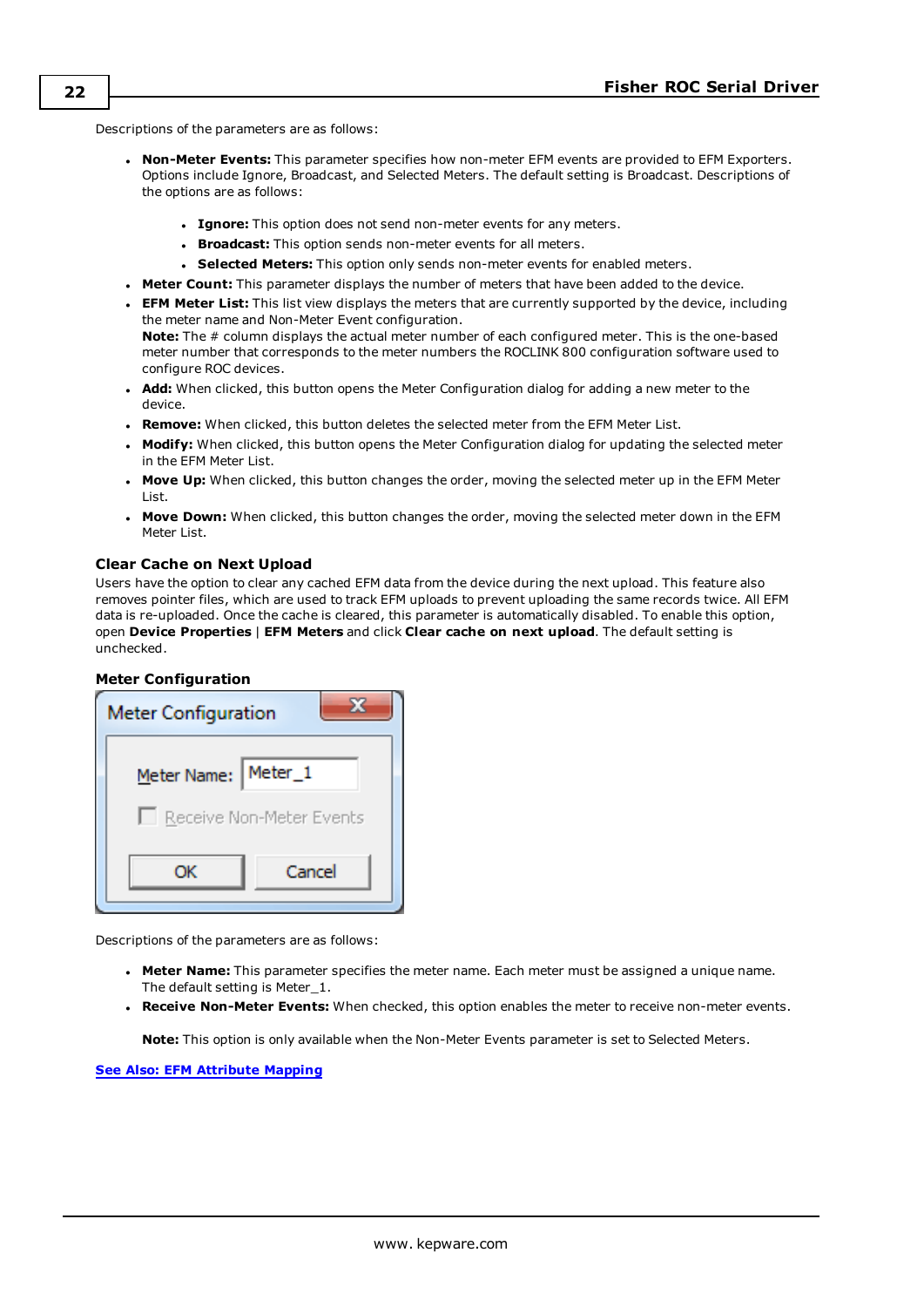## <span id="page-22-0"></span>**EFM Attribute Mapping**

The tables below describe the mapping of TLPs to attributes used by the EFM Exporter Plug-in. This mapping is not user-configurable and provided for reference only.

#### **Gas Configuration Mapping**

n = orifice run number or turbine run number

 $s =$  station number

h = history segment number

| <b>EFM Config Attribute</b> | <b>ROC TLP</b>      |
|-----------------------------|---------------------|
| meter_id                    | 7-n.0, 46-n.0       |
| pressure_base               | 7-n.19, 46-n.13     |
| temp base                   | 7-n.20, 46-n.14     |
| calculation method          | 7-n.3:7, 46-n.2     |
| calculation method 2        | 41-n.2, 46-n.3      |
| pipe_diameter               | 7-n.9, 46-n.7       |
| pipe_ref_temp               | 41-n.4, 46-n.8      |
| meter_tap                   | 7-n.4:0, 46-n.4:0   |
| static_pressure_tap         | 7-n.4:2, 46-n.4:2   |
| unit                        | 7-n.3:3, 46-n.2:3   |
| orifice_plate_size          | 7-n.10, 46-n.10     |
| orifice_ref_temp            | 7-n.11, 46-n.11     |
| dp_low_flow_cutoff          | 7-n.21, 46-n.43     |
| atmospheric_pressure        | 41-n.1, 46-n.15     |
| btu                         | 7-n.6, 46-n.17      |
| specific_gravity            | 7-n.5, 46-n.16      |
| viscosity                   | 7-n.17, 46-n.18     |
| specific_heats              | 7-n.18, 46-n.19     |
| aga_config                  | $7 - n.4, 46 - n.4$ |
| pipe_material               | 41-n.5, 46-n.12     |
| orifice_material            | 7-n.12, 46-n.12     |
| co2                         | 7-n.24, 46-n.24     |
| n2                          | 7-n.23, 46-n.23     |
| c1                          | 7-n.28, 46-n.28     |
| c2                          | 7-n.29, 46-n.29     |
| c3                          | 7-n.30, 46-n.30     |
| isoc4                       | 7-n.32, 46-n.32     |
| nc4                         | 7-n.31, 46-n.31     |
| isoc5                       | 7-n.34, 46-n.34     |
| c5                          | 7-n.33, 46-n.33     |
| c6                          | 7-n.35, 46-n.35     |
| c7                          | 7-n.36, 46-n.36     |
| c8                          | 7-n.37, 46-n.37     |
| c9                          | 7-n.38, 46-n.38     |
| c10                         | 7-n.39, 46-n.39     |
| o2                          | 7-n.40, 46-n.40     |
| h <sub>2</sub> o            | 7-n.26, 46-n.26     |
| h2s                         | 7-n.25, 46-n.25     |
| he                          | 7-n.27, 46-n.27     |
| h2                          | 7-n.42, 46-n.42     |
| $\mathsf{co}$               | 7-n.41, 46-n.41     |
| contract_hour               | $15-0.10, 46-n.5$   |

#### **History Mapping**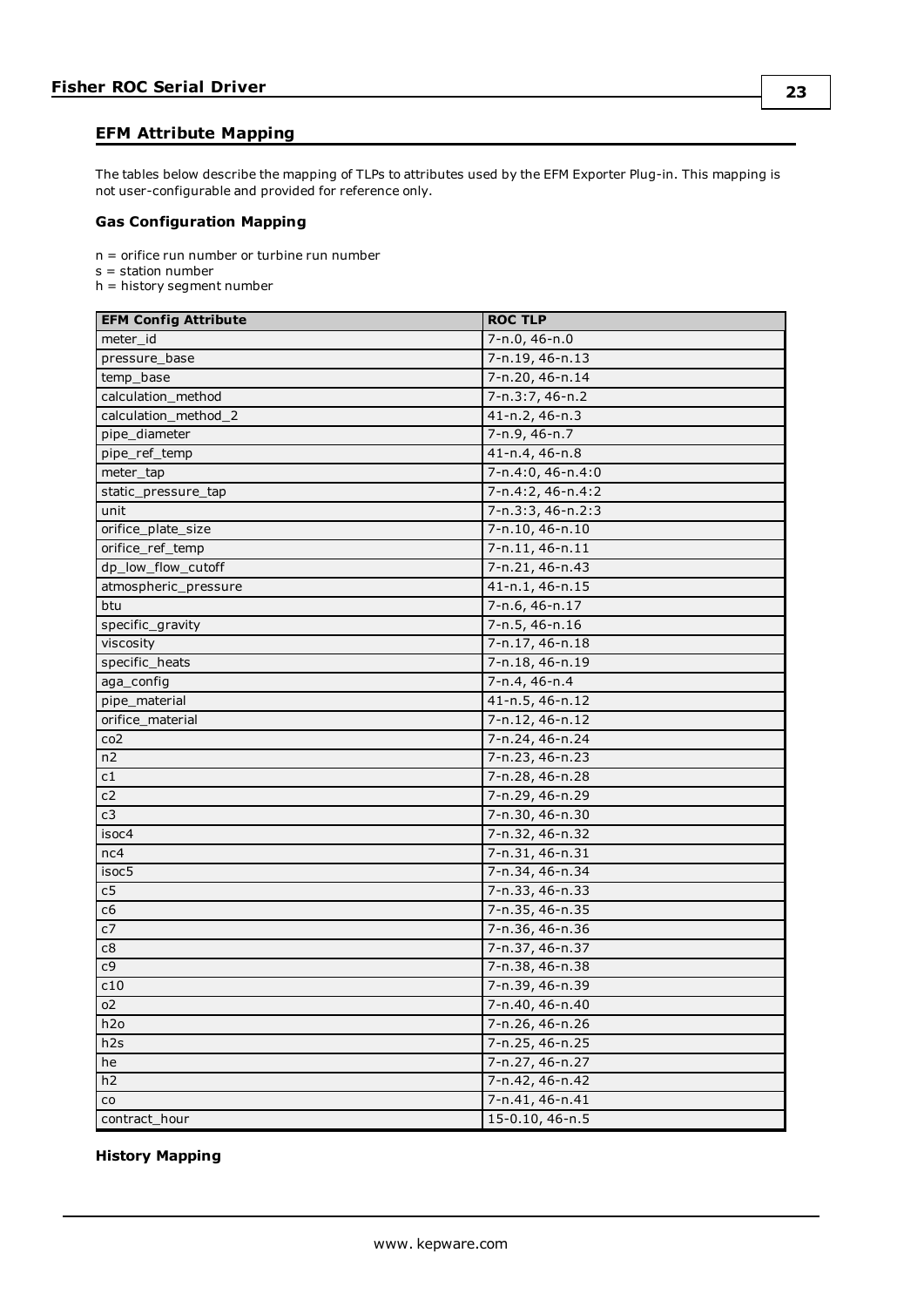n = meter number

I = pulse input number

| <b>EFM Attribute</b>     | FloBoss 103, 104,<br>300, 500 Orifice<br><b>TLP</b> | FloBoss 107<br><b>Orifice TLP</b> | FloBoss 103, 104,<br>300, 500 Turbine<br><b>TLP</b> | FloBoss 107<br><b>Turbine TLP</b> |
|--------------------------|-----------------------------------------------------|-----------------------------------|-----------------------------------------------------|-----------------------------------|
| flow_time                | $42 - n.6$                                          | 47-n.41                           | $42 - n.6$                                          | $47 - n.41$                       |
| pulses                   |                                                     |                                   | $5 - I.16$                                          | $47 - n.59$                       |
| avg_diff_pressure        | $10 - n.0$                                          | $46 - n.51$                       |                                                     |                                   |
| avg_pressure             | $10 - n.1$                                          | $46 - n.52$                       | $10 - n.1$                                          | $46 - n.52$                       |
| avg_temp                 | $10 - n.2$                                          | $46 - n.53$                       | $10 - n.2$                                          | $46 - n.53$                       |
| avg extension            | $10 - n.9$                                          | $47 - n.4$                        |                                                     |                                   |
| c_prime                  | $10 - n.10$                                         | $47 - n.16$                       |                                                     |                                   |
| raw volume               |                                                     |                                   | 42-n.16 (104, 500<br>series)<br>5-I.18 (300 series) | $47 - n.51$                       |
| flowing_condition_factor |                                                     |                                   | $10 - n.10$                                         | $47 - n.16$                       |
| total volume             | $10 - n.3$                                          | $47 - n.0$                        | $10 - n.3$                                          | $47 - n.0$                        |
| total_energy             | $10 - n.4$                                          | $47 - n.1$                        | $10 - n.4$                                          | $47 - n.1$                        |
| avg btu                  | $7 - n.6$                                           | 46-n.17                           | $7 - n.6$                                           | $46 - n.17$                       |
| avg_specific_gravity     | $7 - n.5$                                           | $46 - n.6$                        | $7 - n.5$                                           | $46 - n.6$                        |
| $avg_{c02}$              | $7 - n.24$                                          | $46 - n.24$                       | $7 - n.24$                                          | $46 - n.24$                       |
| $avg_n2$                 | $7 - n.23$                                          | $46 - n.23$                       | $7 - n.23$                                          | $46 - n.23$                       |
| $avg_c1$                 | $7 - n.28$                                          | $46 - n.28$                       | $7 - n.28$                                          | $46 - n.28$                       |
| $avg_c2$                 | $7 - n.29$                                          | 46-n.29                           | 7-n.29                                              | 46-n.29                           |
| $avg_c3$                 | $7 - n.30$                                          | $46 - n.30$                       | $7 - n.30$                                          | $46 - n.30$                       |
| avg_isoc4                | $7 - n.32$                                          | $46 - n.32$                       | $7 - n.32$                                          | $46 - n.32$                       |
| $avg\_nc4$               | $7 - n.31$                                          | $46 - n.31$                       | $7 - n.31$                                          | $46 - n.31$                       |
| avg_isoc5                | $7 - n.34$                                          | 46-n.34                           | $7 - n.34$                                          | $46 - n.34$                       |
| avg_neoc5                | $7 - n.33$                                          | $46 - n.33$                       | $7 - n.33$                                          | $46 - n.33$                       |
| $avg_c6$                 | $7 - n.35$                                          | $46 - n.35$                       | $7 - n.35$                                          | $46 - n.35$                       |
| $avg_c7$                 | $7 - n.36$                                          | $46 - n.36$                       | $7 - n.36$                                          | $46 - n.36$                       |
| avg <sub>o2</sub>        | $7 - n.40$                                          | $46 - n.40$                       | $7 - n.40$                                          | $46 - n.40$                       |
| $avg_c8$                 | $7 - n.37$                                          | $46 - n.37$                       | $7 - n.37$                                          | $46 - n.37$                       |
| $avg_c9$                 | $7 - n.38$                                          | $46 - n.38$                       | $7 - n.38$                                          | $46 - n.38$                       |
| $avg_c10$                | $7 - n.39$                                          | 46-n.39                           | $7 - n.39$                                          | $46 - n.39$                       |
| avg_h2o                  | $7 - n.26$                                          | $46 - n.26$                       | $7 - n.26$                                          | $46 - n.26$                       |
| avg_h2s                  | $7 - n.25$                                          | $46 - n.25$                       | $7 - n.25$                                          | $46 - n.25$                       |
| avg h2                   | $7 - n.42$                                          | 46-n.42                           | $7 - n.42$                                          | $46 - n.42$                       |
| avg he                   | $7 - n.27$                                          | $46 - n.27$                       | $7 - n.27$                                          | $46 - n.27$                       |
| $avg_{c}$                | $7 - n.41$                                          | $46 - n.41$                       | $7 - n.41$                                          | $46 - n.41$                       |
| specific_heat_ratio      | $46 - n.19$                                         | $46 - n.19$                       | $46 - n.19$                                         | $46 - n.19$                       |
| viscosity                | $46 - n.18$                                         | $46 - n.18$                       | $46 - n.18$                                         | $46 - n.18$                       |

## <span id="page-23-0"></span>**Modem Setup**

This driver supports modem functionality. For more information, please refer to the topic "Modem Support" in the OPC Server Help documentation.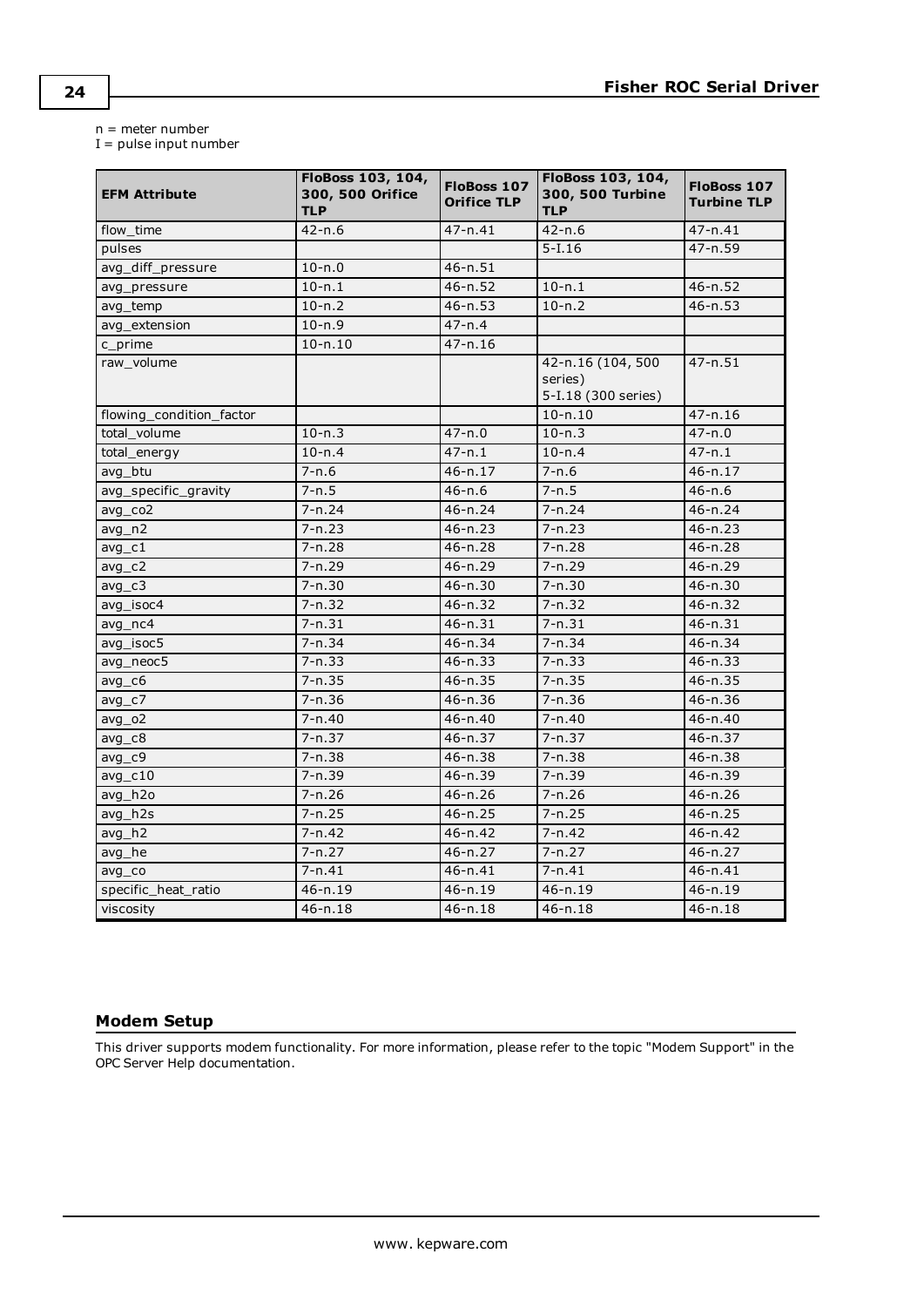## <span id="page-24-0"></span>**Data Types Description**

| <b>Data Type</b> | <b>Description</b>                                                                            |
|------------------|-----------------------------------------------------------------------------------------------|
| Boolean          | Single bit                                                                                    |
| Char             | Signed 8-bit value                                                                            |
|                  |                                                                                               |
|                  | bit 0 is the low bit<br>bit 6 is the high bit                                                 |
|                  | bit 7 is the sign bit                                                                         |
| <b>Byte</b>      | Unsigned 8-bit value                                                                          |
|                  |                                                                                               |
|                  | bit 0 is the low bit                                                                          |
|                  | bit 7 is the high bit                                                                         |
| Short            | Signed 16-bit value                                                                           |
|                  | bit 0 is the low bit                                                                          |
|                  | bit 14 is the high bit                                                                        |
|                  | bit 15 is the sign bit                                                                        |
| Word             | Unsigned 16-bit value                                                                         |
|                  |                                                                                               |
|                  | bit 0 is the low bit                                                                          |
|                  | bit 15 is the high bit                                                                        |
| <b>DWord</b>     | Unsigned 32-bit value                                                                         |
|                  | bit 0 is the low bit                                                                          |
|                  | bit 31 is the high bit                                                                        |
| Float            | 32-bit floating point value                                                                   |
|                  |                                                                                               |
|                  | bit 0 is the low bit                                                                          |
|                  | bit 31 is the high bit                                                                        |
| <b>TLP</b>       | 32-bit value                                                                                  |
|                  |                                                                                               |
|                  | Point type: Logical or point number and parameter number use three bytes. The top byte is not |
|                  | used.                                                                                         |
| String           | A linear group of ASCII characters with preserved whitespace (1 byte per character).          |
| Date             | 64-bit floating point value                                                                   |
| Date<br>Example  | Date format: YYYY-MM-DDTHH: MM: SS.000                                                        |
|                  | 2000-01-01T12:30:45.000                                                                       |

## **See Also:**

**Logical Point [Number](#page-29-0) Details ROC Point [Types](#page-26-1) TLP Data Type [Conversion](#page-25-0) Process and Examples**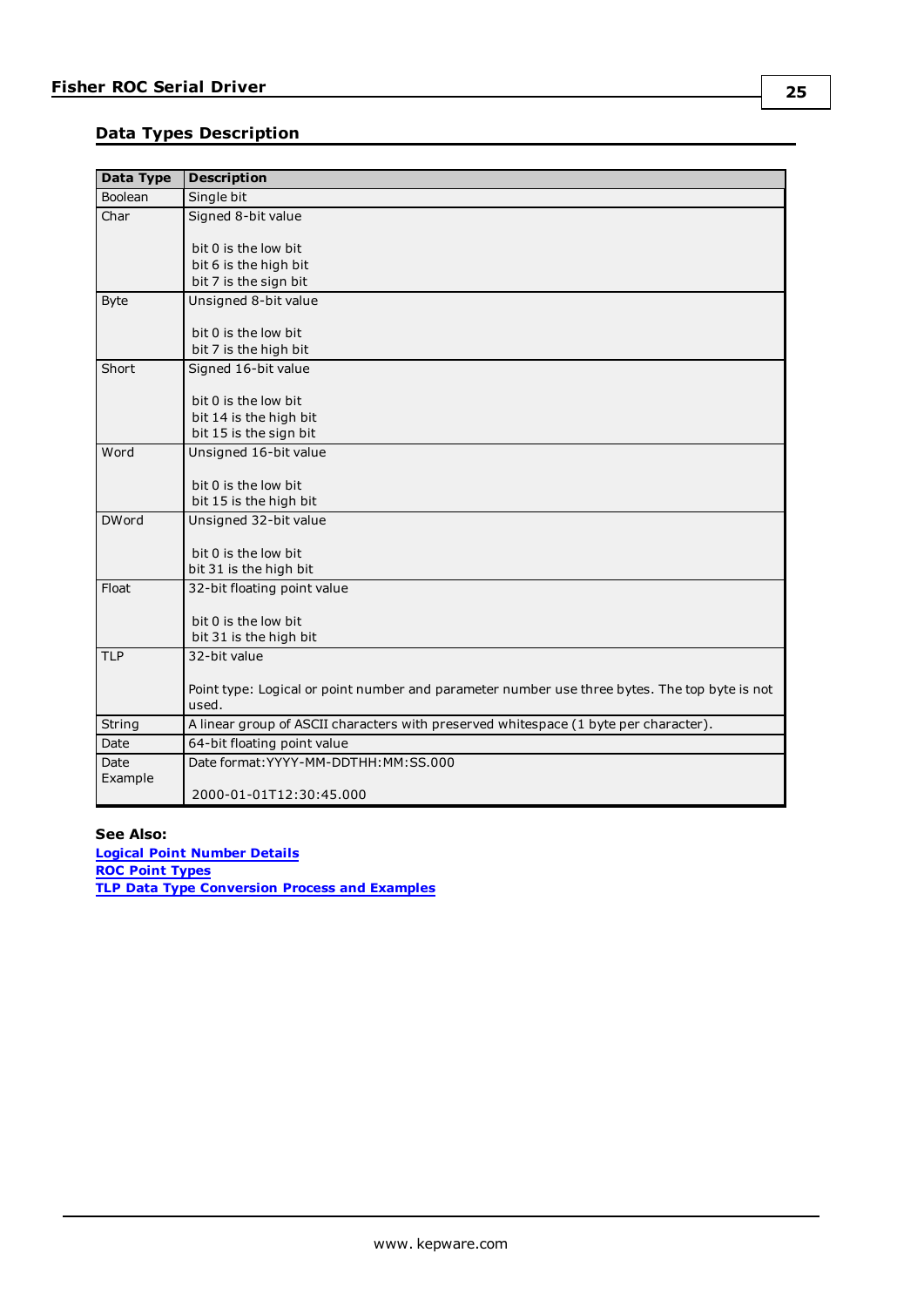## <span id="page-25-0"></span>**TLP Data Type Conversion Process and Examples**

The Fisher ROC TLP data type is represented by the driver as a DWord. TLP values can be written and read from device tags; however some data conversion must be applied for the value to be correct when received by the device. The TLP data type is used frequently throughout the various point type parameters and primarily used within Point Type 0. The following examples are useful for converting a decimal tag value communicated with the device.

#### **DWord TLP Example:**

- $\bullet$  Decimal Tag Value = 557158
- Binary tag value =  $0000 1000 1000 0000 0110 0110$

TLP Value Equivalent:

- $\cdot$  0110 0110 = Point Type 102
- $1000 0000 =$  Logical/Location 128
- $. 00001000 =$  Parameter 8

### **DWord TLP Example:**

- $\bullet$  Decimal Tag Value = 2162786
- Binary tag value =  $0010 0001 0000 0000 0110 0010$

TLP Value Equivalent:

- $\cdot$  0110 0010 = Point Type 98
- $\cdot$  0000 0000 = Logical/Location 0
- $\cdot$  0010 0001 = Parameter 33

### **DWord TLP Example:**

- $\bullet$  Decimal Tag Value = 264905
- Binary tag value =  $000001000000101011001001$

TLP Value Equivalent:

- $\cdot$  1100 1001 = Point Type 201
- $\cdot$  0000 1010 = Logical/Location 10
- $00000100 =$  Parameter 4

**Data Type [Descriptions](#page-24-0) ROC Point [Types](#page-26-1) Logical / Point [Number](#page-29-0) Details [User-Defined](#page-30-0) Point Types Bit [Assignments](#page-30-2)**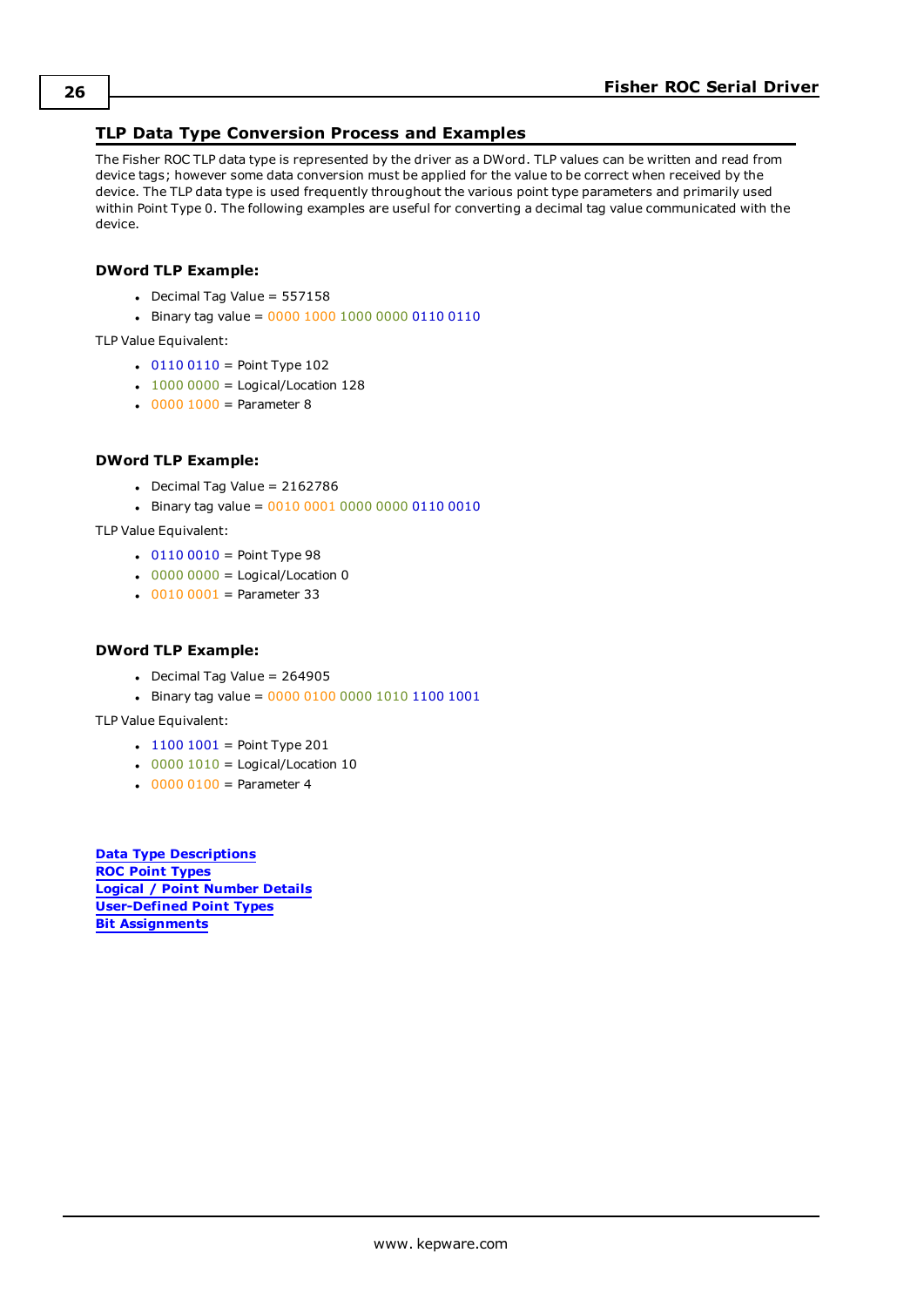#### <span id="page-26-0"></span>**Address Descriptions**

ROC addresses are divided first by point type, logical address, and then by parameter index within the point type. The general format is *T-L.P*, where:

- <sup>l</sup> **T:** The Point Type
- **L:** The Logical Address
- **P:** The Parameter Index

Parameters are blocked together on point type and logical address to a size up to 236 bytes. Some parameters are broken down into individual bits. Those parameters are addressed as *T-L.P:B*, where:

**B:** The Bit Offset

For example, the address 1-50.3:2 indicates the following:

- <sup>l</sup> **Point Type:** 1
- <sup>l</sup> **Logical Address:** 50
- <sup>l</sup> **Parameter:** 3
- <sup>l</sup> **Bit Offset:** 2

For a detailed listing of all point type parameters, access, data type, length, and description, refer to the ROC device's ROC Protocol User Manual. For more information on ROC addressing, select a link from the list below.

**Logical / Point [Number](#page-29-0) Details ROC Point [Types](#page-26-1) [User-Defined](#page-30-0) Point Types Bit [Assignments](#page-30-2) TLP Data Type [Conversion](#page-25-0) Process and Examples**

## <span id="page-26-1"></span>**ROC Point Types**

The availability of point types varies by model and by how the particular unit is equipped. Points may be physical I/O or internal I/O.

#### **Physical I/O Points**

Physical I/O points are one of Discrete Inputs (type 1), Discrete Outputs (type 2), Analog Inputs (type 3), Analog Outputs (type 4), and Pulse Inputs (type 5). The logical address for physical I/O points is based on their position in the unit, known as point number. There are four slots for each rack. The I/O field is not typically fully populated.

**Note:** Rack and slot are ROC nomenclature; however, many ROC devices have no physical racks or slots.

Logical addresses are calculated from the Point Number reference. For information on reconciling the Point Number to the Logical Address, refer to the table below.

| <b>ROCLINK Point Number</b>     | <b>Server Logical Address</b> |
|---------------------------------|-------------------------------|
| A <sub>1</sub> -A <sub>16</sub> | $0 - 15$                      |
| <b>B1-B16</b>                   | $16 - 31$                     |
| $C1-C16$                        | $32 - 47$                     |
| $D1-D16$                        | $48 - 63$                     |
| $E1-E16$                        | 64-79                         |
| $\cdots$                        | .                             |

For example, an I/O point with ROCLINK 800 point number "A5" would be logical address "4". An I/O point with ROCLINK 800 point number "C5" would be logical address "36" by the function  $A + B + CS$  (or  $15+16+5=36$ ).

#### **Internal I/O Points**

Internal I/O points consist of PID settings, system flags, communications parameters and other internal information. The internal I/O logical address begins at 0 for each point type. A ROC unit may have one or several of a given internal point type. Each point type has a specific set of parameters. ROC drivers have no array types.

#### **Point Type Tables**

**ROC Point Types for [ROC300-Series](#page-27-0)**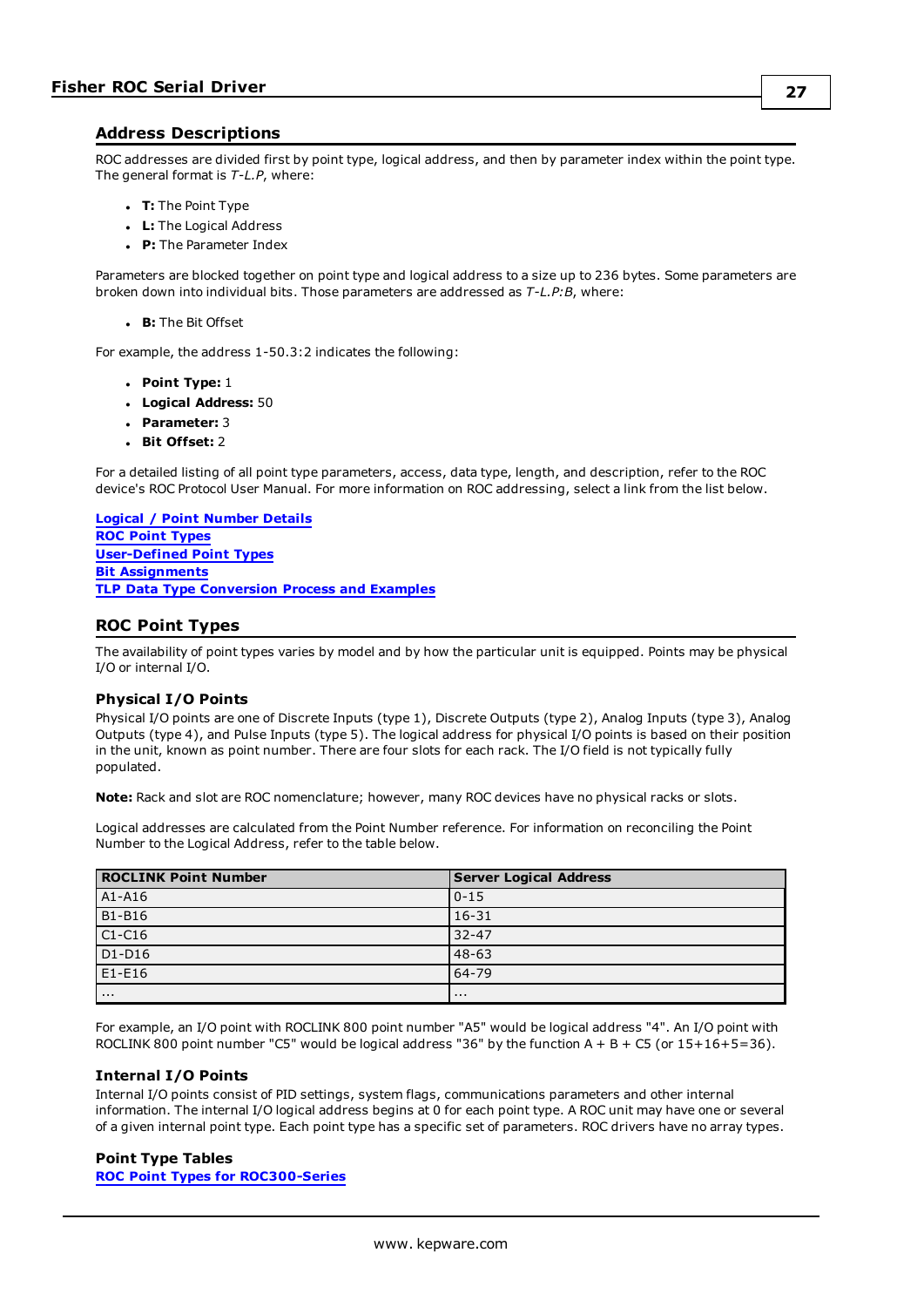### <span id="page-27-0"></span>**ROC Point Types for FloBoss [100-Series,](#page-27-1) FloBoss 407, and FloBoss 500-Series ROC Point Types for [RegFlo](#page-29-1)**

## **ROC Point Types for ROC300-Series**

For a detailed listing of all point type parameters' access, data type, length and description, refer to the device's ROC Protocol User Manual.

| Point<br><b>Types</b> | <b>Description</b>                                      | <b>ROC300-Series</b><br><b>FlashPAC</b> | <b>ROC300-</b><br><b>Series</b><br><b>ROCPAC</b> |
|-----------------------|---------------------------------------------------------|-----------------------------------------|--------------------------------------------------|
| 0                     | Configurable Opcode                                     | Yes                                     | Yes                                              |
| $\mathbf 1$           | Discrete Inputs (DI)                                    | Yes                                     | Yes                                              |
| $\overline{2}$        | Discrete Outputs (DO)                                   | Yes                                     | Yes                                              |
| $\overline{3}$        | Analog Inputs (AI)                                      | Yes                                     | Yes                                              |
| $\overline{4}$        | Analog Outputs (AO)                                     | Yes                                     | Yes                                              |
| $\overline{5}$        | Pulse Inputs (PI)                                       | Yes                                     | Yes                                              |
| 6                     | Proportional, Integral and Derivative (PID) Control     | Yes                                     | Yes                                              |
| $\overline{7}$        | American Gas Association (AGA) Flow Parameters          | Yes                                     | Yes                                              |
| $\overline{9}$        | Local Display Panel                                     | Yes                                     | Yes                                              |
| 10                    | <b>AGA Flow Values</b>                                  | Yes                                     | Yes                                              |
| 11                    | <b>Tank Parameters</b>                                  | No                                      | Yes                                              |
| 12                    | <b>ROC Clock</b>                                        | Yes                                     | Yes                                              |
| 13                    | System Flags                                            | Yes                                     | Yes                                              |
| 14                    | <b>Communication Ports</b>                              | Yes                                     | Yes                                              |
| 15                    | System Variables (ROC Information)                      | Yes                                     | Yes                                              |
| 16                    | Function Sequence Table (FST) Parameters                | Yes                                     | Yes                                              |
| 17                    | Soft Points                                             | Yes                                     | Yes                                              |
| 18                    | <b>AI Calibration</b>                                   | <b>No</b>                               | Yes                                              |
| 19                    | Database Setup                                          | Yes                                     | Yes                                              |
| 20                    | <b>ROC Tasks</b>                                        | Yes                                     | Yes                                              |
| 21                    | Information for User Defined Points                     | Yes                                     | Yes                                              |
| $22 - 31$             | <b>User Defined Points</b>                              | No                                      | No                                               |
| 32                    | User Defined Typically Modem Config for COM1            | Yes                                     | Yes                                              |
| 33                    | User Defined Typically Modem Config for LOI and COM2    | Yes                                     | Yes                                              |
| 34                    | User Defined Typically Modbus Config for COM1           | Yes                                     | Yes                                              |
| 35                    | User Defined Typically Function Config for COM1         | Yes                                     | Yes                                              |
| 36                    | User Defined Typically Host Config for COM1             | Yes                                     | Yes                                              |
| $\overline{37}$       | User Defined Typically Modbus Config for LOI and COM2   | Yes                                     | Yes                                              |
| 38                    | User Defined Typically Function Config for LOI and COM2 | Yes                                     | Yes                                              |
| 39                    | User Defined Typically Host Config for COM1             | Yes                                     | Yes                                              |
| 40                    | Multi-Variable Sensor (MVS) Parameters                  | Yes*                                    | No                                               |
| 41                    | <b>AGA Run Parameters</b>                               | Yes                                     | <b>No</b>                                        |
| 42                    | <b>Extra Run Parameters</b>                             | Yes                                     | <b>No</b>                                        |
| 44                    | Power Control                                           | Yes                                     | <b>No</b>                                        |
| 49                    | Upload to Disk                                          | No                                      | <b>No</b>                                        |
| 50                    | Download to ROC                                         | No                                      | No                                               |
| 56                    | <b>AI Calibration</b>                                   | Yes                                     | No                                               |
| 57                    | Keypad / Login Security Parameters                      | Yes                                     | No                                               |
| 59                    | Program Flash Control Parameters                        | Yes                                     | <b>No</b>                                        |

<span id="page-27-1"></span>\*Added via a user program.

#### **ROC Point Types for FloBoss 100-Series, FloBoss 407, and FloBoss 500-Series**

| <b>Point Types</b> | <i><b>Description</b></i> | <b>FloBoss</b><br>100-Series | <b>FloBoss</b><br>$ 407$ -Series | <b>FloBoss</b><br><b>500-Series</b> |
|--------------------|---------------------------|------------------------------|----------------------------------|-------------------------------------|
|                    | Configurable Opcode       | Yes                          | Yes                              | Yes                                 |
|                    | Discrete Inputs           | Yes                          | Yes                              | Yes                                 |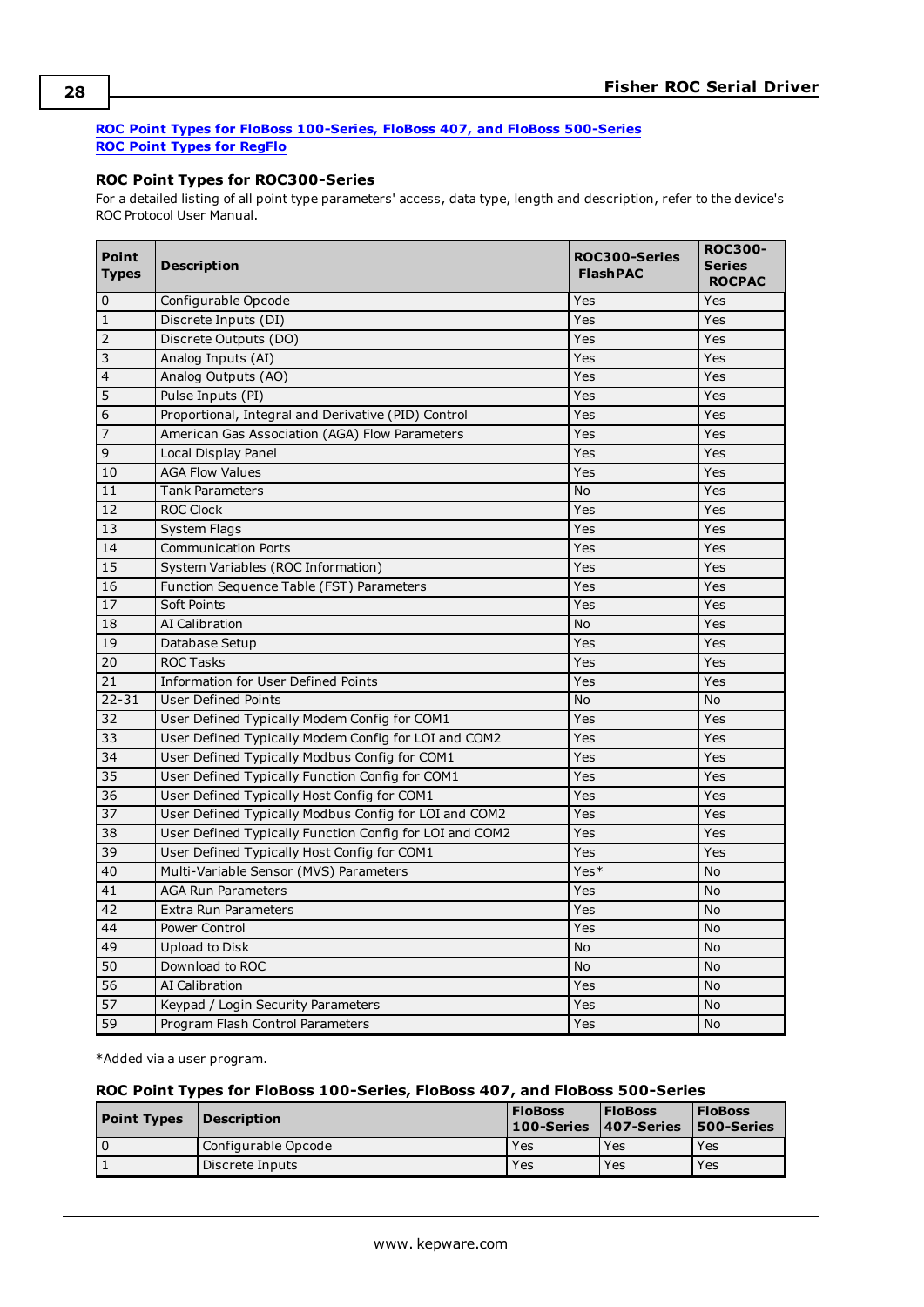| <b>Point Types</b><br><b>Description</b> |                                                                  | <b>FloBoss</b><br>100-Series | <b>FloBoss</b><br>407-Series | <b>FloBoss</b><br>500-Series |
|------------------------------------------|------------------------------------------------------------------|------------------------------|------------------------------|------------------------------|
| 2                                        | <b>Discrete Outputs</b>                                          | Yes                          | Yes                          | Yes                          |
| 3                                        | Analog Inputs                                                    | Yes                          | Yes                          | Yes                          |
| $\overline{4}$                           | Analog Outputs                                                   | Yes                          | Yes                          | Yes                          |
| 5                                        | Pulse Inputs                                                     | Yes                          | Yes                          | Yes                          |
| 6                                        | PID Control*                                                     | Yes                          | Yes                          | Yes                          |
| 7                                        | AGA Flow Parameters*                                             | Yes                          | Yes                          | Yes                          |
| 8                                        | <b>History Parameters</b>                                        | Yes                          | <b>No</b>                    | Yes                          |
| 10                                       | AGA Flow Values*                                                 | Yes                          | Yes                          | Yes                          |
| 12                                       | <b>ROC Clock</b>                                                 | Yes                          | Yes                          | Yes                          |
| 13                                       | <b>System Flags</b>                                              | Yes                          | Yes                          | Yes                          |
| 14                                       | <b>Communication Ports</b>                                       | Yes                          | Yes                          | Yes                          |
| 15                                       | System Variables (ROC Information)                               | Yes                          | Yes                          | Yes                          |
| 16                                       | <b>FST Parameters</b>                                            | Yes                          | Yes                          | Yes                          |
| 17                                       | <b>Soft Points</b>                                               | Yes                          | Yes                          | Yes                          |
| 19                                       | Database Setup                                                   | Yes                          | Yes                          | Yes                          |
| 20                                       | <b>ROC Tasks</b>                                                 | No.                          | Yes                          | <b>No</b>                    |
|                                          | Diagnostics                                                      | Yes                          | No                           | <b>No</b>                    |
| 21                                       | <b>Information for User Defined Points</b>                       | Yes                          | Yes                          | No                           |
| $22 - 23$                                | <b>User Defined Points</b>                                       | No.                          | <b>No</b>                    | <b>No</b>                    |
| 24                                       | Reserved                                                         | N/A                          | N/A                          | N/A                          |
| $25 - 31$                                | <b>User Defined Points</b>                                       | No                           | <b>No</b>                    | No                           |
| 32                                       | User Defined - Typically Modem Config for<br>COM1                | Yes                          | Yes                          | <b>No</b>                    |
| 33                                       | User Defined - Typically Modem Config for LOI<br>and COM2        | Yes                          | Yes                          | <b>No</b>                    |
| 34                                       | User Defined - Typically Modbus Config for<br>COM <sub>1</sub>   | Yes                          | Yes                          | <b>No</b>                    |
| 35                                       | User Defined - Typically Function Config for<br>COM <sub>1</sub> | Yes                          | Yes                          | No                           |
| 36                                       | User Defined - Typically Host Config for COM1                    | Yes                          | Yes                          | <b>No</b>                    |
| 37                                       | User Defined - Typically Modbus Config for LOI<br>and COM2       | Yes                          | Yes                          | No                           |
| 38                                       | User Defined: Typically Function Config for LOI<br>and COM2      | Yes                          | Yes                          | <b>No</b>                    |
| 39                                       | User Defined - Typically Host Config for COM1                    | Yes                          | Yes                          | No                           |
| 40                                       | Multi-Variable Sensor (MVS) Parameters                           | Yes                          | Yes                          | $\operatorname{\mathsf{No}}$ |
| 41                                       | AGA Run Parameters*                                              | Yes                          | Yes                          | Yes                          |
| 42                                       | Extra Run Parameters*                                            | Yes                          | Yes                          | Yes                          |
| 43                                       | <b>User Lists</b>                                                | Yes                          | Yes                          | Yes                          |
| 44                                       | Power Control                                                    | Yes                          | Yes                          | Yes                          |
| 45                                       | Meter Calibration and Sampler                                    | Yes                          | No                           | Yes                          |
| 46                                       | Meter Configuration Parameters                                   | Yes                          | <b>No</b>                    | Yes                          |
| 47                                       | <b>Meter Flow Values</b>                                         | Yes                          | No                           | Yes                          |
| 48                                       | PID Control Parameters                                           | Yes                          | No                           | Yes                          |
| 49                                       | Upload to Disk                                                   | No                           | No                           | <b>No</b>                    |
| 50                                       | Download to ROC                                                  | No                           | No                           | <b>No</b>                    |
| 52                                       | <b>Battery Parameters</b>                                        | No                           | No                           | Yes                          |
| 53                                       | <b>Modbus Configuration Parameters</b>                           | Yes                          | No                           | Yes                          |
| 54                                       | <b>Modbus Function Tables</b>                                    | Yes                          | No                           | Yes                          |
| 55                                       | <b>Modbus Special Function Table</b>                             | Yes                          | <b>No</b>                    | Yes                          |
| $\overline{56}$                          | AI Calibration                                                   | Yes                          | Yes                          | Yes                          |
| 57                                       | Keypad / Login Security Parameters                               | Yes                          | Yes                          | Yes                          |
| 58                                       | Revision Information                                             |                              | No                           |                              |
| 59                                       | Program Flash Control Parameters                                 | Yes<br>Yes                   | Yes                          | Yes<br>Yes                   |
|                                          |                                                                  |                              |                              |                              |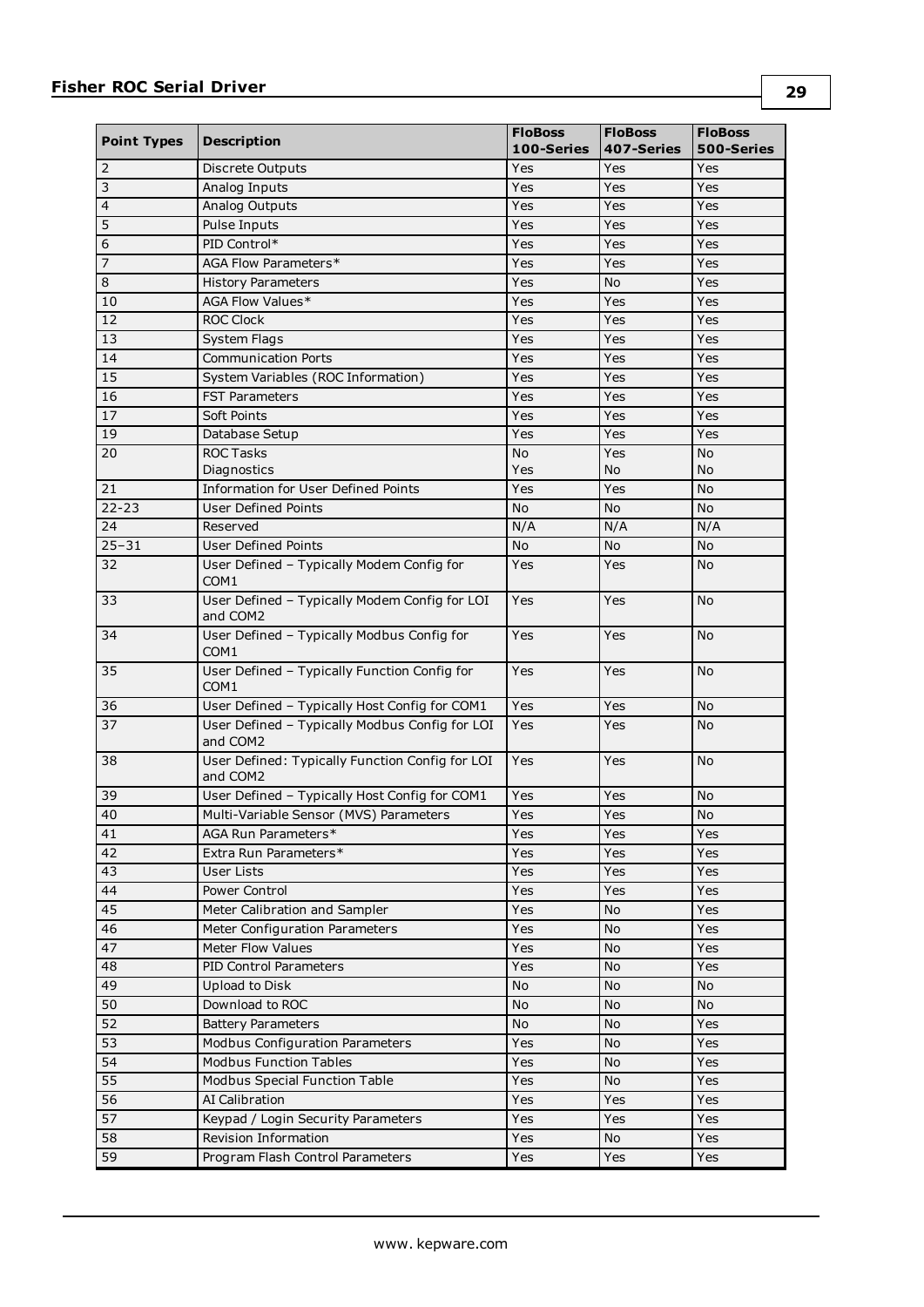| <b>Point Types</b> | <b>Description</b>                                      | <b>FloBoss</b><br>100-Series | <b>FloBoss</b><br>407-Series | <b>FloBoss</b><br>500-Series |
|--------------------|---------------------------------------------------------|------------------------------|------------------------------|------------------------------|
| $60 - 77$          | <b>SAM User Defined Parameters</b>                      | <b>No</b>                    | <b>No</b>                    | <b>No</b>                    |
| 80                 | Enhanced Communication (ECM) Parameters                 | Yes                          | <b>No</b>                    | <b>No</b>                    |
| 85                 | <b>HART Parameters</b>                                  | <b>Yes</b>                   | <b>No</b>                    | <b>No</b>                    |
| 86                 | <b>Extended History Parameters</b>                      | Yes                          | <b>No</b>                    | <b>No</b>                    |
| 88                 | <b>BLM User Lists</b>                                   | Yes                          | <b>No</b>                    | <b>No</b>                    |
| 89                 | <b>Chart User List Parameters</b>                       | Yes                          | <b>No</b>                    | <b>No</b>                    |
| 93                 | License Key Information Parameters                      | Yes                          | <b>No</b>                    | <b>No</b>                    |
| 94                 | User C Program Parameters                               | Yes                          | <b>No</b>                    | <b>No</b>                    |
| 98                 | <b>Extended Soft Point Parameters</b>                   | $Yes**$                      | <b>No</b>                    | <b>No</b>                    |
| 117                | <b>Modbus Configuration Parameters</b>                  | <b>Yes</b>                   | <b>No</b>                    | <b>No</b>                    |
| 118                | Modbus Register Mapping Parameters                      | Yes                          | <b>No</b>                    | <b>No</b>                    |
| 120                | Modbus Master Modem Configuration                       | Yes                          | <b>No</b>                    | <b>No</b>                    |
| 121                | Modbus Master Polling Table Configuration<br>Parameters | Yes                          | <b>No</b>                    | <b>No</b>                    |
| 122                | DS800 Configuration Parameters                          | Yes                          | <b>No</b>                    | <b>No</b>                    |

<span id="page-29-1"></span>\*FloBoss 100-Series and FloBoss 500-Series Backward Compatibility. \*\*This point type is only supported by FloBoss 107.

| <b>Point Types</b> | <b>Description</b>         | <b>Point Types</b> | <b>Description</b>                 |
|--------------------|----------------------------|--------------------|------------------------------------|
|                    | Configurable Opcode        | 17                 | Soft Points                        |
|                    | Discrete Inputs            | 19                 | Database Setup                     |
|                    | Discrete Outputs           | 56                 | AI Calibration                     |
|                    | Analog Inputs              | 57                 | Keypad / Login Parameters          |
|                    | Analog Outputs             | 80                 | Regulator Parameters               |
| 8                  | <b>History Parameters</b>  | 81                 | Logic Alarm Parameters             |
| 13                 | System Flags               | 84                 | User Discrete Values               |
| 14                 | <b>Communication Ports</b> | 86                 | <b>Extended History Parameters</b> |
| 15                 | <b>System Variables</b>    | N/A                | N/A                                |

## **ROC Point Types for RegFlo**

## <span id="page-29-0"></span>**Logical / Point Number Details**

Within each point type, individual points are referenced by a logical number or a point number. The point numbers used by the ROC protocol for point types 1 to 5 are based on a physical input or output (I/O) with a rack and module location. All other point types use a logical number and are numbered in sequence.

#### **Physical Point Numbers 0 to 69**

For point types 1 through 5, there are point numbers for the field I/O and for the diagnostic inputs. They are as follows:

- Point numbers 0 to 63 are assigned to field I/O (built-in or modular, 64 maximum). For example, if there were ten I/O modules in a ROC364, they would be points 0 through 9. The ROC I/O point database would reference these points by rack and module location, such as A1 through A10.
- Point numbers 64 to 69 are assigned to the diagnostic (system) I/O. For example, the five diagnostic points in a ROC364 would be 64 through 68. The ROC I/O point database would reference these points by rack and module (namely, E1 to E5).

#### **Logical Point Numbers 0 to 127**

For all other point types (0 and 6–59), the point number is 0 to *x*, where *x* is one less than the total number of points that exist for that point type. For example, the four MVS points in a FloBoss 407 would be logical numbers 0 through 3.

**Note:** All parameters are 0-based for each point type.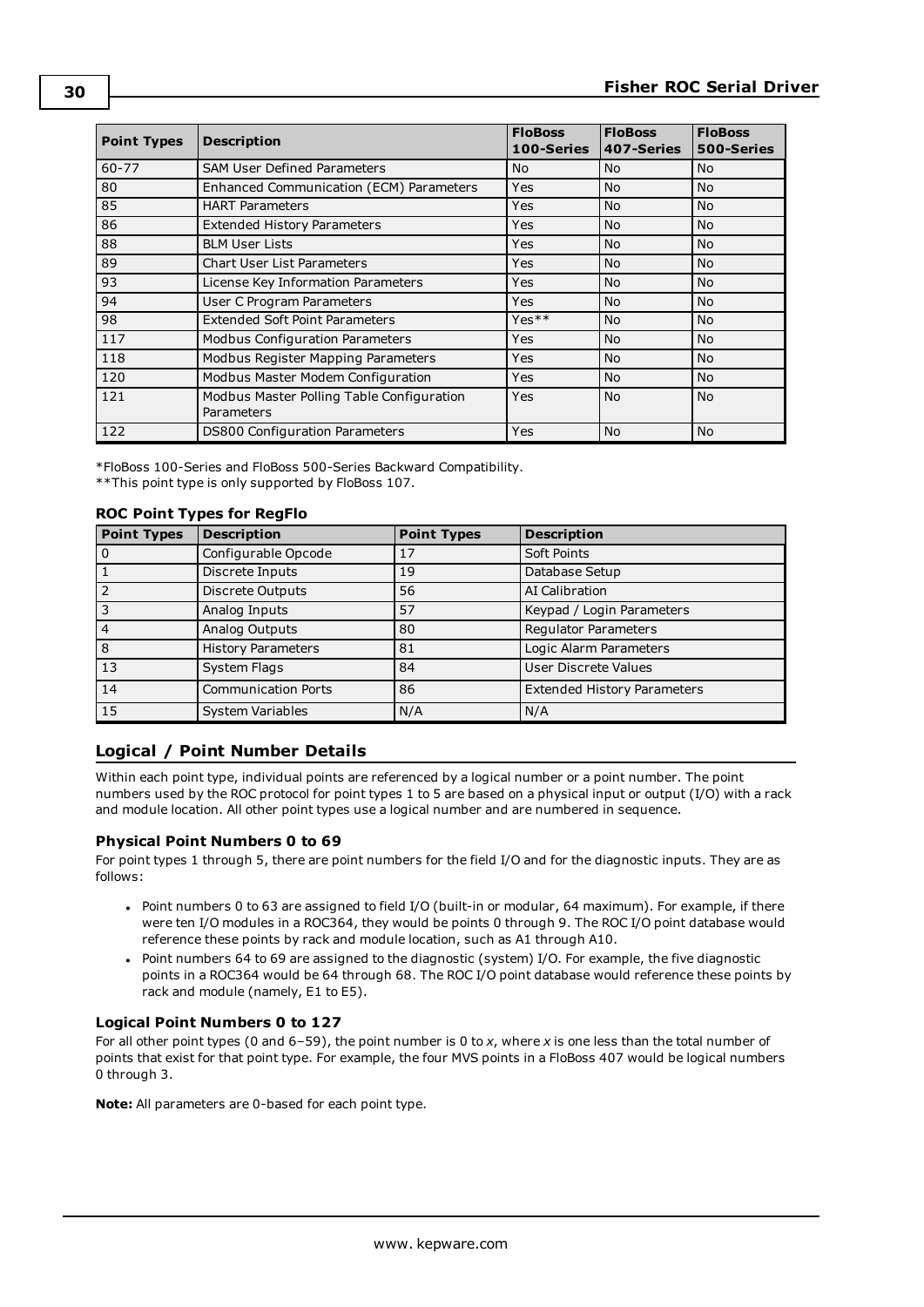### <span id="page-30-0"></span>**User-Defined Point Types**

User-Defined Points (UDP) make user program data available to ROCLINK and OPC clients. They are generally used for configuration purposes. When creating a UDP in the server, the server Configuration always sets the data type to default. The data type is later read live from the device.

**Important:** Users must reinitialize the server after upgrading the user program on a device; otherwise, the server cannot access the new points available in the upgraded user program.

#### **Supported Device Models**

All FloBoss 100 Series devices.

#### **Supported User-Defined Point Range**

22 to 23 25 to 39 178 to 189

#### **Troubleshooting**

To avoid potential issues, users should do the following:

- Verify that the point type is within the supported UDP range.
- <sup>l</sup> If a client attempts to write to a UDP type when no UDP type tags have been read since the server started, the write may fail with a Type Mismatch error. Always complete a read on UDP type tags before a write is attempted.
- Verify that the point type exists in one of the user programs installed on the device.
- Check the Event Log for the following error message, which occurs if the server fails to parse the UDP configuration: **Unable to parse the user-defined point [configuration](#page-49-0) information for point type <point type> on device [<device](#page-49-0) name>**.

## <span id="page-30-1"></span>**User Table Points**

User tables, also called Opcode tables, provide the ability to map any Point Type parameters to tables in the device. This driver has the ability to read and write data points in the user tables using Opcodes 10 and 11. The syntax for user table tags is:

user\_table-n.m where *n* is the user table number and *m* is the data point or location within that table.

The user table number and location number are zero-based. For example, the first location in the first user table is: user\_table-0.0.

**Important:** Users must increment the version number of the user table when making changes to the table configuration. Failure to do so when making changes to the table while the server is actively reading user table tags results in bad quality tags or erroneous data.

#### **Supported User Table Point Range**

user\_table-0.0 to user\_table-15.43

#### <span id="page-30-2"></span>**Bit Assignments**

The graphic below shows a sample bit assignment. The bits in each byte are numbered 0 to 7, right to left, with Bit 7 shown the furthest to the left. A 1 in any bit indicates that it is active or enabled.

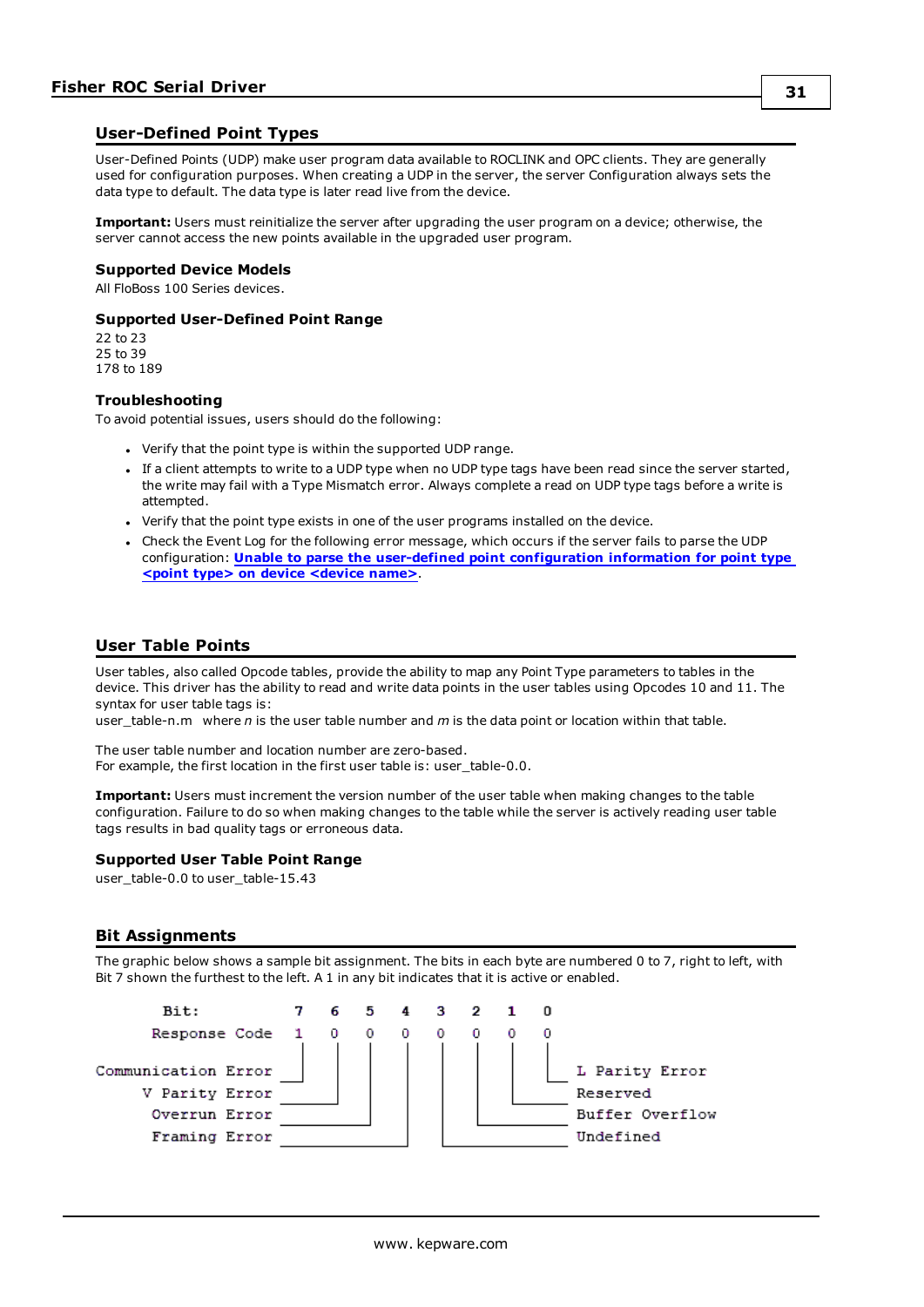## <span id="page-31-0"></span>**Statistics Items**

Statistical items use data collected through additional diagnostics information, which is not collected by default. To use statistical items, Communication Diagnostics must be enabled. To enable Communication Diagnostics, right-click on the channel in the Project View and click **Properties | Enable Diagnostics**. Alternatively, doubleclick on the channel and select **Enable Diagnostics**.

#### **Channel-Level Statistics Items**

The syntax for channel-level statistics items is *<channel>.\_Statistics*.

**Note:** Statistics at the channel level are the sum of those same items at the device level.

| <b>Item</b>       | Data Type    | <b>Access</b> | <b>Description</b>                                                                                                               |
|-------------------|--------------|---------------|----------------------------------------------------------------------------------------------------------------------------------|
| CommFailures      | <b>DWord</b> | Read/Write    | The total number of times communication has<br>failed (or has run out of retries).                                               |
| ErrorResponses    | <b>DWord</b> | Read/Write    | The total number of valid error responses<br>received.                                                                           |
| ExpectedResponses | <b>DWord</b> | Read/Write    | The total number of expected responses received.                                                                                 |
| LastResponseTime  | String       | Read Only     | The time at which the last valid response was<br>received.                                                                       |
| LateData          | <b>DWord</b> | Read/Write    | The total number of times that a driver tag's data<br>update occurred later than expected (based on<br>the specified scan rate). |
| MsgResent         | <b>DWord</b> | Read/Write    | The total number of messages sent as a retry.                                                                                    |
| MsgSent           | <b>DWord</b> | Read/Write    | The total number of messages sent initially.                                                                                     |
| MsqTotal          | <b>DWord</b> | Read Only     | The total number of messages sent (both _<br>MsgSent + _MsgResent).                                                              |
| PercentReturn     | Float        | Read Only     | The proportion of expected responses (Received)<br>to initial sends (Sent) as a percentage.                                      |
| PercentValid      | Float        | Read Only     | The proportion of total valid responses received<br>(TotalResponses) to total requests sent (<br>MsgTotal) as a percentage.      |
| Reset             | <b>Bool</b>  | Read/Write    | Resets all diagnostic counters. Writing to the _<br>Reset Tag causes all diagnostic counters to be<br>reset at this level.       |
| RespBadChecksum   | <b>DWord</b> | Read/Write    | The total number of responses with checksum<br>errors.                                                                           |
| _RespTimeouts     | <b>DWord</b> | Read/Write    | The total number of messages that failed to<br>receive any kind of response.                                                     |
| RespTruncated     | <b>DWord</b> | Read/Write    | The total number of messages that received only a<br>partial response.                                                           |
| TotalResponses    | <b>DWord</b> | Read Only     | The total number of valid responses received (<br>ErrorResponses + ExpectedResponses).                                           |

Statistical items are not updated in simulation mode *(see device general properties)*.

#### **Device-Level Statistics Items**

The syntax for device-level statistics items is *<channel>.<device>.\_Statistics*.

| <b>Item</b>       | Data Type    | <b>Access</b> | <b>Description</b>                                                                                                               |
|-------------------|--------------|---------------|----------------------------------------------------------------------------------------------------------------------------------|
| CommFailures      | <b>DWord</b> | Read/Write    | The total number of times communication has<br>failed (or has run out of retries).                                               |
| ErrorResponses    | <b>DWord</b> | Read/Write    | The total number of valid error responses<br>received.                                                                           |
| ExpectedResponses | <b>DWord</b> | Read/Write    | The total number of expected responses received.                                                                                 |
| _LastResponseTime | String       | Read Only     | The time at which the last valid response was<br>received.                                                                       |
| LateData          | <b>DWord</b> | Read/Write    | The total number of times that a driver tag's data<br>update occurred later than expected (based on<br>the specified scan rate). |
| MsgResent         | <b>DWord</b> | Read/Write    | The total number of messages sent as a retry.                                                                                    |

**32**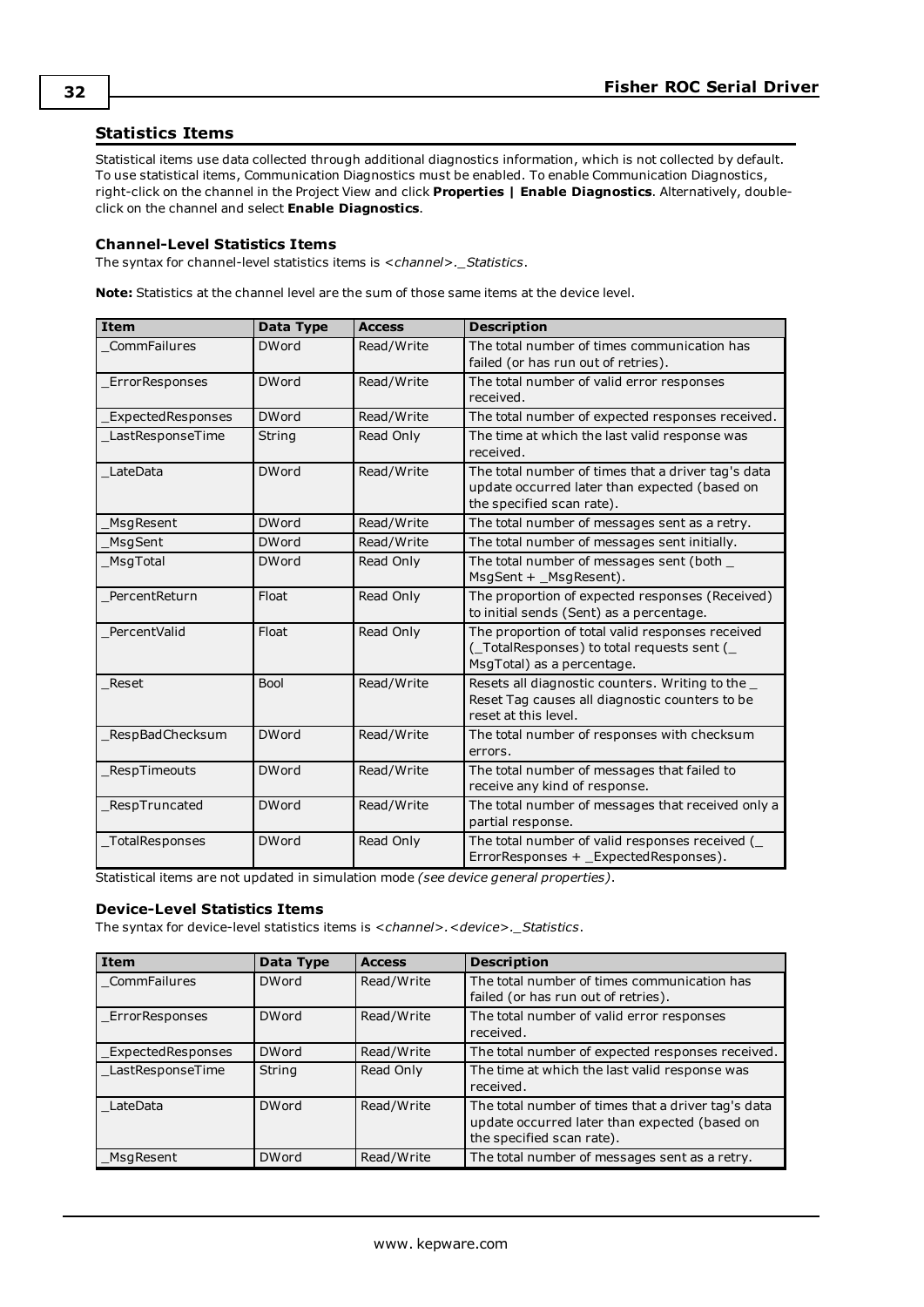| Item            | Data Type    | <b>Access</b> | <b>Description</b>                                                                                                          |
|-----------------|--------------|---------------|-----------------------------------------------------------------------------------------------------------------------------|
| MsgSent         | <b>DWord</b> | Read/Write    | The total number of messages sent initially.                                                                                |
| MsgTotal        | <b>DWord</b> | Read Only     | The total number of messages sent (both<br>MsgSent + MsgResent).                                                            |
| PercentReturn   | Float        | Read Only     | The proportion of expected responses (Received)<br>to initial sends (Sent) as a percentage.                                 |
| PercentValid    | Float        | Read Only     | The proportion of total valid responses received<br>(TotalResponses) to total requests sent (<br>MsgTotal) as a percentage. |
| Reset           | <b>Bool</b>  | Read/Write    | Resets all diagnostic counters. Writing to the<br>Reset Tag causes all diagnostic counters to be<br>reset at this level.    |
| RespBadChecksum | <b>DWord</b> | Read/Write    | The total number of responses with checksum<br>errors.                                                                      |
| RespTimeouts    | <b>DWord</b> | Read/Write    | The total number of messages that failed to<br>receive any kind of response.                                                |
| RespTruncated   | <b>DWord</b> | Read/Write    | The total number of messages that received only<br>a partial response.                                                      |
| TotalResponses  | <b>DWord</b> | Read Only     | The total number of valid responses received (<br>ErrorResponses + ExpectedResponses).                                      |

Statistical items are not updated in simulation mode *(see device general properties)*.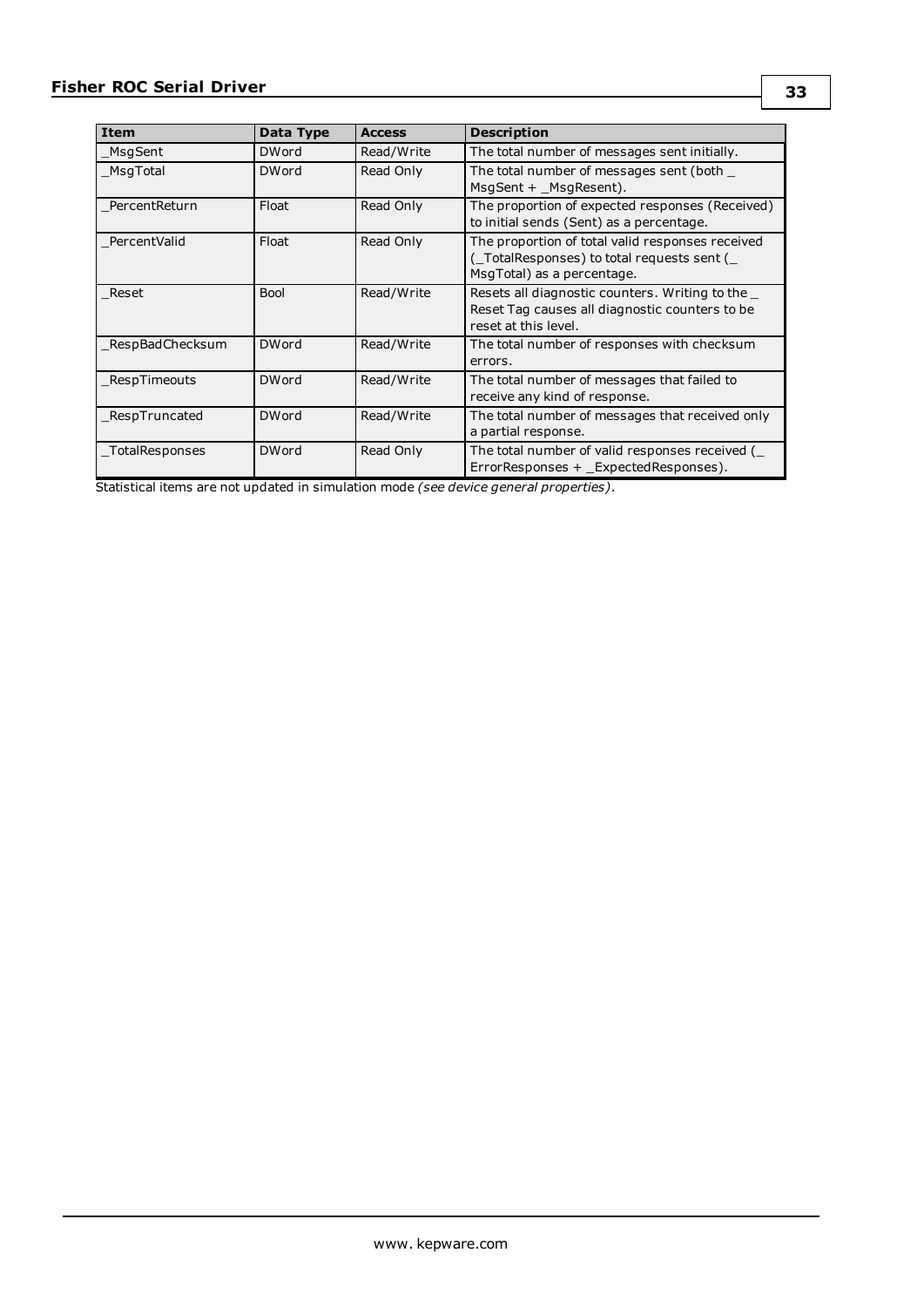### <span id="page-33-0"></span>**Error Descriptions**

The following categories of messages may be generated. Click on a link to see a list of related messages.

**Address [Validation](#page-33-1) Automatic Tag Database [Generation](#page-34-3) [Device-Specific](#page-37-4) Messages Device Status [Messages](#page-43-0) Serial [Communications](#page-43-4) User [Configurable](#page-45-0) Table Messages [User-Defined](#page-48-1) Point Error Messages**

**See Also: ROC Error [Codes](#page-50-0) Error [Reasons](#page-51-0)**

## <span id="page-33-1"></span>**Address Validation**

The following messages may be generated. Click on the link for a description of the message.

**Address [<address>](#page-33-2) is out of range for the specified device or register. Data Type <type> is not valid for device address [<address>.](#page-33-3) Device address [<address>](#page-33-4)** contains a syntax error. **Device** address [<address>](#page-34-0) is not supported by model <model name>. **Device address [<address>](#page-34-1)** is read only. **Missing [address.](#page-34-2)**

#### <span id="page-33-2"></span>**Address <address> is out of range for the specified device or register.**

**Error Type:** Warning

#### **Possible Cause:**

A tag address that has been specified statically references a location that is beyond the range of supported locations for the device.

#### **Solution:**

<span id="page-33-3"></span>Verify that the address is correct; if it is not, re-enter it in the client application.

#### **Data type <type> is not valid for device address <address>.**

## **Error Type:**

Warning

#### **Possible Cause:**

A tag address that has been specified statically has been assigned an invalid data type.

#### **Solution:**

<span id="page-33-4"></span>Modify the requested data type in the client application.

#### **Device address <address> contains a syntax error.**

#### **Error Type:** Warning

### **Possible Cause:**

A tag address that has been specified statically contains one or more invalid characters.

#### **Solution:**

Re-enter the address in the client application.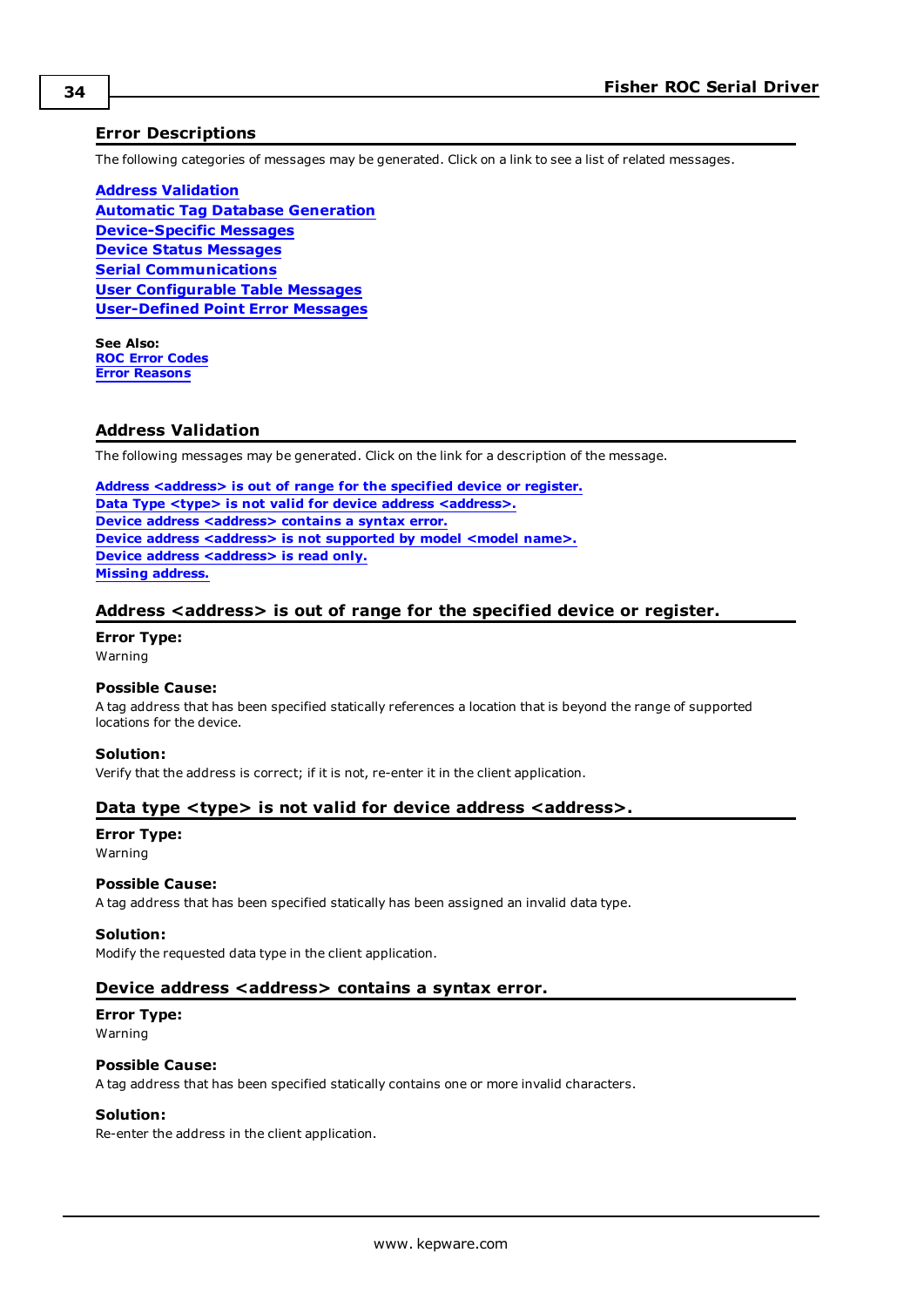## <span id="page-34-0"></span>**Device address <address> is not supported by model <model name>.**

**Error Type:**

Warning

#### **Possible Cause:**

A tag address that has been specified statically references a location that is valid for the communications protocol but not supported by the target device.

#### **Solution**

- 1. Verify that the address is correct; if it is not, re-enter it in the client application.
- 2. Verify that the selected model name for the device is correct.

## <span id="page-34-1"></span>**Device address <address> is read only.**

#### **Error Type:**

Warning

#### **Possible Cause:**

A tag address that has been specified statically has a requested access mode that is not compatible with what the device supports for that address.

#### **Solution:**

<span id="page-34-2"></span>Change the access mode in the server application.

### **Missing address.**

**Error Type:** Warning

#### **Possible Cause:**

A tag address that has been specified statically has no length.

#### **Solution:**

<span id="page-34-3"></span>Re-enter the address in the server application.

#### **Automatic Tag Database Generation Messages**

The following messages may be generated. Click on a link for a description of that message.

**Error importing CSV tag record <record number>: Address [<address>](#page-35-0) is out of range for the [specified](#page-35-0) device or register. Unable to generate a tag database for device [<device>.](#page-35-1) Reason: <Error reason>. Unable to generate a tag database for device <device>. Reason: Auto tag [generation](#page-35-2) failed: device is not [responding.](#page-35-2) Unable to generate a tag database for device [<device>.](#page-35-3) Reason: Error while reading from import [file.](#page-35-3) Unable to generate a tag database for device [<device>.](#page-36-0) Reason: Error while reading from ROC [system](#page-36-0) file. Unable to generate a tag database for device [<device>.](#page-36-1) Reason: Failed to open record set. Unable to generate a tag database for device [<device>.](#page-36-2) Reason: Import file <file name> not found. Unable to generate a tag database for device [<device>.](#page-36-3) Reason: Input file is corrupt. Unable to generate a tag database for device [<device>.](#page-37-0) Reason: Input file not found. Unable to generate a tag database for device <device>. Reason: Low memory [resources.](#page-37-1) Unable to generate a tag database for device [<device>.](#page-37-2) Reason: ROC system file <file name> not [found.](#page-37-2) Unable to generate a tag database for device [<device>.](#page-37-3) Reason: System DB file <file name> not [found.](#page-37-3)**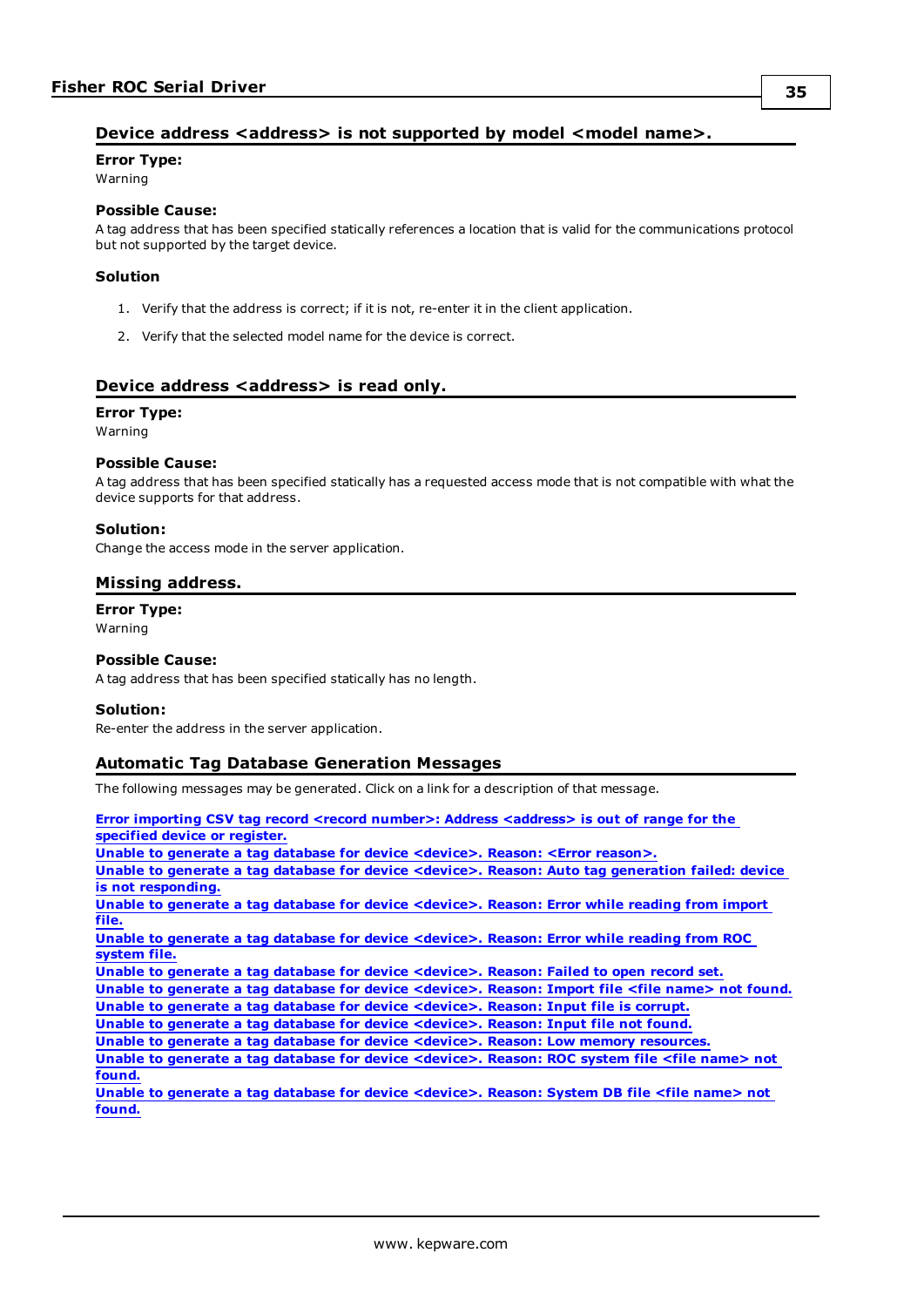## <span id="page-35-0"></span>**Error importing CSV tag record <record number>: Address <Address> is out of range for the specified device or register.**

#### **Error Type:**

Warning

#### **Possible Cause:**

An imported tag address specifies a location that is beyond the range of supported locations for the device.

#### **Solution:**

<span id="page-35-1"></span>Verify that the address is correct; if it is not, re-enter it in the file being imported.

## **Unable to generate a tag database for device <device>. Reason: <error reason>.**

**Error Type:**

Warning

#### **Possible Cause:**

The error occurred due to the specified error reason.

#### **Solution:**

The solution depends on the specified error reason.

**See Also:**

## <span id="page-35-2"></span>**Error [Reasons](#page-51-0)**

## **Unable to generate a tag database for device <device>. Reason: Auto tag generation failed. Device is not responding.**

## **Error Type:**

Serious

#### **Possible Cause:**

- 1. The connection between the device and the host PC is intermittent.
- 2. The communication parameters for the serial connection are incorrect.

### **Solution:**

- 1. Verify the cabling between the PC and the device.
- 2. Verify that the specified communication parameters match those of the device.

## <span id="page-35-3"></span>**Unable to generate a tag database for device <device>. Reason: Error while reading from import file.**

#### **Error Type:**

Warning

#### **Possible Cause:**

- 1. The tag import file (\*.800) is corrupt.
- 2. The specified file was not created using the ROCLINK 800 software.

#### **Solution:**

- 1. Ensure that the project is pointing to the correct import file.
- 2. Re-create the import file using the ROCLINK 800 software and then re-try the import.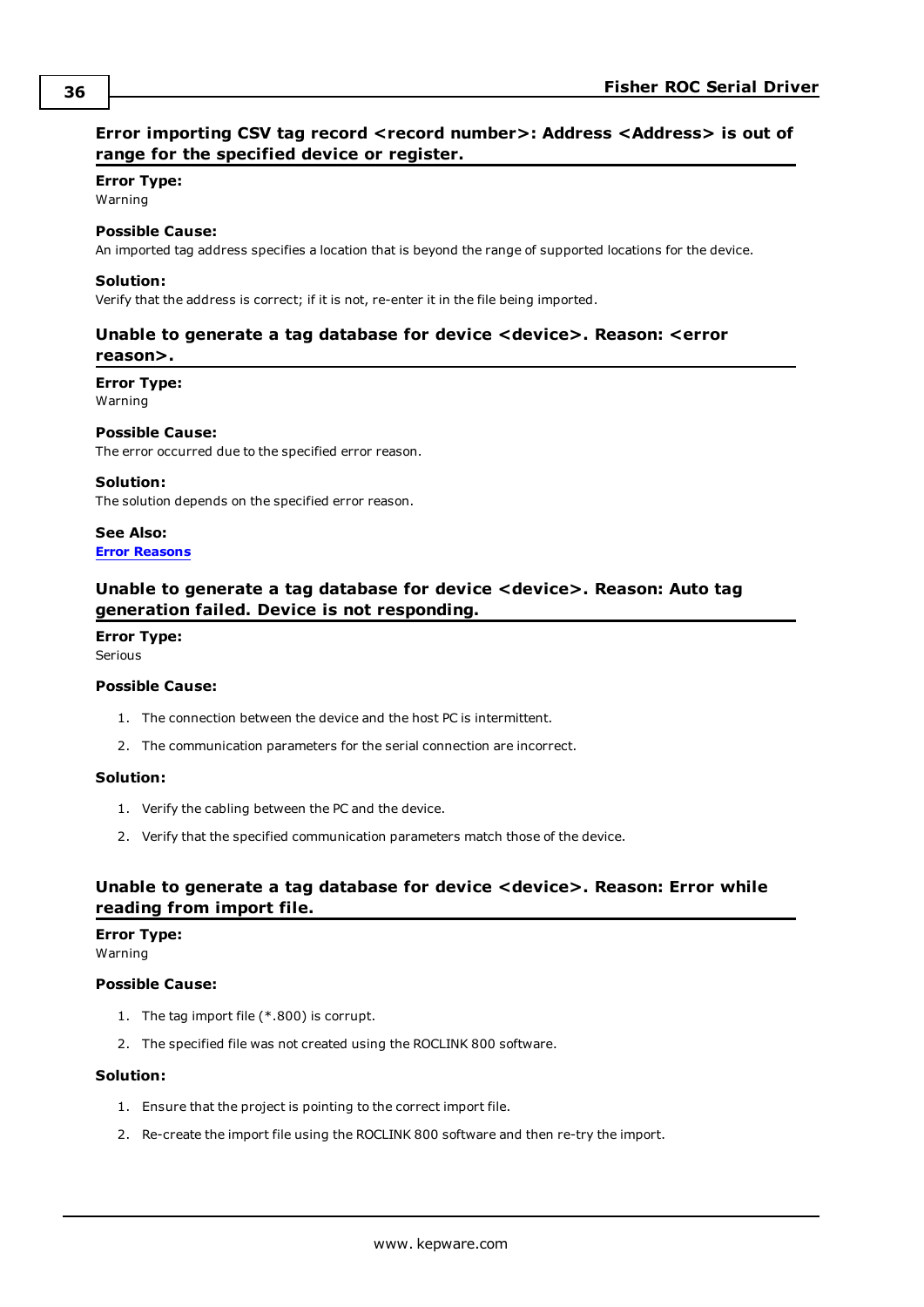## <span id="page-36-0"></span>**Unable to generate a tag database for device <device>. Reason: Error while reading from ROC system file.**

**Error Type:** Warning

#### **Possible Cause:**

- 1. The ROC system file (\*.mdb) is corrupt.
- 2. The specified file was not created using the ROCLINK 800 software.

#### **Solution:**

- 1. Ensure that the project is pointing to the correct ROC system file.
- 2. Re-install the ROCLINK 800 software to re-install the system file. Then, re-try the import.

## <span id="page-36-1"></span>**Unable to generate a tag database for device <device>. Reason: Failed to open record set.**

#### **Error Type:**

Warning

#### **Possible Cause:**

- 1. The project file is corrupt or does not exist.
- 2. The location of the ROC.MDB and/or ROCLINK.MDW files have been specified incorrectly.

#### **Solution:**

In the server project, right-click on the device and select **Properties**. Open the Tag Import Settings tab to check the name of the project file to import.

#### **See Also:**

**Tag Import [Settings](#page-17-0) Automatic Tag Database [Generation](#page-16-0)**

### <span id="page-36-2"></span>**Unable to generate a tag database for device <device>. Reason: Import file <file name> not found.**

**Error Type:** Warning

#### **Possible Cause:**

The import file cannot be found.

#### **Solution:**

Ensure that the tag import file (\*.800) is present in the location specified in the Tag Import Settings tab of Device Properties. This file must be accessible to the server runtime.

### <span id="page-36-3"></span>**Unable to generate a tag database for device <device>. Reason: Input file is corrupt.**

**Error Type:** Warning

#### **Possible Cause:**

The import file is corrupt.

#### **Solution:**

In the server project, right-click on the device and select **Properties**. Open the Tag Import Settings tab to review the settings and check the import file. If necessary, re-export the project file from within ROCLINK800.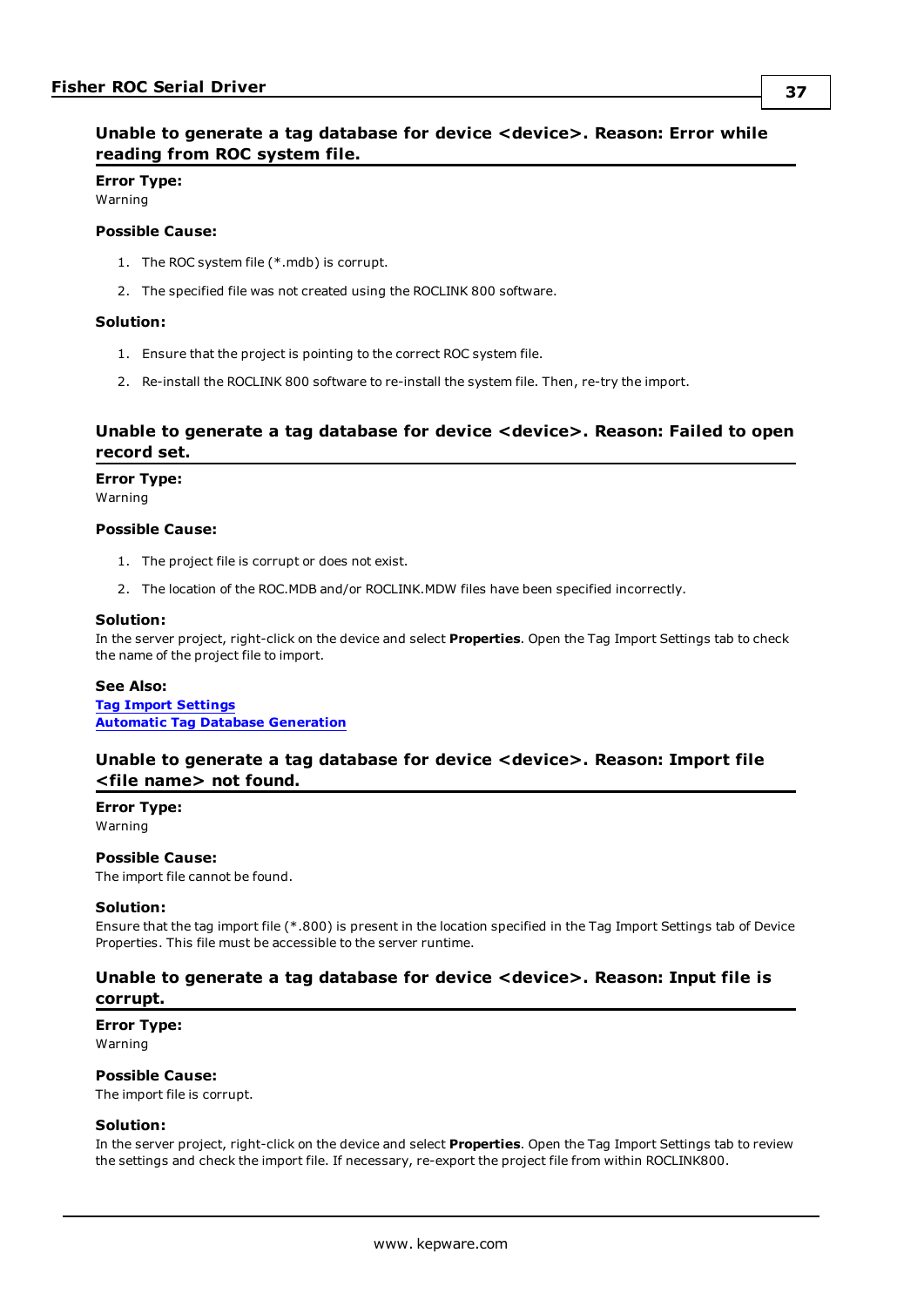#### **See Also:**

**Tag Import [Settings](#page-17-0) Automatic Tag Database [Generation](#page-16-0)**

## <span id="page-37-0"></span>**Unable to generate a tag database for device <device>. Reason: Input file not found.**

#### **Error Type:**

Warning

#### **Possible Cause:**

The import file cannot be found.

#### **Solution:**

In the server project, right-click on the device and select **Properties**. Open the Tag Import Settings tab to check the name of the project file to import. This file must be accessible to the server runtime.

#### **See Also:**

**Tag Import [Settings](#page-17-0) Automatic Tag Database [Generation](#page-16-0)**

### <span id="page-37-1"></span>**Unable to generate a tag database for device <device>. Reason: Low memory resources.**

## **Error Type:**

Warning

#### **Possible Cause:**

The memory required for automatic tag generation could not be allocated. The process is aborted.

#### **Solution:**

<span id="page-37-2"></span>Close unused applications and/or increase the amount of virtual memory and try again.

## **Unable to generate a tag database for device <device>. Reason: ROC system file <file name> not found.**

## **Error Type:**

Warning

#### **Possible Cause:**

The ROC system file cannot be found.

#### **Solution:**

Ensure that the ROC system file (\*.mdb) is present in the location specified in the Tag Import Settings tab of Device Properties. This file must be accessible to the server runtime.

## <span id="page-37-3"></span>**Unable to generate a tag database for device <device>. Reason: System DB file <file name> not found.**

**Error Type:** Warning

#### **Possible Cause:**

The System DB file cannot be found.

#### **Solution:**

Ensure that the System DB file (\*.mdw) is present in the location specified in the Tag Import Settings tab of Device Properties. This file must be accessible to the server runtime.

#### <span id="page-37-4"></span>**Device-Specific Messages**

The following error/warning messages may be generated. The messages are listed here in alphabetical order.

**<Device name> - Failed to read EFM pointer file. [<Extended](#page-38-0) error>.**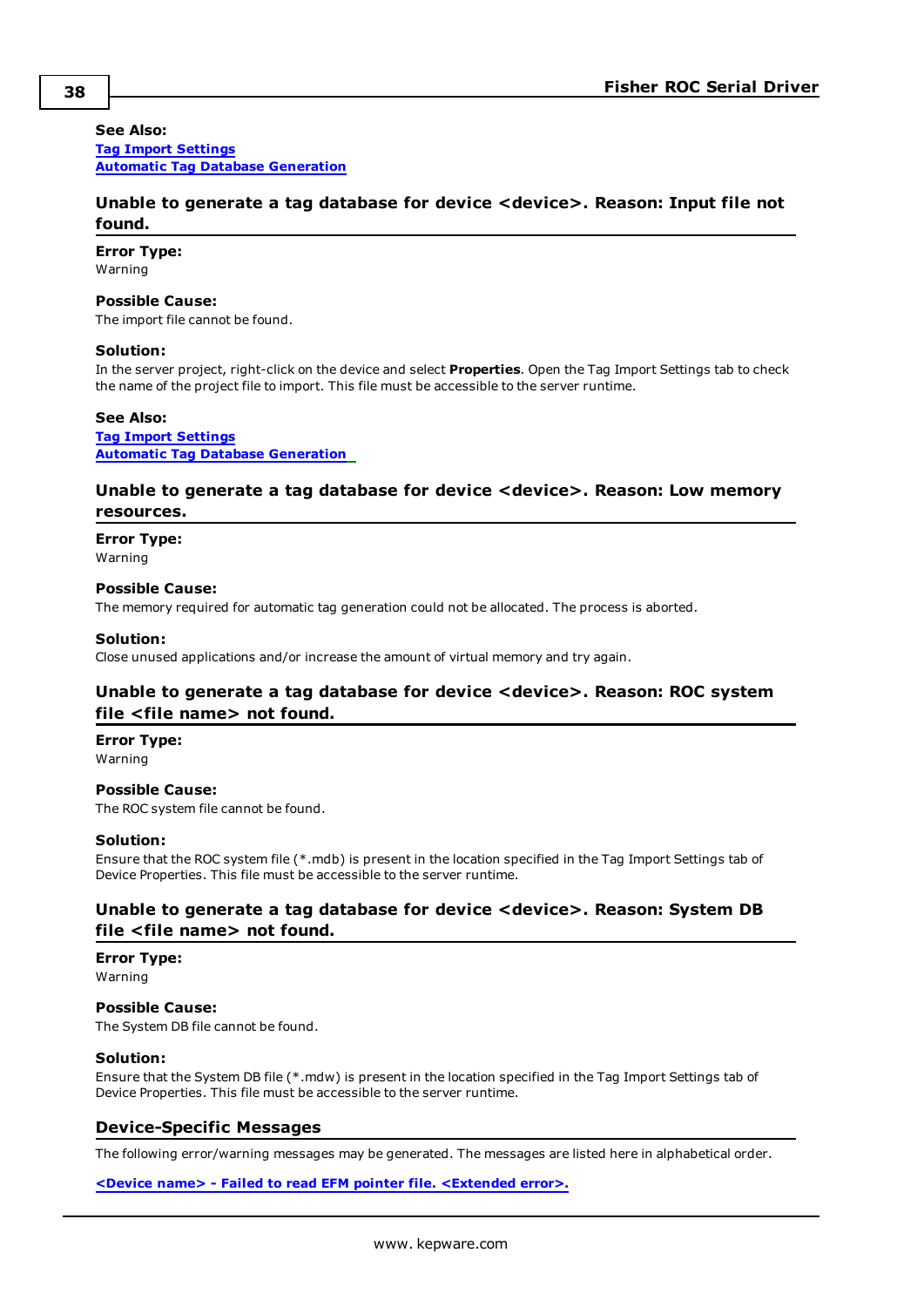**<Device name> - Failed to write EFM pointer file. [<Extended](#page-38-1) error>. Block read for point type <point type>, logical address <logical address>, [parameter](#page-39-0) range <start parameter - end [parameter>](#page-39-0) of device <device name> failed. <Error reason>. Device <device> responded with error. (Tag <tag [address>\)-Details:](#page-39-1) <error code>. Failed to obtain data block for point type = <point type>, logical address = [<address>,](#page-39-2) starting parameter = <starting [parameter>,](#page-39-2) ending parameter <ending parameter> for device <device>. Error = <ROC error [code>.](#page-39-2) Failed to write data for point type = <point type>, logical address = [<address>,](#page-40-0) parameter = [<parameter>](#page-40-0) for device <device>. Error = <error code>. Operator [identification](#page-40-1) failed for device <device name>. <Error reason>. Read for point type <point type>, logical address <logical address>, parameter number [<parameter](#page-40-2) number> of device <device name> failed. <Error [Reason>.](#page-40-2) ROC initialization error: Unable to read general [configuration.](#page-40-3) ROC [initialization](#page-41-0) error: Unable to retrieve I/O map. [Serialization](#page-41-1) of EFM data to temporary file <file name> failed. Reason: <file I/O error>. The [username](#page-41-2) or password supplied was not accepted. Error = 6. The [username](#page-42-0) or password supplied was not accepted. Error = 63. Time [synchronization](#page-42-1) with device <device name> failed. <Error reason>. Write for the [following](#page-42-2) tags of device <device name> failed: <tag list>. <Error reason>. Write request rejected on read only item reference <channel name> <device name> [<address>.](#page-42-3)**

### <span id="page-38-0"></span>**<Device name> - Failed to read EFM pointer file. <Extended error>.**

## **Error Type:**

Warning

#### **Extended Error:**

When supplied by the operating system, this describes the file error that occurred.

#### **Possible Cause:**

- 1. A permission error was encountered when the EFM pointer cache was read.
- 2. The EFM pointer cache file is corrupt.

#### **Solution:**

The driver automatically generates a new EFM pointer file; however, the server re-polls (uploading all EFM data) during the next EFM poll for meters in the device.

#### **Note:**

<span id="page-38-1"></span>*For more information, refer to the extended error.*

## **<Device name> - Failed to write EFM pointer file. <Extended error>.**

#### **Error Type:**

Warning

### **Extended Error:**

When supplied by the operating system, this describes the file error that occurred.

#### **Possible Cause:**

- 1. The disk is full.
- 2. A permission error was encountered when the EFM pointer cache was written.

#### **Solution:**

The server attempts to update the EFM pointer file periodically, in addition to when the server is shutdown. If the pointer file cannot be written, the server re-polls (uploading all EFM data) during the next EFM poll for meters in the device.

## **Note:**

*For more information, refer to the extended error.*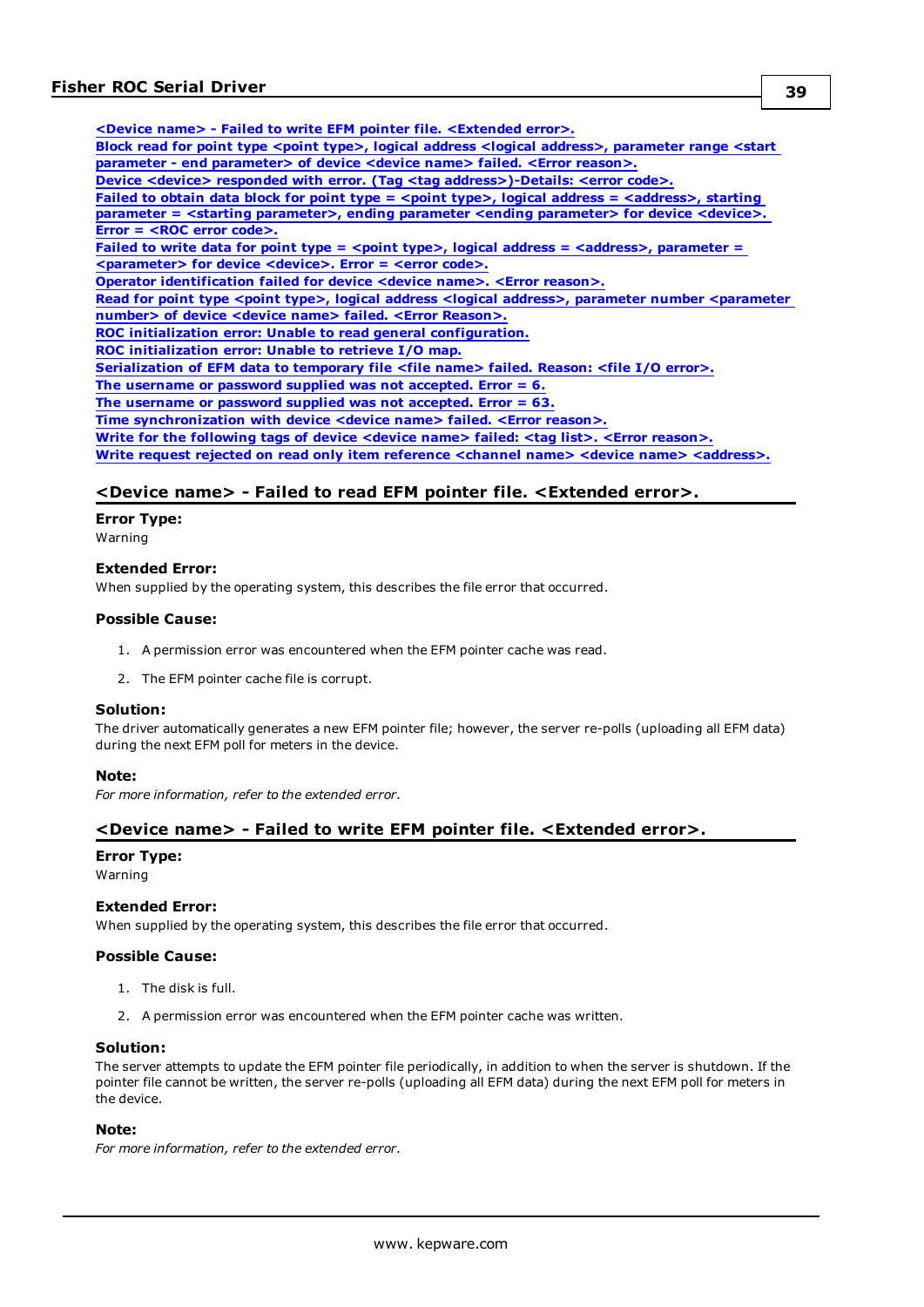## <span id="page-39-0"></span>**Block read for point type <point type>, logical address <logical address>, parameter range <start parameter - end parameter> of device <device name> failed. <Error reason>.**

#### **Error Type:** Serious

#### **Possible Cause:**

The error occurred due to the specified error reason.

### **Solution:**

The solution depends on the specified error reason.

## **See Also:**

<span id="page-39-1"></span>**Error [Reasons](#page-51-0)**

## **Device <device> responded with error. (Tag <tag address>)-Details: <error code>.**

#### **Error Type:**

Serious

#### **Possible Cause:**

- 1. The connection between the device and the host PC is intermittent.
- 2. The communication parameters for the serial connection are incorrect.
- 3. Value written is out of range or write was performed while in an incorrect setup area.

#### **Solution:**

- 1. Check the cabling between the PC and the device.
- 2. Verify that the specified communication parameters match those of the device.

#### **See Also: [Device](#page-11-0) Setup**

<span id="page-39-2"></span>**Failed to obtain data block for point type = <point type>, logical address = <address>, Starting Parameter = <starting parameter>, ending parameter <ending parameter> for device <device>. Error = <ROC error code>.**

#### **Error Type:** Serious

#### **Possible Cause:**

- 1. Invalid tag address for point in block.
- 2. Device not responding.

#### **Solution:**

- 1. Verify the cabling between the PC and the device.
- 2. Confirm that all tags within this block exist on the device.

## **See Also:**

**ROC Error [Codes](#page-50-0)**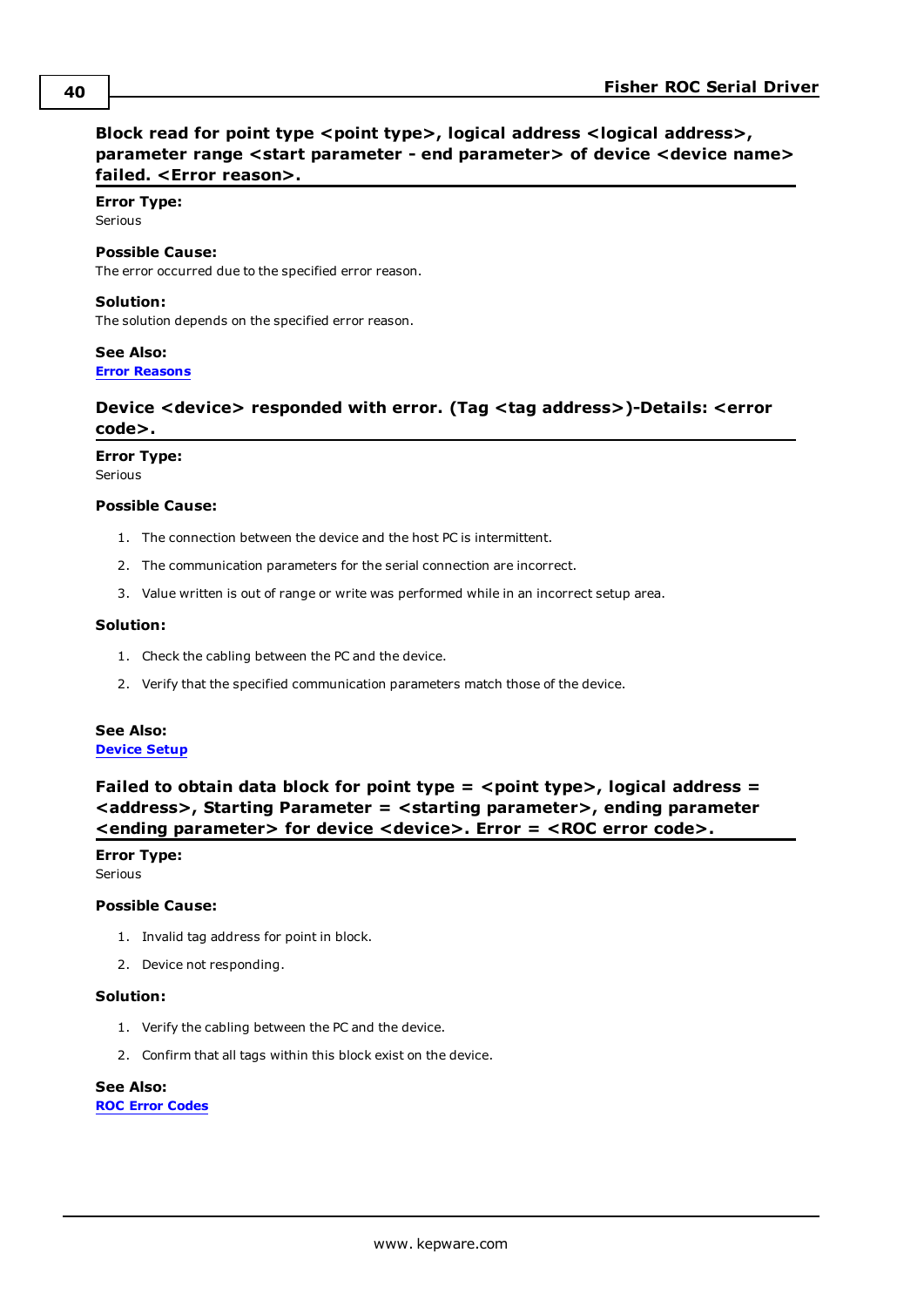```
Failed to write data for point type = <point type>, logical address =
<address>, parameter = <parameter> for device <device>. Error = <error
code>.
```
## **Error Type:**

Serious

#### **Possible Cause**

- 1. The address is incorrect.
- 2. The unit does not support the particular address point.
- 3. The privileges for the logged-in user do not permit this operation.

#### **Solution:**

- 1. Consult the ROC error code reference for further information regarding the error code.
- 2. Correct the address.
- 3. Confirm that the address is supported by the controller in use.
- 4. Supply an operator identification with sufficient privileges.

#### **See Also: ROC Error [Codes](#page-50-0)**

## <span id="page-40-1"></span>**Operator identification failed for device <device name>. <Error reason>.**

#### **Error Type:** Serious

#### **Possible Cause:**

The error occurred due to the specified error reason.

**Solution:** The solution depends on the specified error reason.

**See Also: Error [Reasons](#page-51-0) Operator [identification](#page-20-0)**

<span id="page-40-2"></span>**Read for point type <point type>, logical address <logical address>, parameter number <parameter number> of device <device name> failed. <Error reason>.**

#### **Error Type:** Serious

**Possible Cause:** The error occurred due to the specified error reason.

**Solution:**

The solution depends on the specified error reason.

**See Also: Error [Reasons](#page-51-0)**

## <span id="page-40-3"></span>**ROC initialization error: Unable to read general configuration.**

**Error Type:** Fatal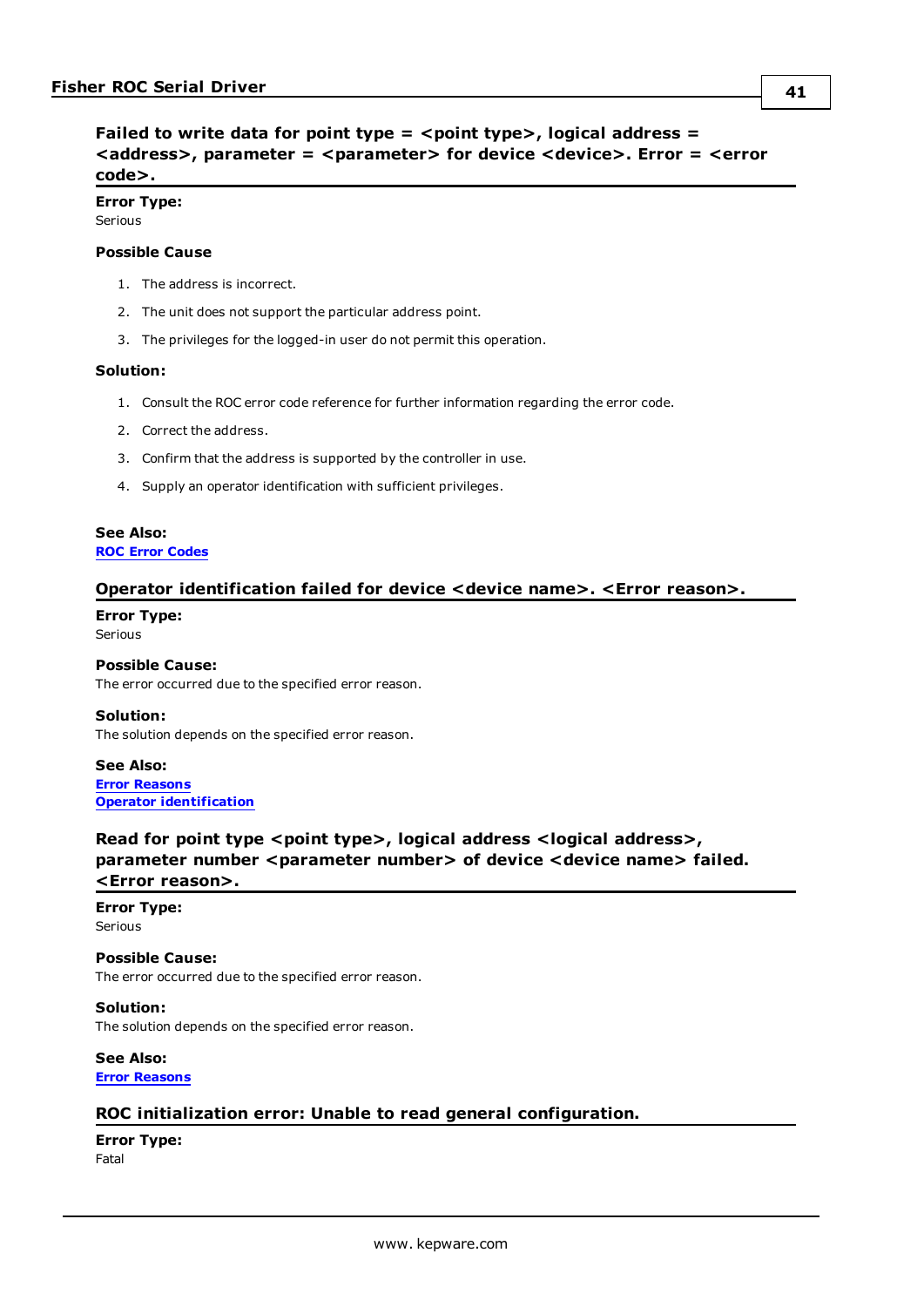#### **Possible Cause:**

The driver may not be receiving a response from the device.

#### **Solution:**

- 1. Make sure the device is physically connected and powered on.
- 2. Check that the COM port is working and configured properly at the channel level (in the server).
- 3. Check the device-level Operator Identification and Communication Specification settings and verify that they are correct.

#### **See Also:**

**Operator [Identification](#page-20-0) [Communication](#page-19-0) Specification**

#### <span id="page-41-0"></span>**ROC initialization error: Unable to retrieve I/O map.**

## **Error Type:**

Fatal

#### **Possible Cause:**

Access to the I/O Map has been restricted for the current user.

#### **Solution:**

Check the Operator Identification settings (such as, username, password, and access level) and verify that they are correct.

## **See Also:**

<span id="page-41-1"></span>**Operator [Identification](#page-20-0)**

## **Serialization of EFM data to temporary file <file name> failed. Reason: <file I/O error>.**

#### **Error Type:**

Warning

#### **Possible Cause:**

- 1. The driver was unable to create the specified file directory.
- 2. The driver was unable to access the specified file.

#### **Solution:**

- 1. Verify that the disk has sufficient disk space.
- 2. Verify user permissions for the specified file directory.

#### <span id="page-41-2"></span>**The username or password supplied was not accepted. Error = 6.**

#### **Error Type:**

Fatal

#### **Possible Cause:**

An access level has been enabled on the device but not in the driver.

#### **Solution:**

Check the Operator Identification settings and make sure the Enable Access Level checkbox is checked.

#### **See Also:**

**Operator [Identification](#page-20-0)**

**42**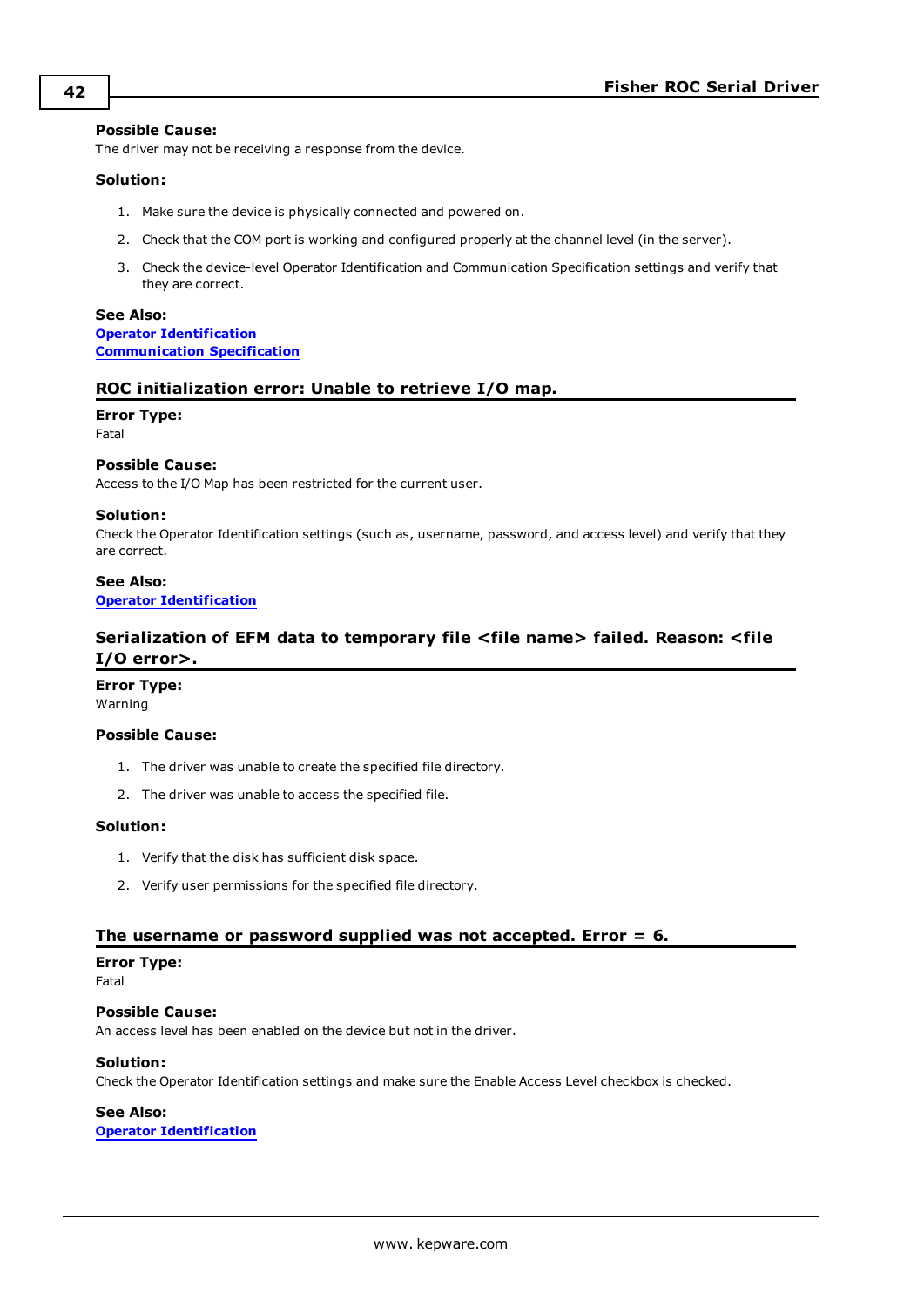## <span id="page-42-0"></span>**The username or password supplied was not accepted. Error = 63.**

**Error Type:**

Fatal

## **Possible Cause:**

The access level that has been enabled on the device is lower than the operator's access level.

#### **Solution:**

Check the Operator Identification settings and make sure the operator's access level is less than or equal to the access level enabled in the device.

#### **See Also: Operator [Identification](#page-20-0)**

#### <span id="page-42-1"></span>**Time synchronization with device <device name> failed. <Error reason>.**

#### **Error Type:** Serious

#### **Possible Cause:**

The error occurred due to the specified error reason.

#### **Solution:**

The solution depends on the specified error reason.

#### **See Also: Error [Reasons](#page-51-0)**

## <span id="page-42-2"></span>**Write for the following tags of device <device name> failed: <tag list>. <Error reason>.**

## **Error Type:**

**Serious** 

### **Possible Cause:**

The error occurred due to the specified error reason.

#### **Solution:**

The solution depends on the specified error reason.

## **See Also:**

<span id="page-42-3"></span>**Error [Reasons](#page-51-0)**

## **Write request rejected on read only item reference <channel name> <device** hame> <address>.

## **Error Type:**

Warning

#### **Possible Cause:**

The driver was attempting to write to read-only data in the ROC controller.

#### **Solution:**

Do not attempt to write to read-only points.

#### **Note:**

In some situations, the automatic tag generation process identifies read-only data as read/write based on the configuration that the driver retrieved from the ROC controller and the ROC specification. Nonetheless, the ROC controller itself is the final authority on whether a point is writable. For more information, refer to the controller's documentation.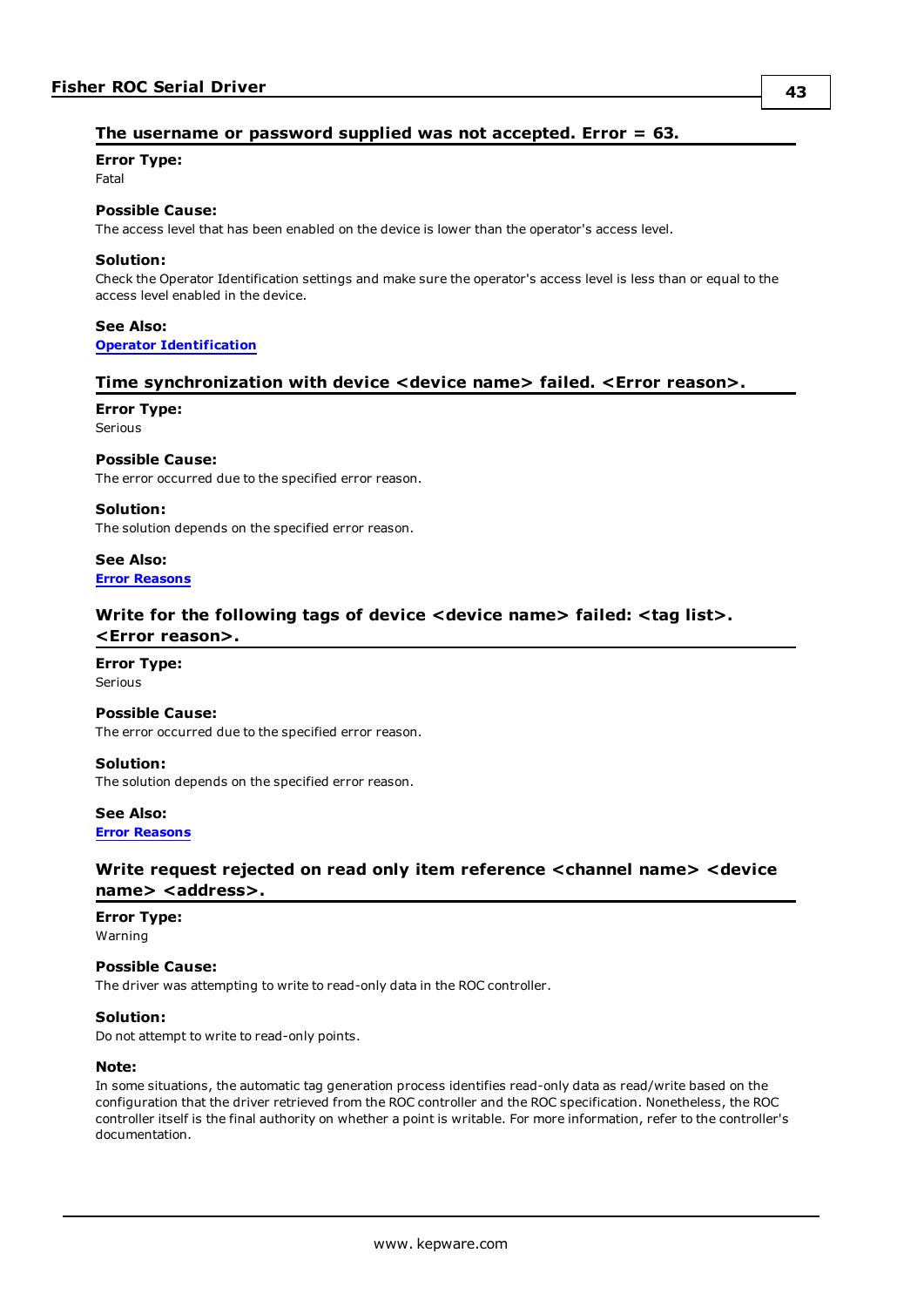#### <span id="page-43-0"></span>**Device Status Messages**

The following error/warning messages may be generated. The messages are listed here in alphabetical order.

**Device <device name> is not [responding.](#page-43-1) EFM <type> upload failed for device <device>. [<Reason>.](#page-43-2) Resetting the EFM cache for device [<device>.](#page-43-3)**

### <span id="page-43-1"></span>**Device <device name> is not responding.**

#### **Error Type:**

Serious

#### **Possible Cause:**

- 1. The connection between the device and the Host PC is intermittent.
- 2. The communication parameters for the serial connection are incorrect.
- 3. The response from the device took longer to receive than the amount of time specified in the "Request Timeout" device setting.

#### **Solution:**

- 1. Verify the cabling between the PC and the device.
- 2. Verify that the specified communication parameters match those of the device.
- 3. Increase the Request Timeout setting so that the entire response can be handled.

#### <span id="page-43-2"></span>**EFM <type> upload failed for device <device>. <Reason>.**

#### **Error Type:**

Warning

#### **Possible Cause:**

An EFM upload of the specified type could not be completed due to the specified reason.

#### **Solution:**

<span id="page-43-3"></span>Resolve the issue. Then, re-attempt the EFM upload.

#### **Resetting the EFM cache for device <device>.**

## **Error Type:**

Informational

## **Possible Cause:**

The EFM cache was successfully cleared for the specified device.

#### **Solution:**

N/A

## <span id="page-43-4"></span>**Serial Communications**

The following error/warning messages may be generated. The messages are listed here in alphabetical order.

**[Communications](#page-43-5) error on <channel name> [<error mask>]. [COMn](#page-44-0) does not exist. COMn is in use by another [application.](#page-44-1) Error [opening](#page-44-2) COMn. Unable to set comm [parameters](#page-44-3) on COMn.**

#### <span id="page-43-5"></span>**Communications error on <channel name> [<error mask>].**

**Error Type:**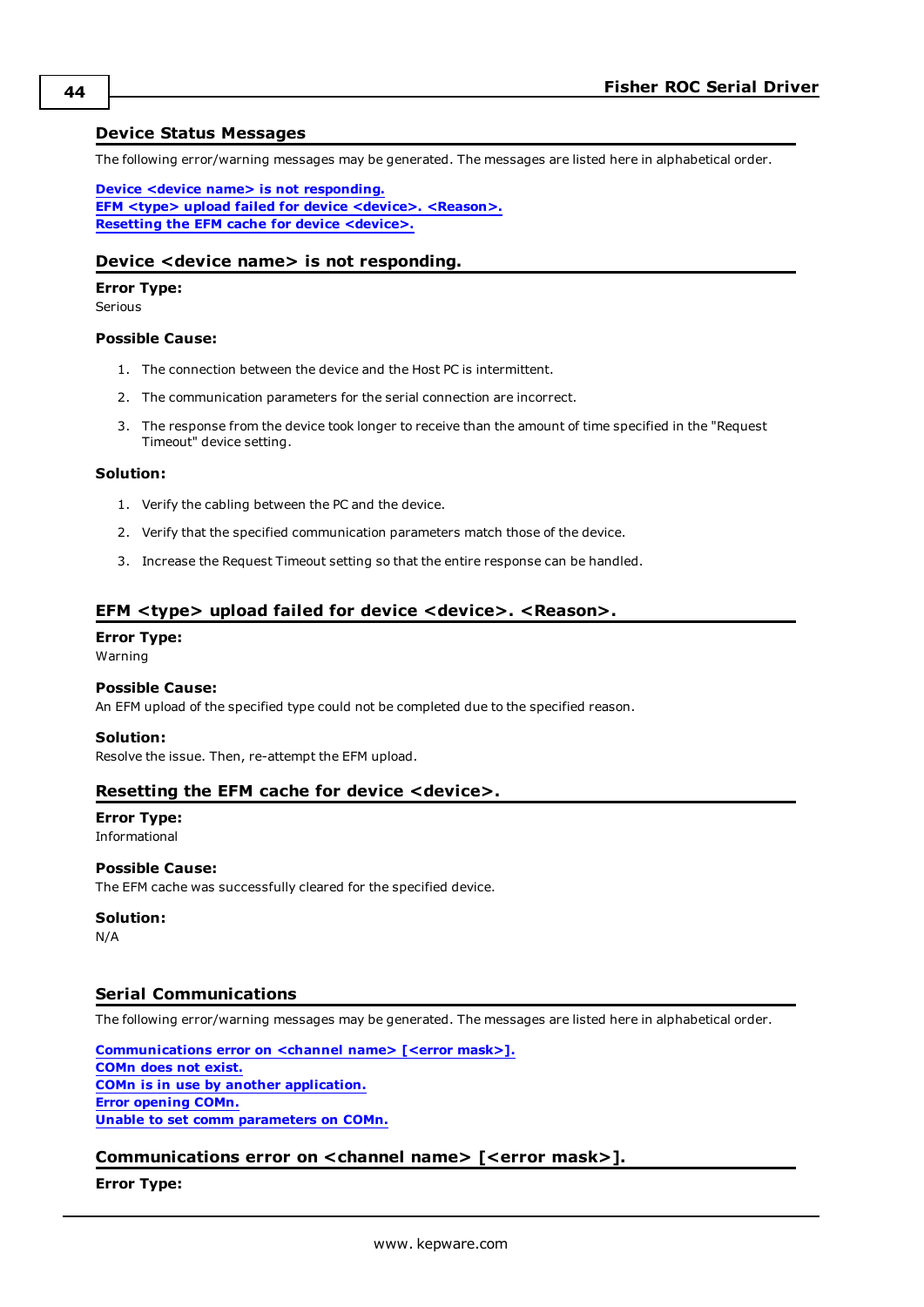Serious

#### **Error Mask Definitions:**

- **B** = Hardware break detected.
- **F** = Framing error.
- $E = I/O$  error.
- **O** = Character buffer overrun.
- **R** = RX buffer overrun.
- **P** = Received byte parity error.
- $T = TX$  buffer full.

### **Possible Cause:**

- 1. The serial connection between the device and the host PC is bad.
- 2. The communication parameters for the serial connection are incorrect.

#### **Solution:**

- 1. Verify the cabling between the PC and the device.
- 2. Verify that the specified communication parameters match those of the device.

### <span id="page-44-0"></span>**COMn does not exist.**

#### **Error Type:**

Fatal

### **Possible Cause:**

The specified COM port is not present on the target computer.

#### **Solution:**

<span id="page-44-1"></span>Verify that the proper COM port has been selected in the Channel Properties.

## **COMn is in use by another application.**

### **Error Type:**

Fatal

## The serial port assigned to a device is being used by another application.

**Possible Cause:**

#### **Solution:**

<span id="page-44-2"></span>Verify that the correct port has been assigned to the channel.

## **Error opening COMn.**

## **Error Type:**

Fatal

#### **Possible Cause:**

The specified COM port could not be opened due to an internal hardware or software problem on the target computer.

#### **Solution:**

<span id="page-44-3"></span>Verify that the COM port is functional and may be accessed by other Windows applications.

#### **Unable to set comm parameters on COMn.**

#### **Error Type:**

Fatal

### **Possible Cause:**

The serial parameters for the specified COM port are not valid.

#### **Solution:**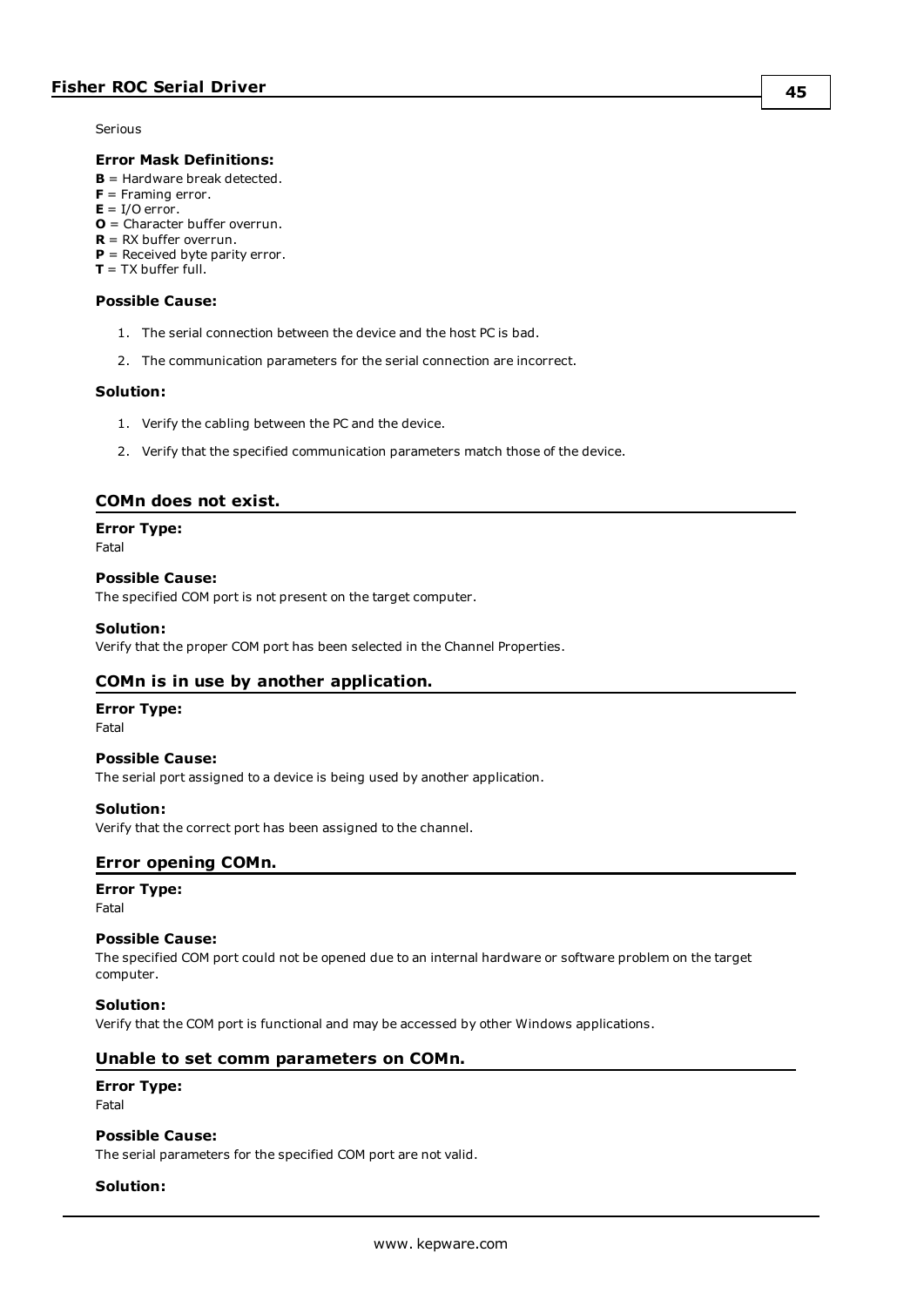<span id="page-45-0"></span>Verify the serial parameters and make any necessary changes.

### **User Configurable Table Messages**

The following messages may be generated. The messages are listed here in alphabetical order.

**Block read for user table <table [number>,](#page-45-2) location range <start location> - <end location> of device <device name> failed. [Framing](#page-45-2) error.**

**Block read for user table <table [number>,](#page-45-3) location range <start location> - <end location> of device <device name> failed. Locations are not [configured](#page-45-3) in the user table.**

**Block read for user table <table [number>,](#page-45-1) location range <start location> - <end location> of device <device name> failed. Device [returned](#page-45-1) error code <error code>.**

**Error parsing user table [configuration](#page-46-1) on device <device name>. User table <table number> contains an invalid point type, location, or [parameter](#page-46-1) in table location <location address>. Error parsing user table [configuration](#page-46-0) on device <device name>. User table <table number> contains an invalid [user-defined](#page-46-0) point type, location, or parameter in table location <location [address>.](#page-46-0)**

**Read for user table <table [number>,](#page-46-2) location <location address> of device <device name> failed. Device [returned](#page-46-2) error code <error code>.**

**Read for user table <table [number>,](#page-46-3) location <location address>, of device <device name> failed. [Framing](#page-46-3) error.**

**Read for user table <table [number>,](#page-47-0) location <location address>, of device <device name> failed. Location is not [configured](#page-47-0) in the user table.**

**User table [configuration](#page-47-1) upload on device <device name> failed. Device not responding.**

**User table [configuration](#page-47-2) upload on device <device name> failed. Device responded with error code <error [code>.](#page-47-2)**

**User table [configuration](#page-47-3) upload on device <device name> failed. Framing error. User table [configuration](#page-48-0) upload on device <device name> failed. Internal error.**

## <span id="page-45-1"></span>**Block read for user table <table number>, location range <start location> - <end location> of device <device name> failed. Device returned error code <error code>.**

**Error Type:**

**Serious** 

#### **Possible Cause:**

The error occurred for the reason specified by the error code.

#### **Solution:**

The solution depends on the specified error code.

#### **See Also:**

#### <span id="page-45-2"></span>**ROC Error [Codes](#page-50-0)**

**Block read for user table <table number>, location range <start location> - <end location> of device <device name> failed. Framing error.**

#### **Error Type:** Serious

## **Possible Cause:**

There may be an error in the device configuration or the server received a malformed packet.

#### **Solution:**

<span id="page-45-3"></span>Troubleshoot the device configuration.

## **Block read for user table <table number>, location range <start location> - <end location> of device <device name> failed. Locations are not configured in the user table.**

#### **Error Type:** Serious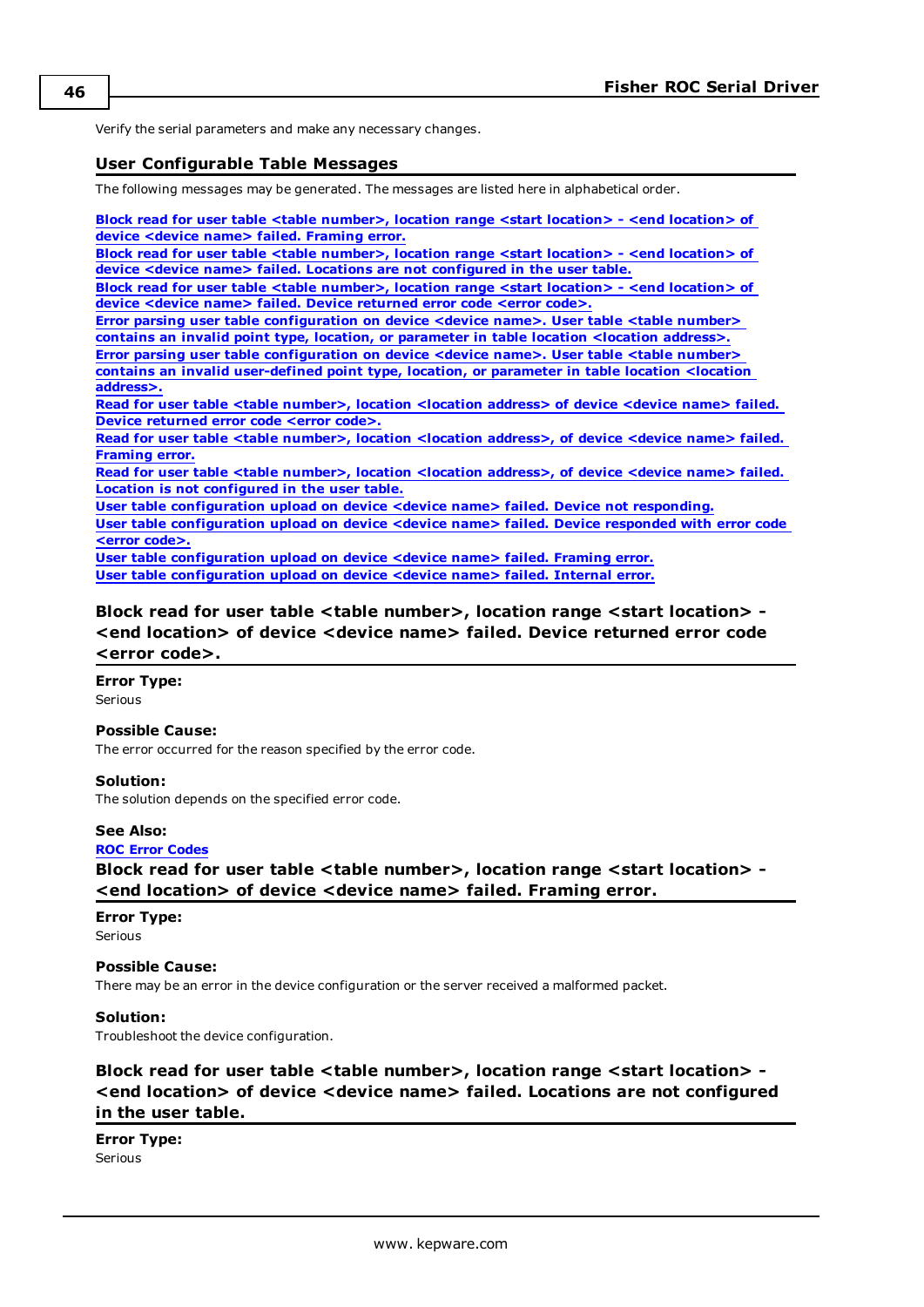#### **Possible Cause:**

There is an error in the device configuration. At least one location in the specified range is undefined.

#### **Solution:**

<span id="page-46-0"></span>Define missing location(s) in the specified user table.

## **Error parsing user table configuration on device <device name>. User table <table number> contains an invalid user-defined point type, location, or parameter in table location <location address>.**

**Error Type:** Serious

#### **Possible Cause:**

There is an error in the device configuration. The specified user table is configured with at least one invalid userdefined point.

#### **Solution:**

<span id="page-46-1"></span>Configure the specified user table with valid TLP and/or UDP entries.

## **Error parsing user table configuration on device <device name>. User table <table number> contains an invalid point type, location, or parameter in table location <location address>.**

#### **Error Type:**

**Serious** 

#### **Possible Cause:**

There is an error in the device configuration. The specified user table is configured with at least one invalid TLP.

#### **Solution:**

<span id="page-46-2"></span>Configure the specified user table with valid TLP entries.

## **Read for user table <table number>, location <location address> of device <device name> failed. Device returned error code <error code>.**

#### **Error Type:**

Serious

#### **Possible Cause:**

The error occurred for the reason specified by the error code.

#### **Solution:**

The solution depends on the specified error code.

#### **See Also:**

<span id="page-46-3"></span>**ROC Error [Codes](#page-50-0)**

## **Read for user table <table number>, location <location address> of device <device name> failed. Framing error.**

### **Error Type:**

Serious

#### **Possible Cause:**

There may be an error in the device configuration or the server received a malformed packet.

#### **Solution:**

Troubleshoot the device configuration.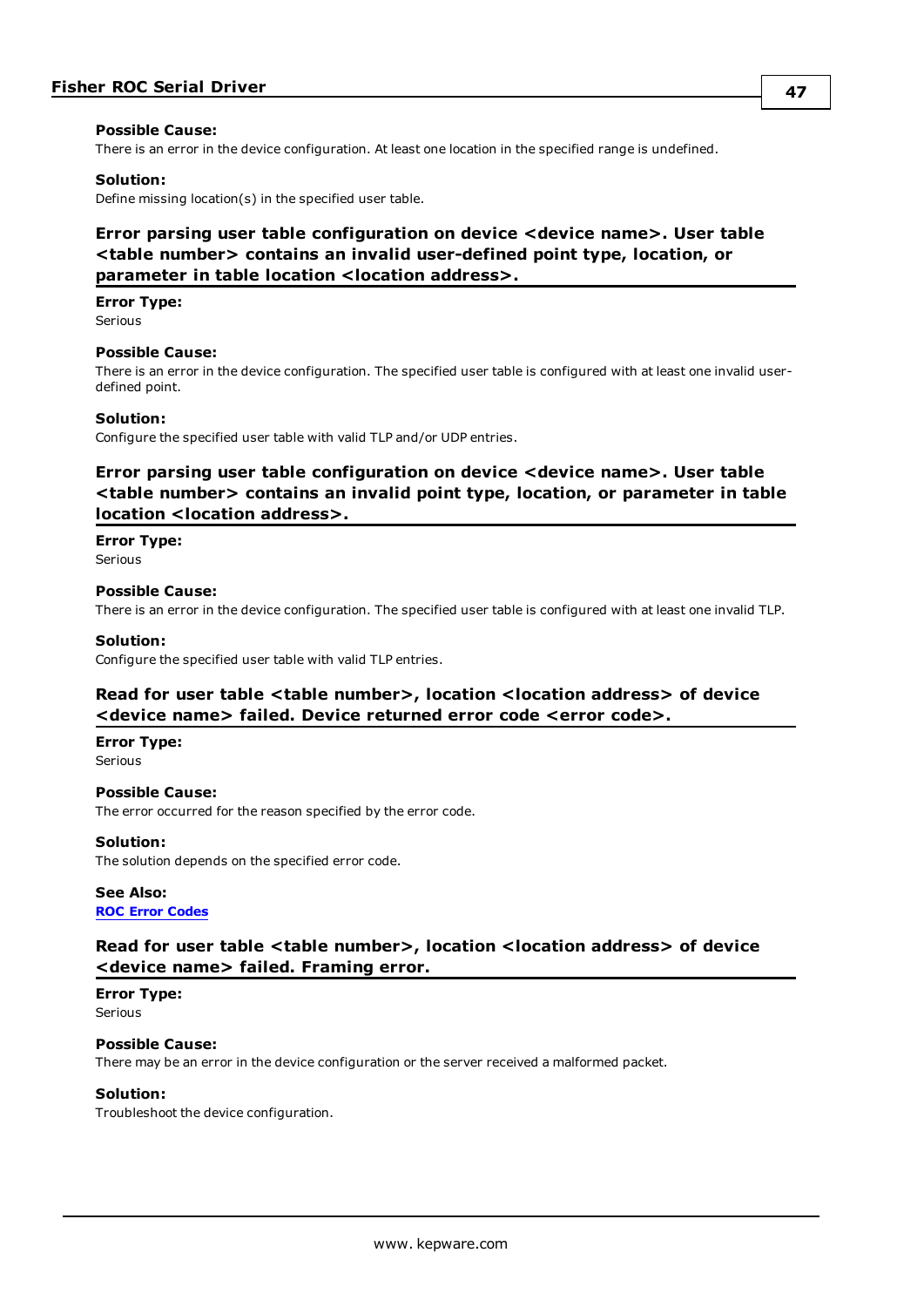## <span id="page-47-0"></span>**Read for user table <table number>, location <location address> of device <device name> failed. Location is not configured in the user table.**

#### **Error Type:**

Serious

#### **Possible Cause:**

There is an error in the device configuration. The specified user table location is undefined.

#### **Solution:**

<span id="page-47-1"></span>Define the missing table location in the device.

## **User table configuration upload on device <device name> failed. Device not responding.**

#### **Error Type:**

Serious

#### **Possible Cause:**

- 1. The connection between the device and the host PC is intermittent.
- 2. The communication parameters for the Ethernet connection are incorrect.
- 3. The response from the device took longer to receive than the amount of time specified in the Request Timeout device setting.

#### **Solution:**

- 1. Verify the network between the PC and the device.
- 2. Verify that the specified communication parameters match those of the device.
- 3. Increase the Request Timeout setting so that the entire response can be handled.

## <span id="page-47-2"></span>**User table configuration upload on device <device name> failed. Device responded with error code <error code>.**

#### **Error Type:**

Serious

#### **Possible Cause:**

The error occurred for the reason specified by the error code.

#### **Solution:**

The solution depends on the specified error code.

#### **See Also:**

#### <span id="page-47-3"></span>**ROC Error [Codes](#page-50-0)**

## **User table configuration upload on device <device name> failed. Framing error.**

## **Error Type:**

Serious

#### **Possible Cause:**

There may be an error in the device configuration or the server received a malformed packet.

#### **Solution:**

Troubleshoot the device configuration.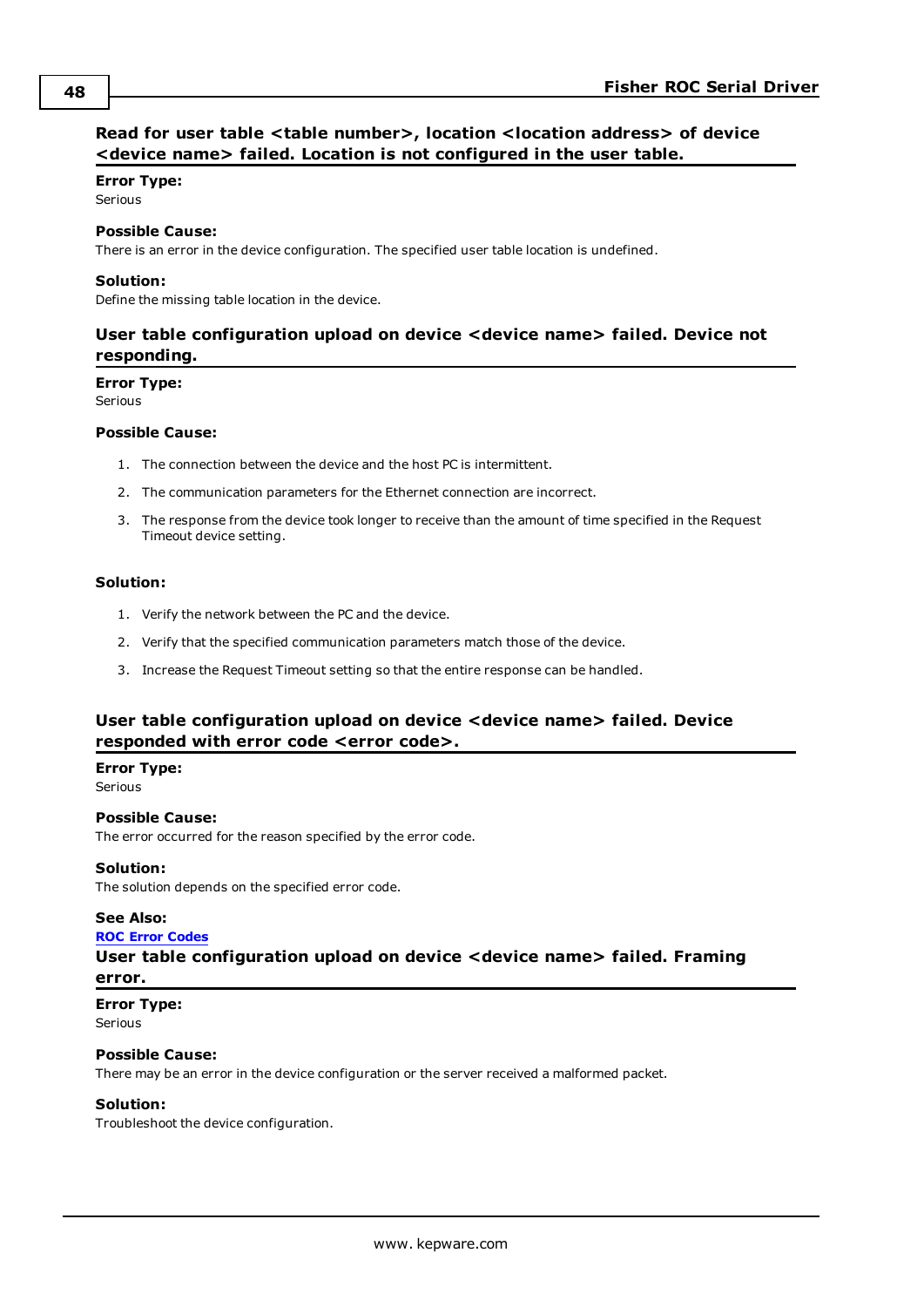## <span id="page-48-0"></span>**User table configuration upload on device <device name> failed. Internal error.**

#### **Error Type:**

Serious

### **Possible Cause:**

Inadequate system resources.

#### **Solution:**

<span id="page-48-1"></span>Free system resources and reinitialize the server. If trouble persists, please contact Technical Support.

### **User-Defined Point Messages**

The following messages may be generated. Click on a link for a description of that message.

**Block read for point type <point type>, logical address <logical address>, [parameter](#page-48-2) range <start parameter - end [parameter>](#page-48-2) of device <device name> failed. Parameters are not in the loaded UDP [configuration.](#page-48-2)**

**Read for point type <point type>, logical address <logical address>, [parameter](#page-48-3) number <parameter> of device <device name> failed. Parameter is not in the loaded UDP [configuration.](#page-48-3) Unable to load user-defined point [configuration](#page-48-4) for point type <point type>, logical address <logical address>, parameter number [<parameter>](#page-48-4) of device <device name>. The number of [parameters](#page-48-4) for this point is 0.**

**Unable to parse the user-defined point [configuration](#page-49-0) information for point type <point type> on device [<device](#page-49-0) name>.**

**User-defined point [configuration](#page-49-1) upload for point type <point type>, logical address <logical address>, parameter number [<parameter>](#page-49-1) of device <device name> failed. <Error reason>.**

## <span id="page-48-2"></span>**Block read for point type <point type>, logical address <logical address>, parameter range <start parameter - end parameter> of device <device name> failed. Parameters are not in the loaded UDP configuration.**

**Error Type: Serious** 

#### **Possible Cause:**

The user program that is associated with the specified parameters has been upgraded to a newer version.

#### **Solution:**

<span id="page-48-3"></span>Reinitialize the server to access the new parameters available in the upgraded user program.

## **Read for point type <point type>, logical address <logical address>, parameter number <parameter> of device <device name> failed. Parameter is not in the loaded UDP configuration.**

## **Error Type:**

**Serious** 

#### **Possible Cause**

The user program that is associated with this parameter has been upgraded to a newer version.

#### **Solution:**

Reinitialize the server to access the new parameters available in the upgraded user program.

## <span id="page-48-4"></span>**Unable to load user-defined point configuration for point type <point type>, logical address <logical address>, parameter number <parameter> of device <device name>. The number of parameters for this point is 0.**

**Error Type:** Serious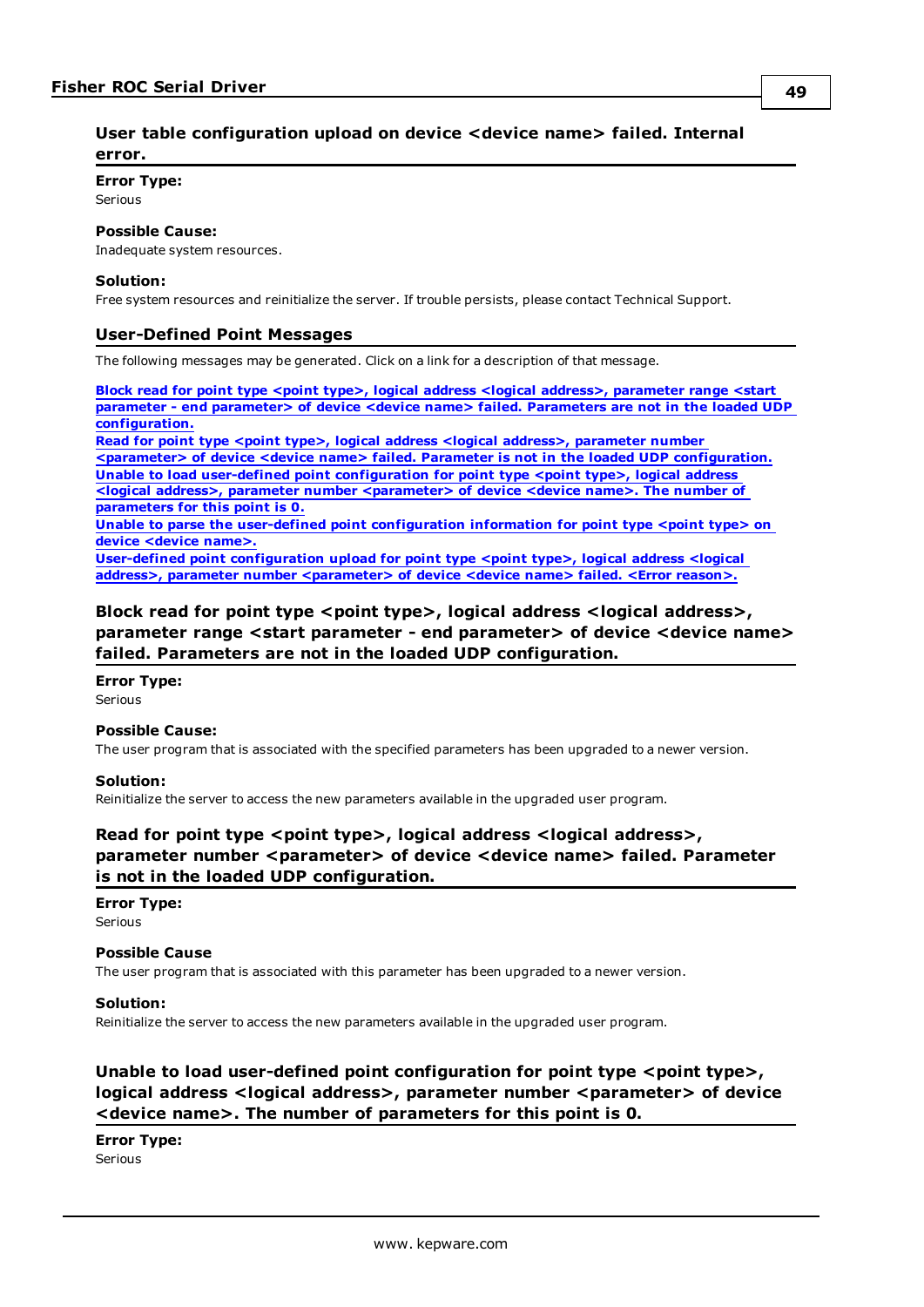#### **Possible Cause:**

The user program that supports the point type is not installed on the device.

#### **Solution:**

<span id="page-49-0"></span>Verify that the user program that supports the point type is installed on the device.

## **Unable to parse the user-defined point configuration information for point type <point type> on device <device name>.**

#### **Error Type:**

Serious

#### **Possible Cause**

There was unexpected data in the UDP configuration read from the device.

#### **Solution:**

This error requires further troubleshooting. Please contact Technical Support.

## <span id="page-49-1"></span>**User-defined point configuration upload for point type <point type>, logical address <logical address>, parameter number <parameter> of device <device name> failed. <Error reason>.**

**Error Type:** Serious

**Possible Cause** The error occurred due to the specified reason.

#### **Solution:**

The solution depends on the specified error reason.

**See Also: Error [Reasons](#page-51-0)**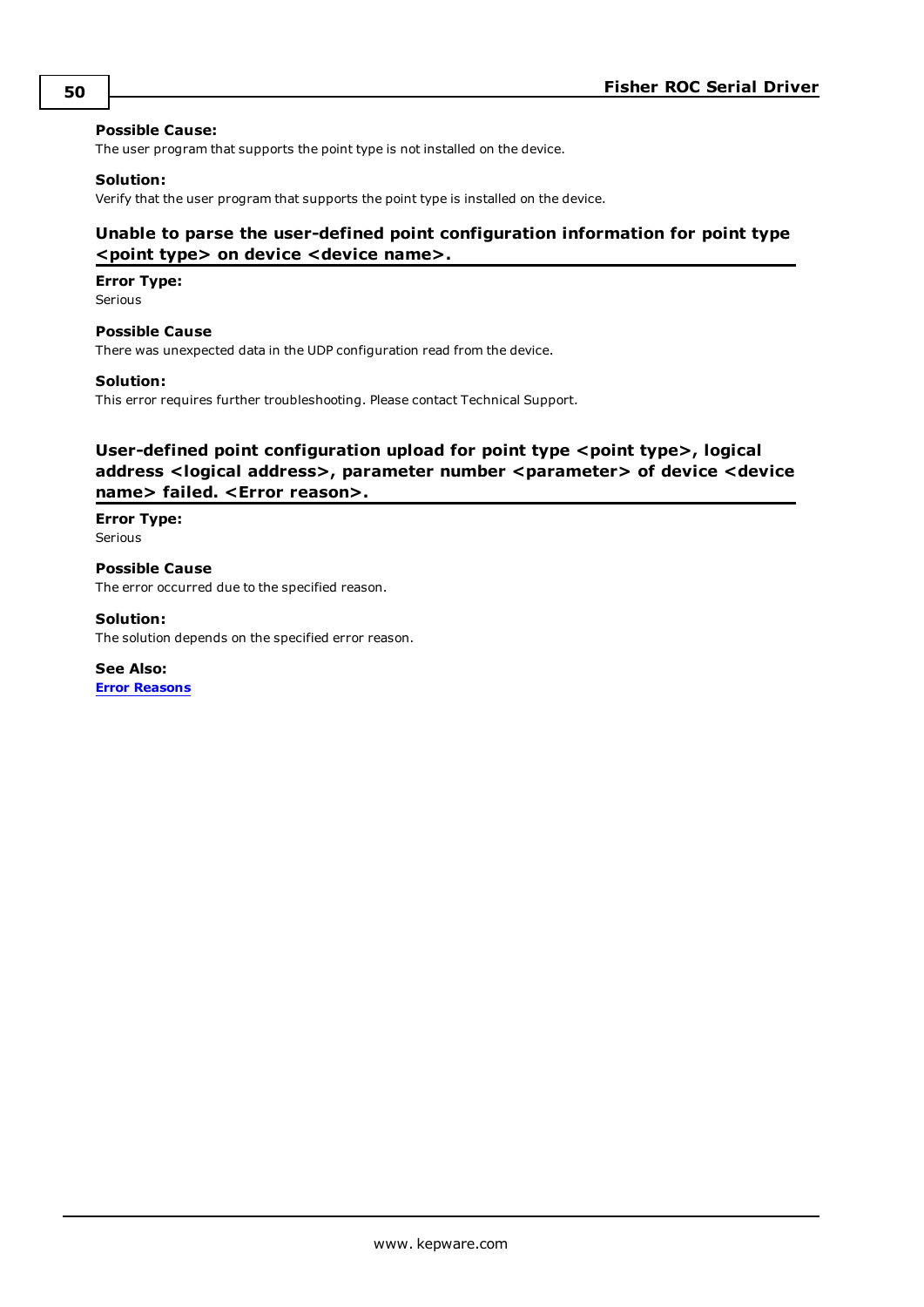## <span id="page-50-0"></span>**ROC Error Codes**

#### **Error Codes Returned by Opcode 255**

Opcode 255 is an error message indicator that returns an error code.

#### **FlashPACs, FloBoss 500-Series, FloBoss 100-Series and RegFlo Models**

| <b>Error Code</b>       | <b>Description</b>                    |  |
|-------------------------|---------------------------------------|--|
| 1                       | <b>Invalid Opcode request</b>         |  |
| $\overline{2}$          | Invalid Parameter Number              |  |
| $\overline{\mathbf{3}}$ | Invalid Logical Number / Point Number |  |
| $\overline{4}$          | Invalid Point Type                    |  |
| 5                       | Received too many data bytes          |  |
| 6                       | Received too few data bytes           |  |
| $\overline{7}$          | Did not receive 1 data byte           |  |
| $\,$ 8 $\,$             | Did not receive 2 data byte           |  |
| $\overline{9}$          | Did not receive 3 data byte           |  |
| 10                      | Did not receive 4 data byte           |  |
| 11                      | Did not receive 5 data byte           |  |
| 12                      | Did not receive 16 data byte          |  |
| 13                      | Outside valid address range           |  |
| 14                      | Invalid history request               |  |
| 15                      | Invalid FST request                   |  |
| 16                      | Invalid event entry                   |  |
| 17                      | Requested too many alarms             |  |
| 18                      | Requested too many events             |  |
| 19                      | Write to read only parameter          |  |
| 20                      | Security error                        |  |
| 21                      | Invalid security login                |  |
| $\overline{22}$         | Invalid store and forward path        |  |
| 23                      | Flash programming error               |  |
| 24                      | History configuration in progress     |  |
| 63                      | Requested security level too high     |  |

## **ROCPACs and FloBoss 407 Models Read Errors**

| <b>Error Code</b> | <b>Description</b>                                                                                  |
|-------------------|-----------------------------------------------------------------------------------------------------|
| 8                 | More than 250 data bytes in response                                                                |
| 9                 | Invalid parameter                                                                                   |
| 90                | One of the following conditions occurred:<br>- Did not receive 4 data bytes<br>- Invalid point type |
| 91                | Point does not exist                                                                                |
| 92                | Point does not exist                                                                                |
| 93                | Invalid range of parameters requested                                                               |
| 94                | Too many data bytes to send (more than 240)                                                         |

### **Write Errors**

| <b>Error Code</b> | <b>Description</b>                         |  |
|-------------------|--------------------------------------------|--|
| 103               | Received less than 4 data bytes            |  |
| 104               | Point type out of range (1-24 are valid)   |  |
| 105               | Point does not exist, or invalid parameter |  |
| 106               | Not enough data bytes received             |  |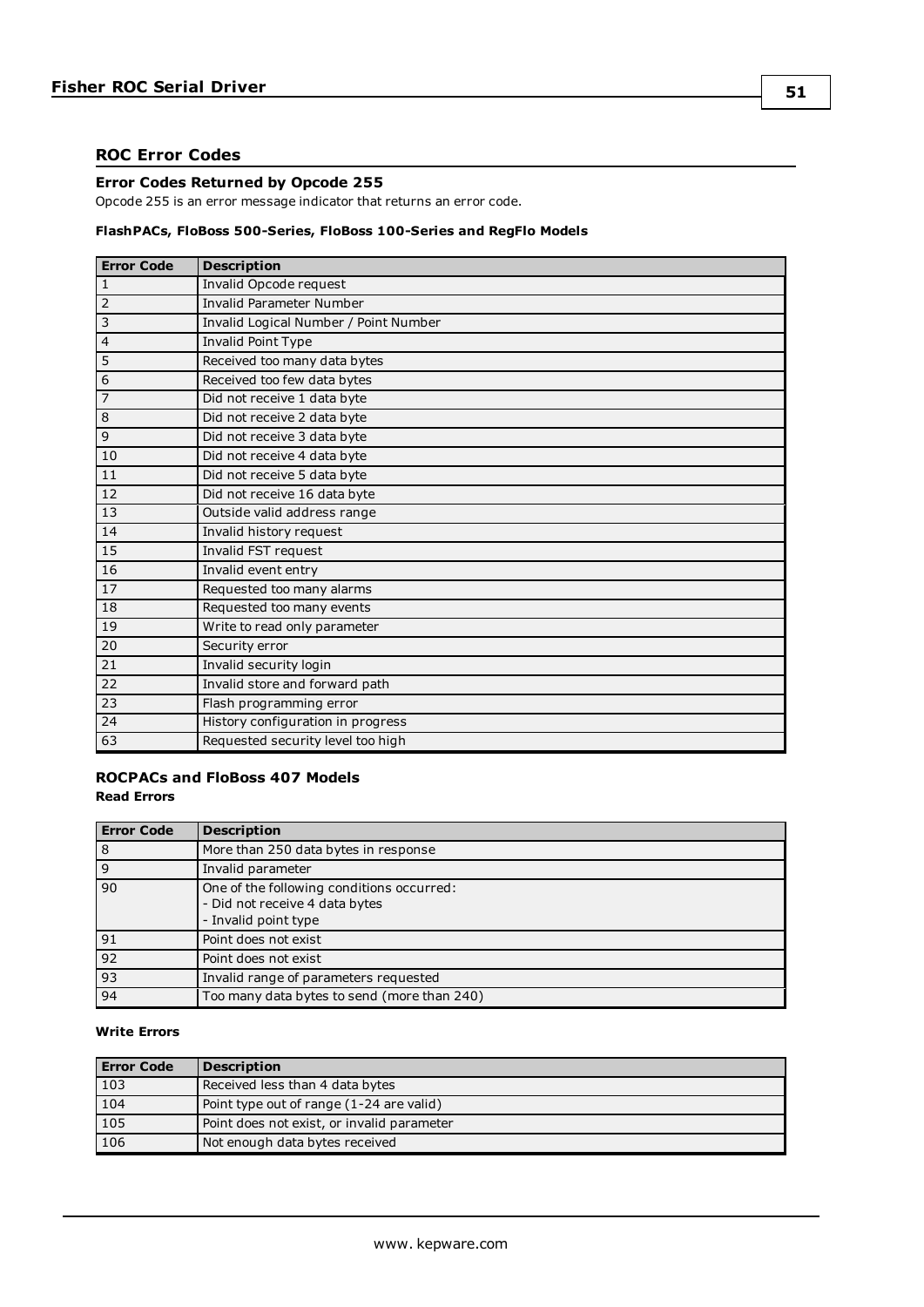## <span id="page-51-0"></span>**Error Reasons**

| <b>Error Reason</b>                       | <b>Possible Cause</b>                                                                           | <b>Solution</b>                                                                                                                                        |
|-------------------------------------------|-------------------------------------------------------------------------------------------------|--------------------------------------------------------------------------------------------------------------------------------------------------------|
| l Device not<br>responding                | For more information, refer to<br><b>Device <device name=""> is not</device></b><br>responding. | For more information, refer to <b>Device <device name=""></device></b><br>is not responding                                                            |
| Device<br>responded<br>with error<br>code | The ROC device responded with an<br>error code.                                                 | For more information, refer to <b>ROC Error Codes</b> .                                                                                                |
| Framing error                             | The response packet from the ROC<br>device has data fields that are not<br>as per the protocol. | This error is very rare. If encountered, users should<br>check with the manufacturer to ensure that the ROC<br>device is consistent with the protocol. |
| Operator<br>identification<br>error       | The operator identification login<br>(with User ID and password)<br>failed.                     | Refer to the Event Log message that corresponds to the<br>operator identification failure.                                                             |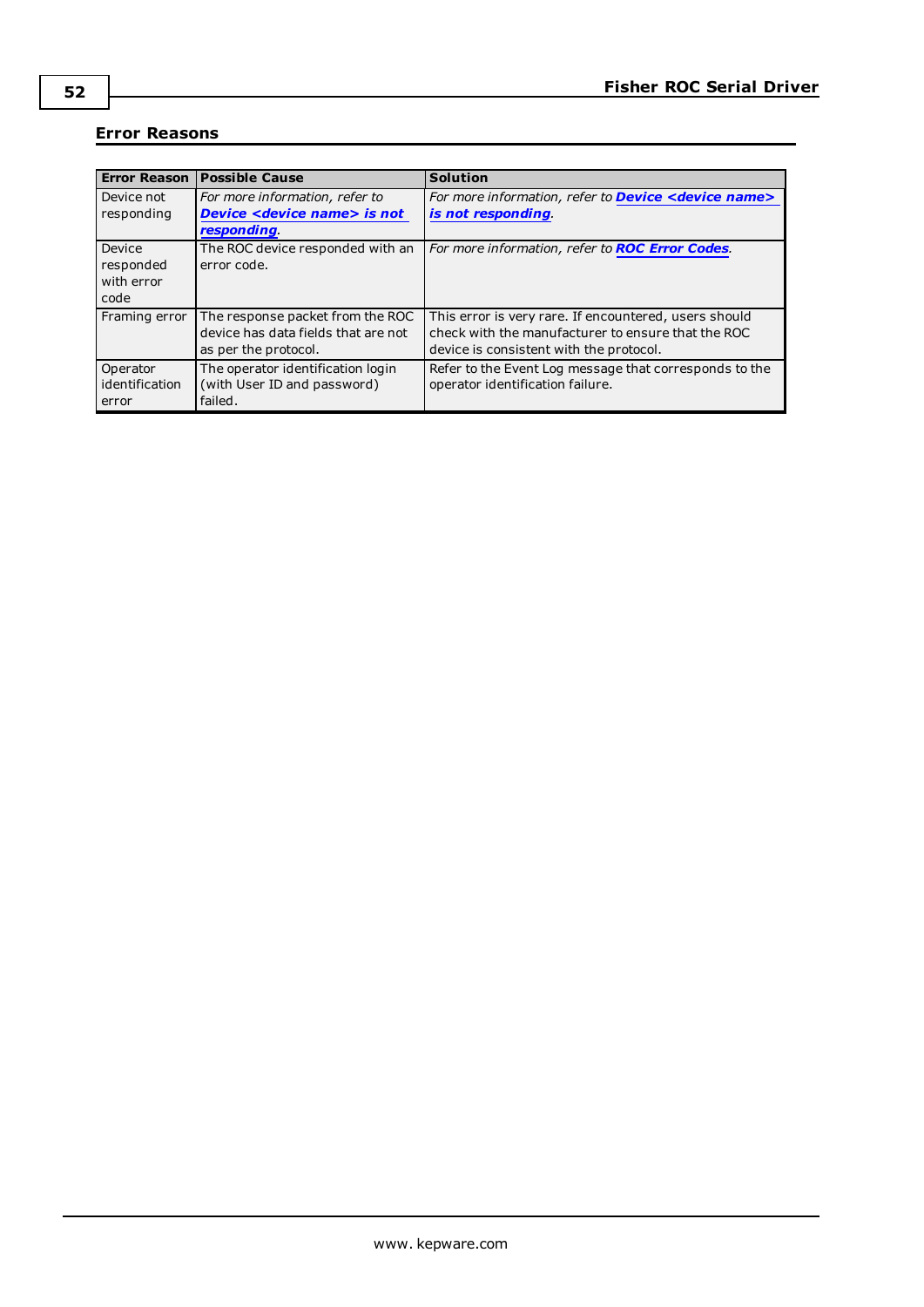# <span id="page-52-0"></span>**Index**

## **A**

Address <address> is out of range for the specified device or register. [34](#page-33-2) Address Descriptions [27](#page-26-0) Address Validation [34](#page-33-1) Automatic Demotion [15](#page-14-1) Automatic Tag Database Generation [17](#page-16-0) Automatic Tag Database Generation Error Messages [35](#page-34-3)

## **B**

Bit Assignments [31](#page-30-2)

- Block read for point type <point type>, logical address <logical address>, parameter range <start parameter - end parameter> of device <device name> failed. <Error reason>. [40](#page-39-0)
- Block read for point type <point type>, logical address <logical address>, parameter range <start parameter - end parameter> of device <device name> failed. Parameters are not in the loaded UDP configuration. [49](#page-48-2)
- Block read for user table <table number>, location range <start location> <end location> of device <device name> failed. Device returned error code <error code>. [46](#page-45-1)
- Block read for user table <table number>, location range <start location> <end location> of device <device name> failed. Framing error. [46](#page-45-2)
- Block read for user table <table number>, location range <start location> <end location> of device <device name> failed. Locations are not configured in the user table. [46](#page-45-3)

## **C**

Channel Setup [6](#page-5-0) Communication Specification [20](#page-19-0) Communications error on <channel name> [<error mask>]. [44](#page-43-5) COMn does not exist. [45](#page-44-0) COMn is in use by another application. [45](#page-44-1)

## **D**

Data type <type> is not valid for device address <address>. [34](#page-33-3) Data Types Description [25](#page-24-0) Device <device> responded with error. (Tag <tag address>) - Details: <error code>. [40](#page-39-1) Device address <address> contains a syntax error. [34](#page-33-4) Device address <address> is not supported by model <model name>. [35](#page-34-0) Device address <address> is read only. [35](#page-34-1) Device name - Failed to read EFM pointer file. <Extended error>. [39](#page-38-0) Device name - Failed to write EFM pointer file. <Extended error>. [39](#page-38-1) Device name <device name> is not responding. [44](#page-43-1)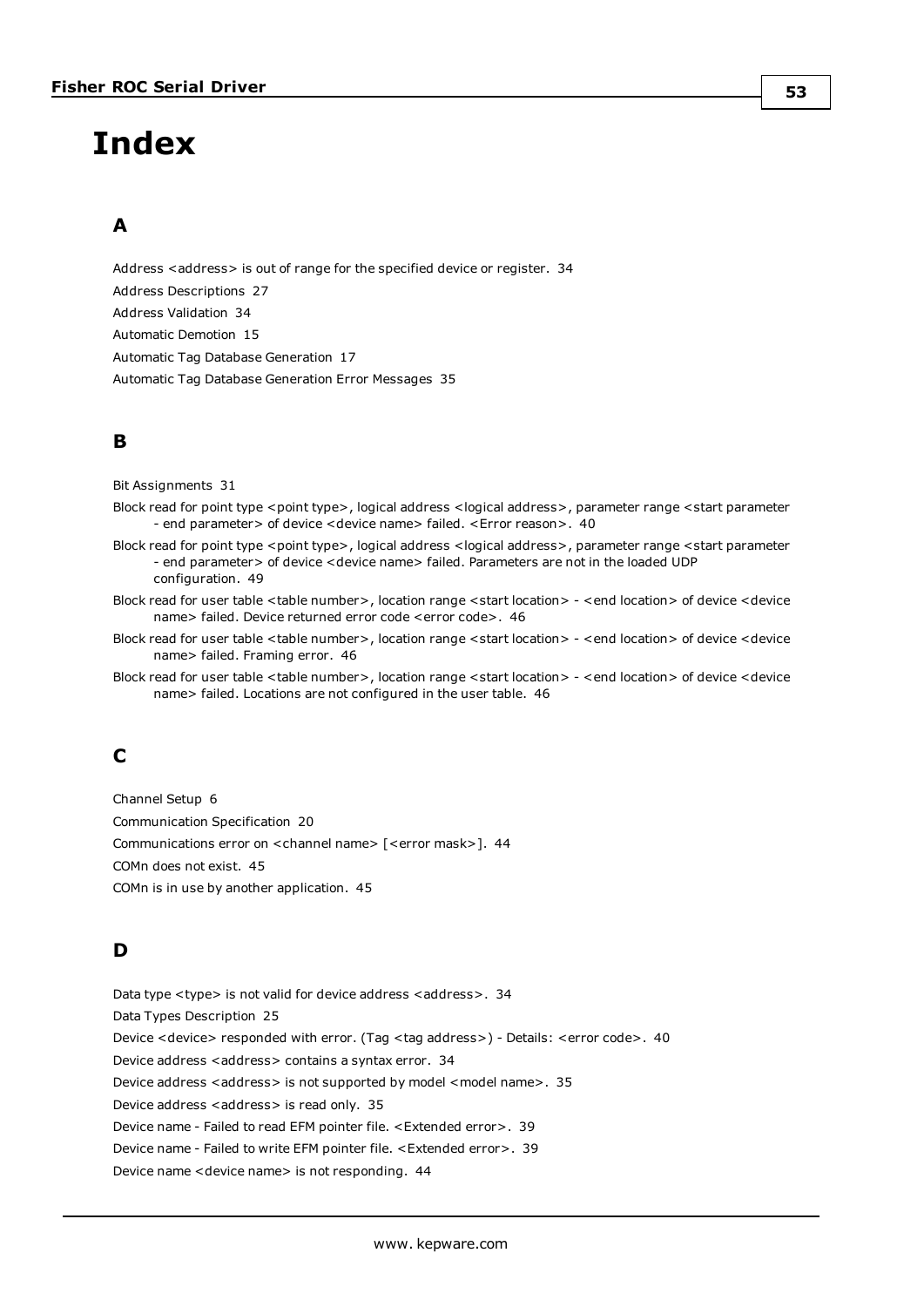Device Setup [12](#page-11-0) Device Specific Messages [38](#page-37-4) Device Status Messages [44](#page-43-0)

## **E**

EFM <type> upload failed for device <device>. <Reason>. [44](#page-43-2)

EFM Attribute Mapping [23](#page-22-0)

EFM Meters [21](#page-20-1)

Error Descriptions [34](#page-33-0)

Error importing CSV tag record <record number>: Address <Address> is out of range for the specified device or register. [36](#page-35-0)

Error opening COMn. [45](#page-44-2)

Error parsing user table configuration on device <device name>. User table <table number> contains an invalid point type, location, or parameter in table location <location address>. [47](#page-46-1)

Error parsing user table configuration on device <device name>. User table <table number> contains an invalid user-defined point type, location, or parameter in table location <location address>. [47](#page-46-0)

Error Reasons [52](#page-51-0)

## **F**

- Failed to obtain data block for PointType = <point type>, Logical Address = <address>, Starting Parameter = <starting parameter>, Ending Parameter <ending parameter> for device <device>. Error = <ROC error code>. [40](#page-39-2)
- Failed to write data for point type = <point type>, logical address = <address>, parameter = <parameter> for device <device>. Error = <error code>. [41](#page-40-0)

## **H**

Help Contents [5](#page-4-0)

## **M**

Missing address. [35](#page-34-2) Modem Setup [24](#page-23-0)

## **O**

Operator Identification [21](#page-20-0) Operator identification failed for device <device name>. <Error reason>. [41](#page-40-1) Overview [5](#page-4-1)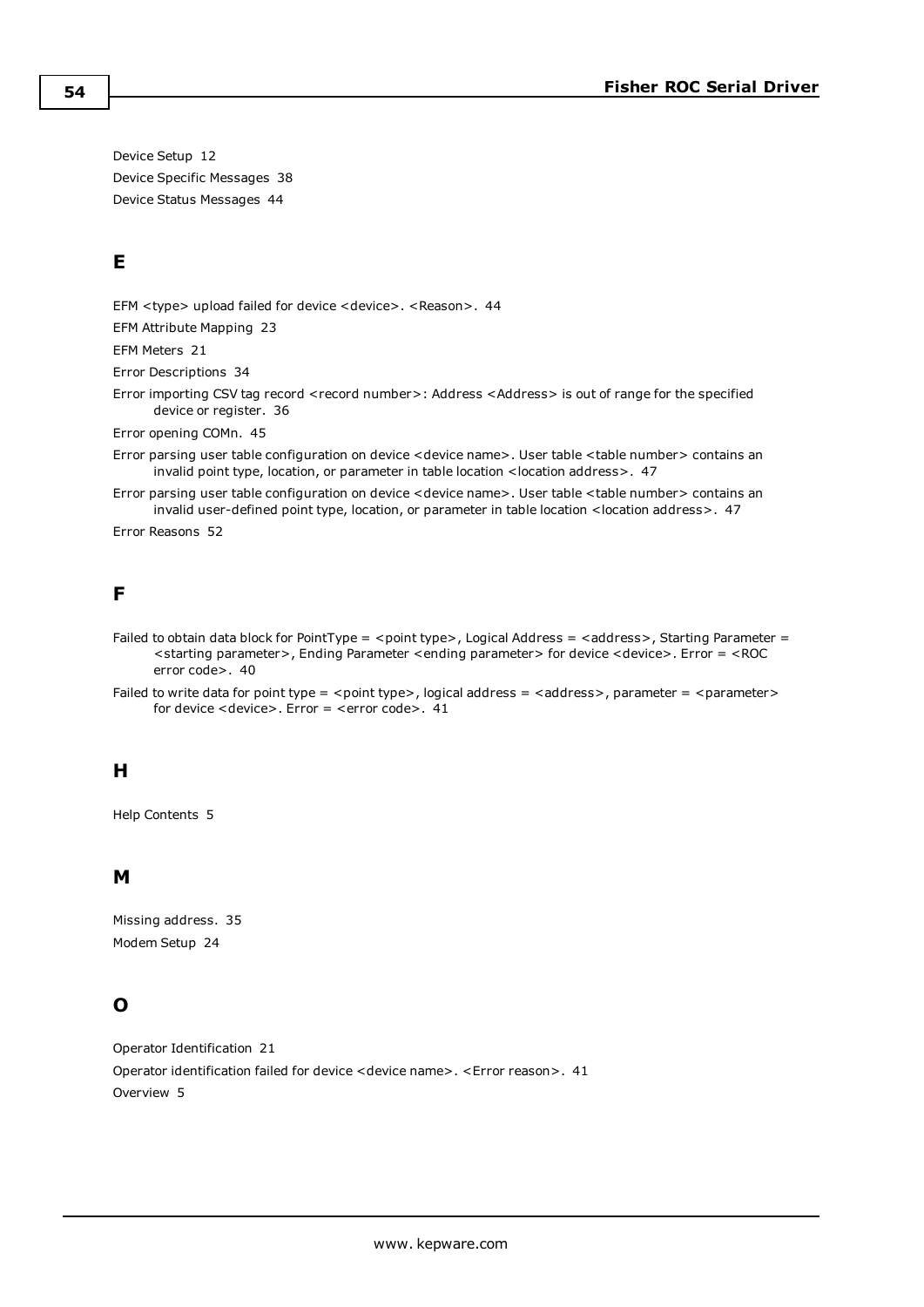## **P**

Point Number Details [30](#page-29-0)

## **R**

- Read for point type <point type>, logical address <logical address>, parameter number <parameter number> of device <device name> failed. <Error reason>. [41](#page-40-2)
- Read for point type <point type>, logical address <logical address>, parameter number <parameter> of device <device name> failed. Parameter is not in the loaded UDP configuration. [49](#page-48-3)
- Read for user table <table number>, location <location address> of device <device name> failed. Device returned error code <error code>. [47](#page-46-2)
- Read for user table <table number>, location <location address> of device <device name> failed. Framing error. [47](#page-46-3)
- Read for user table <table number>, location <location address> of device <device name> failed. Location is not configured in the user table. [48](#page-47-0)

Resetting the EFM cache for device <device>. [44](#page-43-3)

ROC Error Codes [51](#page-50-0)

ROC initialization error: Unable to read general configuration. [41](#page-40-3)

ROC initialization error: Unable to retrieve I/O map. [42](#page-41-0)

ROC Point Types [27](#page-26-1)

## **S**

Scan Mode [14](#page-13-0) Serial Communications [44](#page-43-4) Serialization of EFM data to temporary file <file name> failed. Reason: <file I/O error>. [42](#page-41-1) Statistics Items [32](#page-31-0)

## **T**

Tag Import Settings [18](#page-17-0) The username or password supplied was not accepted. Error  $= 6.42$  $= 6.42$ The username or password supplied was not accepted. Error  $= 63.43$  $= 63.43$ Time synchronization with device <device name> failed. <Error reason>. [43](#page-42-1) Timings and Timeouts [15](#page-14-0) TLP Data Type Conversion Process and Examples [26](#page-25-0)

## **U**

Unable to generate a tag database for device <device>. Reason: <error reason>. [36](#page-35-1)

Unable to generate a tag database for device <device>. Reason: Auto tag generation failed. Device is not responding. [36](#page-35-2)

Unable to generate a tag database for device <device>. Reason: Error while reading from import file. [36](#page-35-3)